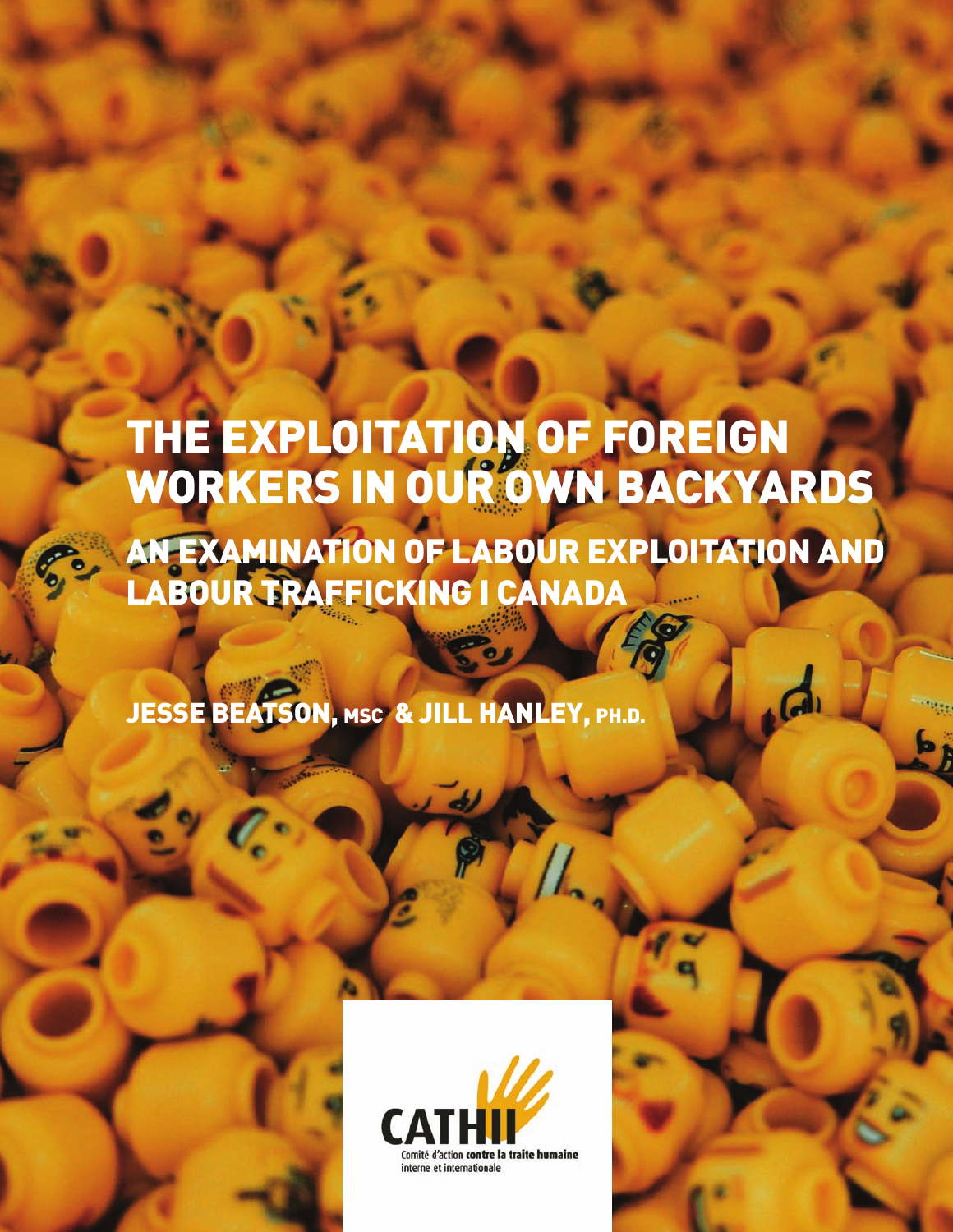# THE EXPLOITATION OF FOREIGN WORKERS IN OUR OWN BACKYARDS AN EXAMINATION OF LABOUR EXPLOITATION AND LABOUR TRAFFICKING IN CANADA

Report prepared for CATHII by JESSE BEATSON, MSC & JILL HANLEY, PH.D.

AUGUST 2015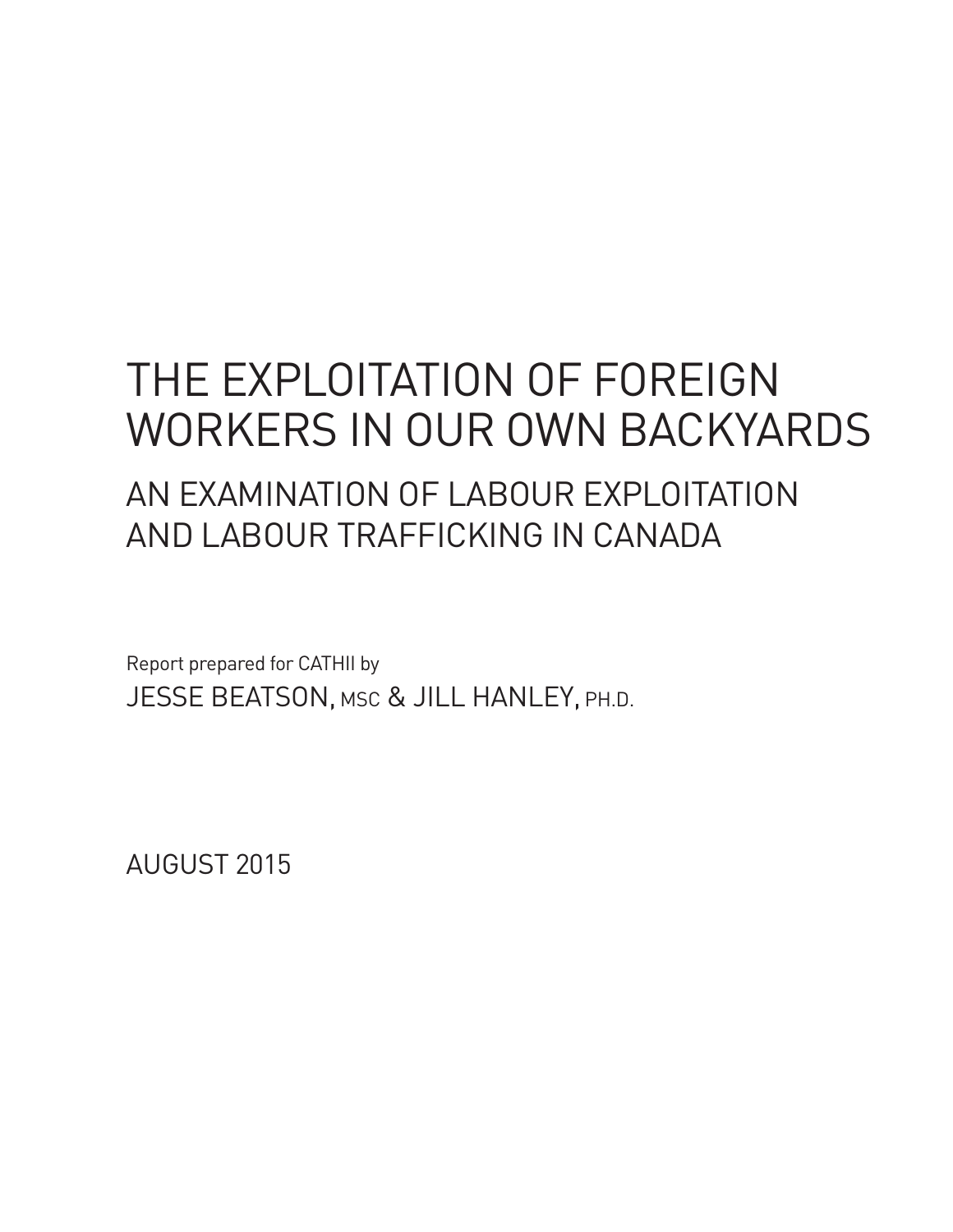## Executive Summary

## **Background**

- Many employers who engage in the exploitation of foreign workers have experienced impunity due to factors such as lack of interest by law enforcement agencies, ambiguous or non-existent criminal justice legislation, poor labour standards and/or untenable complaint mechanisms, and government programs for foreign workers with inadequate protections in place to safeguard human rights.
- Changes to the Temporary Foreign Worker Program (TFWP) in Canada has resulted in an increase in foreign workers and many of them are quite vulnerable to actual and potential exploitation.
- A lot of reports and advocacy efforts focus on trafficking for the purposes of sexual exploitation so the picture many people have of the nature and scope of trafficking in Canada may be skewed. More research is needed on labour-related abuses, both to better understand this phenomenon and also to assess the merits of the "trafficking" framework
- The current legal definition of labour trafficking has some limitations and may need to be improved so that better protection and justice for victimized foreign workers in Canada can be provided.

## **Summary of Methodology**

Research for the victim case profiles was conducted by consulting a variety of sources academic, government, legal, and media. We aimed to collect enough cases to highlight both common trends and also variations in the forms that labour abuse takes in Canada.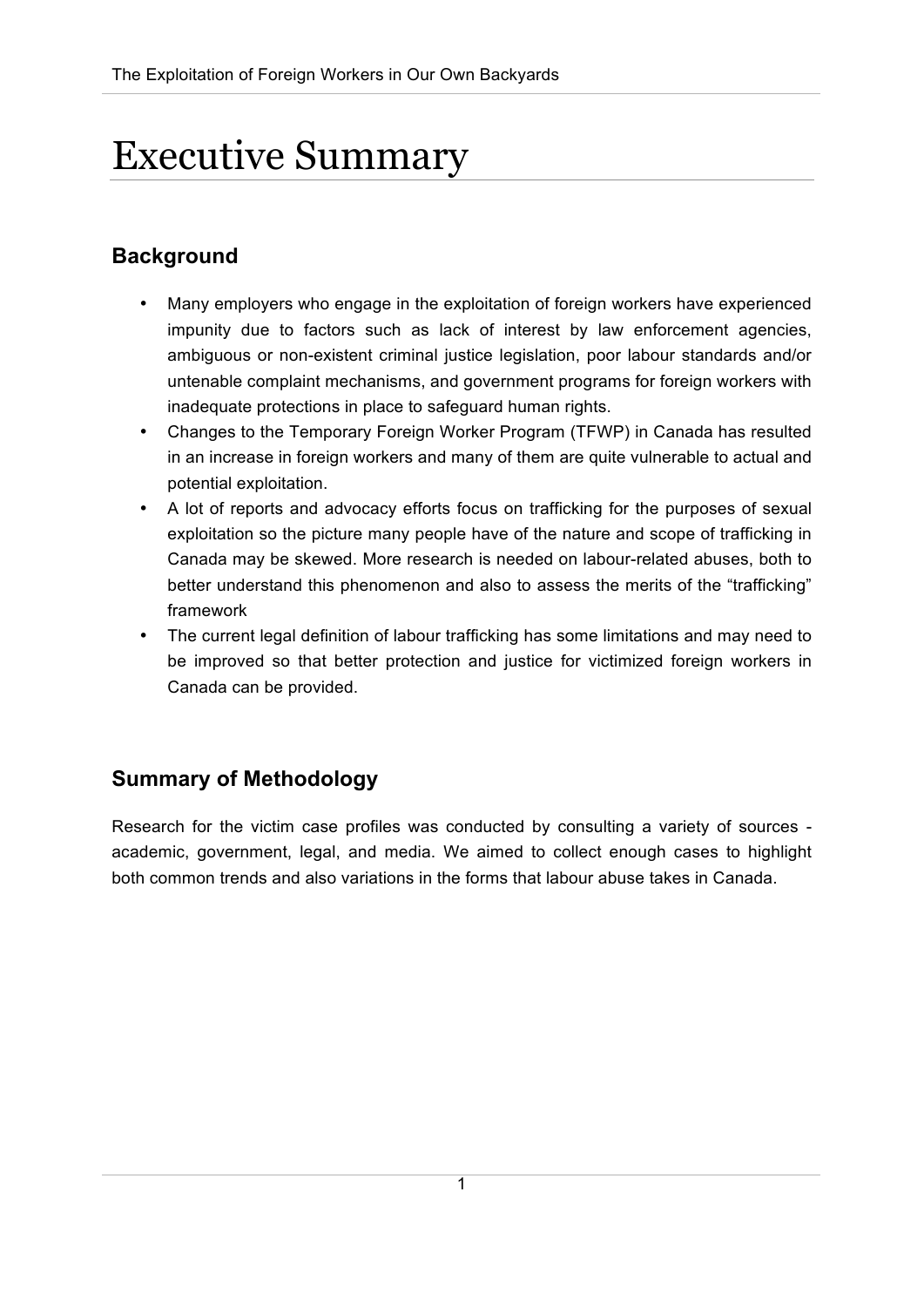# 1 Introduction

## **1.1 Background**

Countless numbers of men, women, and children are exploited around the world by unscrupulous employers. Impunity is all too commonly experienced by these employers, regardless of whether they operate in developing or developed world contexts. This impunity is due to a combination of possible factors such as lack of interest or effort by law enforcement agencies, ambiguous or non-existent criminal justice legislation, poor labour standards and/or untenable complaint mechanisms, and government foreign labour programs designed without adequate worker protections. This report was prepared for CATHII (Comité D'Action Contre La Traite Humaine Interne Et Internationale) during the spring and summer of 2015 to investigate labour exploitation and labour trafficking in the Canadian context.

Recent changes to Canadian immigration programs, specifically the Temporary Foreign Workers Program (TFWP), has resulted in a comparatively greater increase in non-nationals entering the country versus permanent immigrants (Thomas 2010). The potentially mutually beneficial and positive aspects of the TFWP notwithstanding; in practice, these foreign workers lack access to the same rights and privileges as Canadian citizens or permanent residents and this makes them vulnerable (Macovei 2012). Canadian employers who engage in exploitative practices of foreign workers may be the most immediate and easily identifiable cause of these labour abuses, but the policy context should be considered a structural factor that influences how easy it is to carry these abuses out.

According to a government issued pamphlet "Canadian law protects all workers in Canada, including temporary foreign workers…The exploitation of a foreign national may violate Canadian law and human rights" (Temporary Foreign Workers). Nevertheless, Fudge and MacPhail (2009) have argued that the mechanisms designed to monitor and protect the rights of foreign workers are in fact not well developed or monitored and that the actual and potential exploitation of foreign workers "undermines the legitimacy of the program (TFWP) both within and outside of Canada" (p. 43). Thus, one of the objectives of this report through compiling several documented cases where foreign workers have been exploited – is to shed light on patterns and trends that might point towards problems with the current TFWP system. Case summaries provide vivid testimonies that changes may need to be made to immigration policy to ensure more robust protections of human rights.

A second objective of this report is to join others who are beginning to address a disparity in trafficking research and advocacy work in Canada. Within the community of NGOs in Canada dedicated to issues of human trafficking, the heaviest emphasis of research and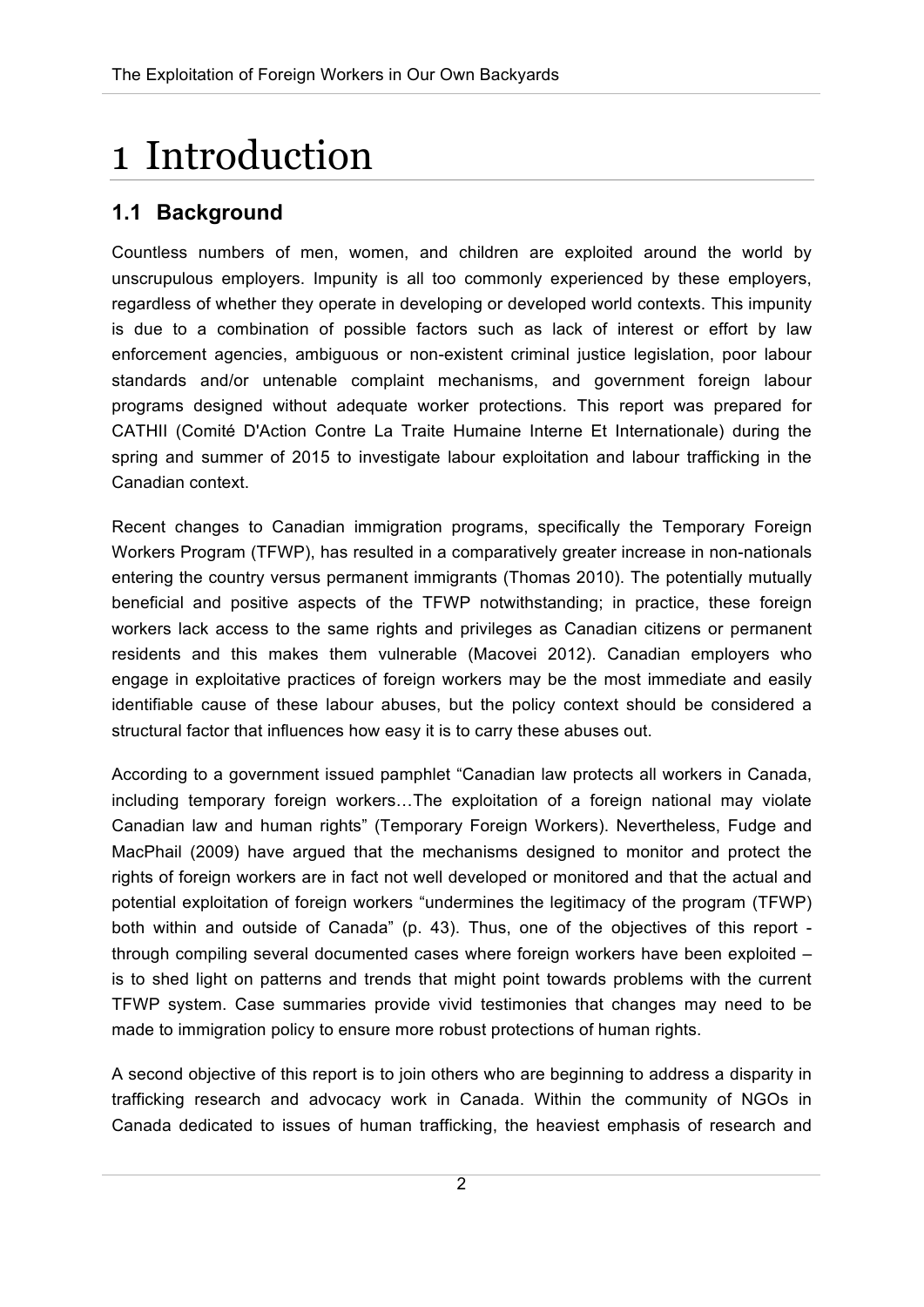advocacy efforts tends to be placed on trafficking for the purposes of sexual exploitation. Consequently, the victims of trafficking practices are thought primarily to be young women forced into the sex trade, brought into Canada from foreign countries under false pretences. While efforts made on behalf of individuals fitting this general description are laudable and ideally will continue to be strengthened in coming years, an unfortunate side effect of the intense focus on this particular trafficking narrative is that it gives a misleading impression about the nature and scope of trafficking-related abuses in Canada. By expanding the focus of research and advocacy around trafficking issues to include labour exploitation, victims of these activities, increasingly being accepted as the most common form of trafficking globally, will have a better chance at justice and protection. Potential future victims will also hopefully receive better safeguarding of their human rights.

Part of the work of expanding the focus of anti-trafficking efforts is to open up a space for dialogue on the existence of labour exploitation in Canada. The notion of exploited labour is almost inevitably tied to stereotypical images – for instance, a child shackled to a factory machine in a developing country. The fact that labour exploitation occurs in developed countries like Canada appears to challenge popularly accepted beliefs that such morally objectionable and human rights-violating practices must not exist in a society that purports to value equality, fairness, and justice. With sex trafficking, the perpetrators are often thought to be associated with elaborate criminal syndicates, individuals easily constructed as 'deviant', immoral, and far outside the mainstream of society. Regardless of the empirical validity of this representation, its appeal may be found in its simplistic carving up of the world into 'good', 'evil', and 'victim' categories, where law enforcement agents and criminal prosecutors are good, traffickers are evil, and the young and vulnerable women who are forced into the sex trade are 'perfect' victims.

Labour trafficking presents more of a challenge to generating these kind of simplistic narratives, and this may be partly why it has received less attention. Those who are involved in the exploitation of persons for their labour are often Canadian citizens and are employers who are likely to be engaged in a range of legitimate, socially-endorsed business activities, alongside the exploitation of vulnerable individuals. These employers are potentially recognizable community members. Partly for these reasons, many experience relative easy at escaping detection for their abuses of employees while an even greater number are never charged or prosecuted. Victims of these activities, vulnerable though they are, are often coming to Canada consciously with a motive of bettering their circumstances through economic gain. The fact that they often display this kind of agency may make it more difficult to construct a perfect victim representation of them. The 'good guy' role of law enforcement agents and prosecutors in the legal system is also complicated through their dual and contradictory commitments both to human rights protection and immigration control. Though many foreign workers who are forced into exploitative work situations come to Canada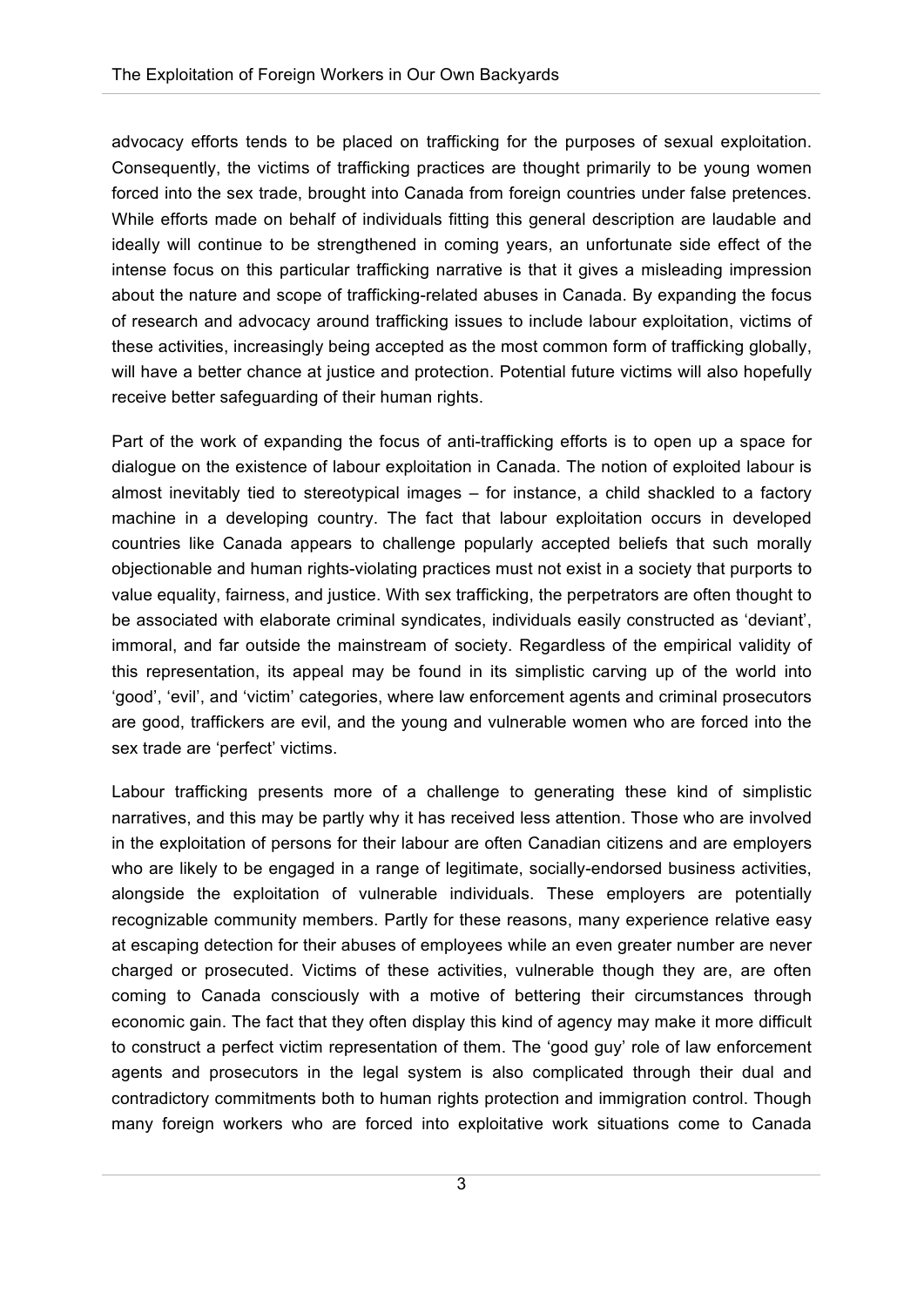through legal channels initially, their status frequently shifts to 'undocumented', 'irregular', or 'illegal'. Some employers force their workers to make refugee claims and then abandon them, for instance, effectively making these workers 'deportable'. Other workers, those coming through the TFWP, can find themselves with an 'undocumented' status very suddenly simply by being fired by their primary employer and seeking to find alternate work. One of the stipulations of the TFWP is that workers are tied to a single employer and that a breach of this condition can jeopardize that person's legal status in the country. Nakache (2010) claims that foreign workers are more likely to continue suffering through abusive employer practices than risk being out of work where both their legal status and financial livelihood will be threatened. To this effect, a recommendation was made by the Standing Committee on Citizenship and Immigration (House of Commons Canada 2009, p. 25) to scrap employer-tied work permits and substitute sector or province-wide permits. In any case, those individuals operating within these dual, conflicting roles are not always working solely in the best interests of labour abuse victims – for instance, when police get involved in labour abuse cases, victims are sometimes re-victimized by having to face deportation rather than finding protection or justice. This is not to say that police officers have not made many positive contributions or that they have not rescued many labour abuse victims from highly exploitative circumstances. Rather, it is mentioned just to underscore that there are certain contradictions within the current systems that are designed to protect foreign workers from labour abuse.

On this track, a third and final objective of this report is to investigate the limitations of the current legal definition of labour trafficking. There were many cases of labour abuse in Canada discovered during the research phase, and yet very few of the employers involved have been charged or prosecuted. While a criminal justice solution has its limitations, a more effective deterrent than is currently available is needed. Arguably, one of the reasons why there are not more cases of labour trafficking in the news or before the courts is that the current legal definition places an unreasonably high burden on victims to prove, among other things, that their safety was in danger. This requirement has proven difficult in practice for many victimized individuals to meet.

## **1.2 Objectives**

The objectives of this report are to:

- Create a resource for those concerned with labour exploitation and labour trafficking in Canada
- Shed light on patterns and trends that might point towards problems with the current TFWP system
- Join others who are beginning to address a bias in trafficking research and advocacy work in Canada that prioritizes sex trafficking to the exclusion of other types
- Investigate limitations of the current legal definition of labour trafficking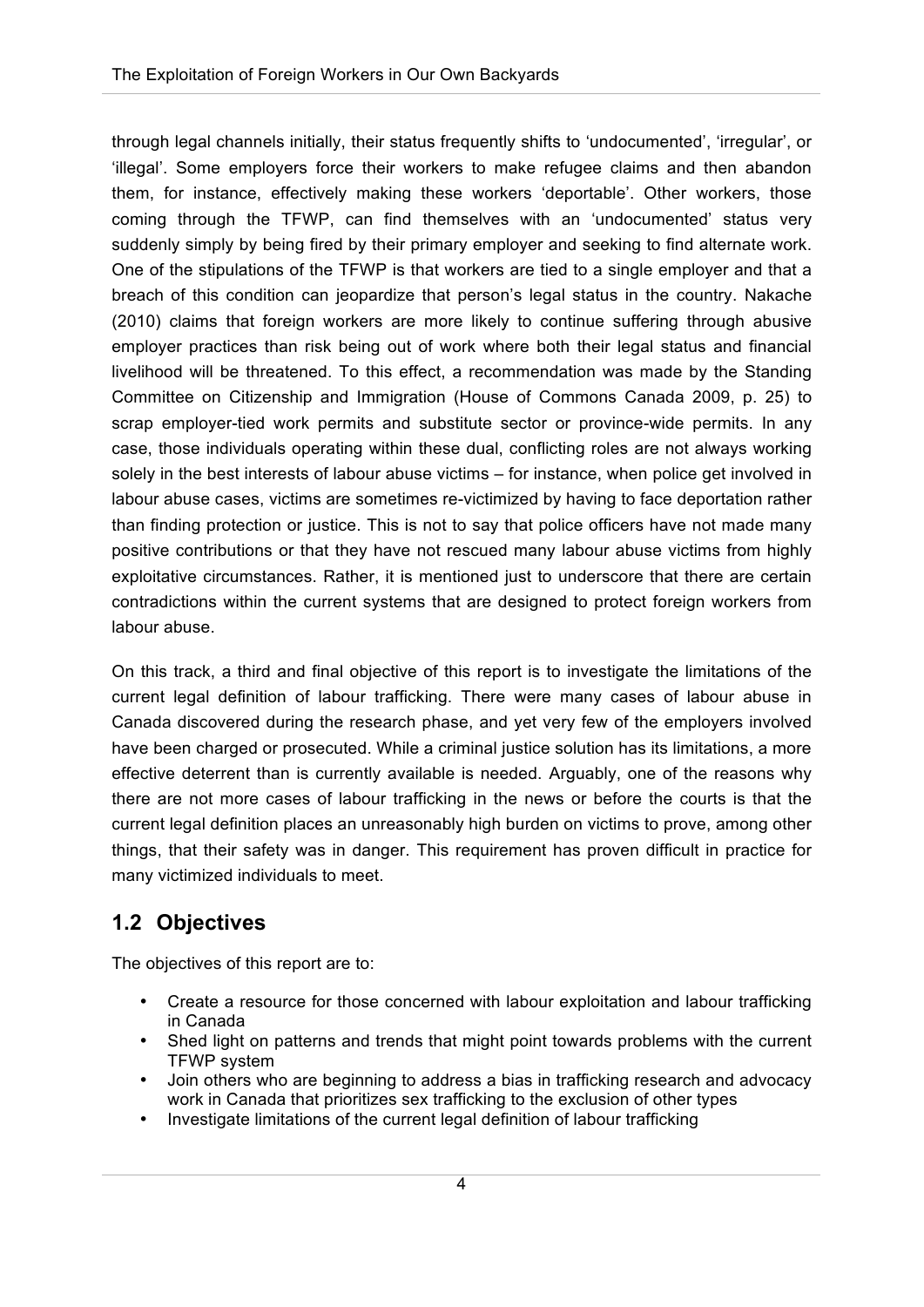# 2 Literature Review

## **2.1 Labour Trafficking versus Sex Trafficking**

It is now widely accepted by scholars and international nongovernmental organizations that a large proportion of human trafficking cases involve exploitation of the labour of migrant workers (Sikka 2013; Dandurand & Chin 2014; IOM 2012; UNODC 2012). Nevertheless, compared to human trafficking for the purpose of sexual exploitation, labour trafficking has received far less attention.

Anette Sikka, in her report for Public Safety Canada (2013), points out that cases involving sex trafficking are somewhat clearer, given that there is often criminal activity associated (i.e. the case of prostitution) and "particularly where minors are involved the issue of exploitation is clear, given their inability to consent". Where labour trafficking is concerned, extremely complex analyses are often required "involving immigration policies, temporary foreign worker programs, employment standards deviations and criminal charges under both the Criminal Code and the Immigration and Refugee Protection Act (IRPA)".

As noted in the Alliance Against Modern Slavery (AAMS) report on trafficking in Ontario, the disproportionate attention received by trafficking for sexual exploitation cases does not necessarily mean that there are more of these cases on the ground (Gabriele, Sapoznik, Serojitdinov, & Williams 2014). However, it does correspond to the fact that in practice sexual exploitation cases far more often lead to criminal investigations and to being taken up by criminal prosecutors. As recorded in the US State Department's Trafficking in Persons Report (2014) the Canadian government reported convicting at least 25 trafficking offenders in 2013, which included just one labour trafficker. The line is often blurred between sex trafficking and labour exploitation. Perrin (2010) notes: "many, but not all (victims of labour exploitation), were physically or sexually abused": for instance, live-in caregivers have come forward who were forced to give massages and have sexual intercourse with recruiters or employers (Ricard-Guay & Hanley 2015). Possibly in these instances charges are being laid for the sexual abuse rather than the labour exploitation. Regardless, more research is needed to determine whether the disparate rates of prosecution for sexual trafficking versus labour trafficking are appropriate or whether the issue is more that labour traffickers are getting away with their acts with relative impunity. The cases collected in this report suggest that there is some substance to the latter.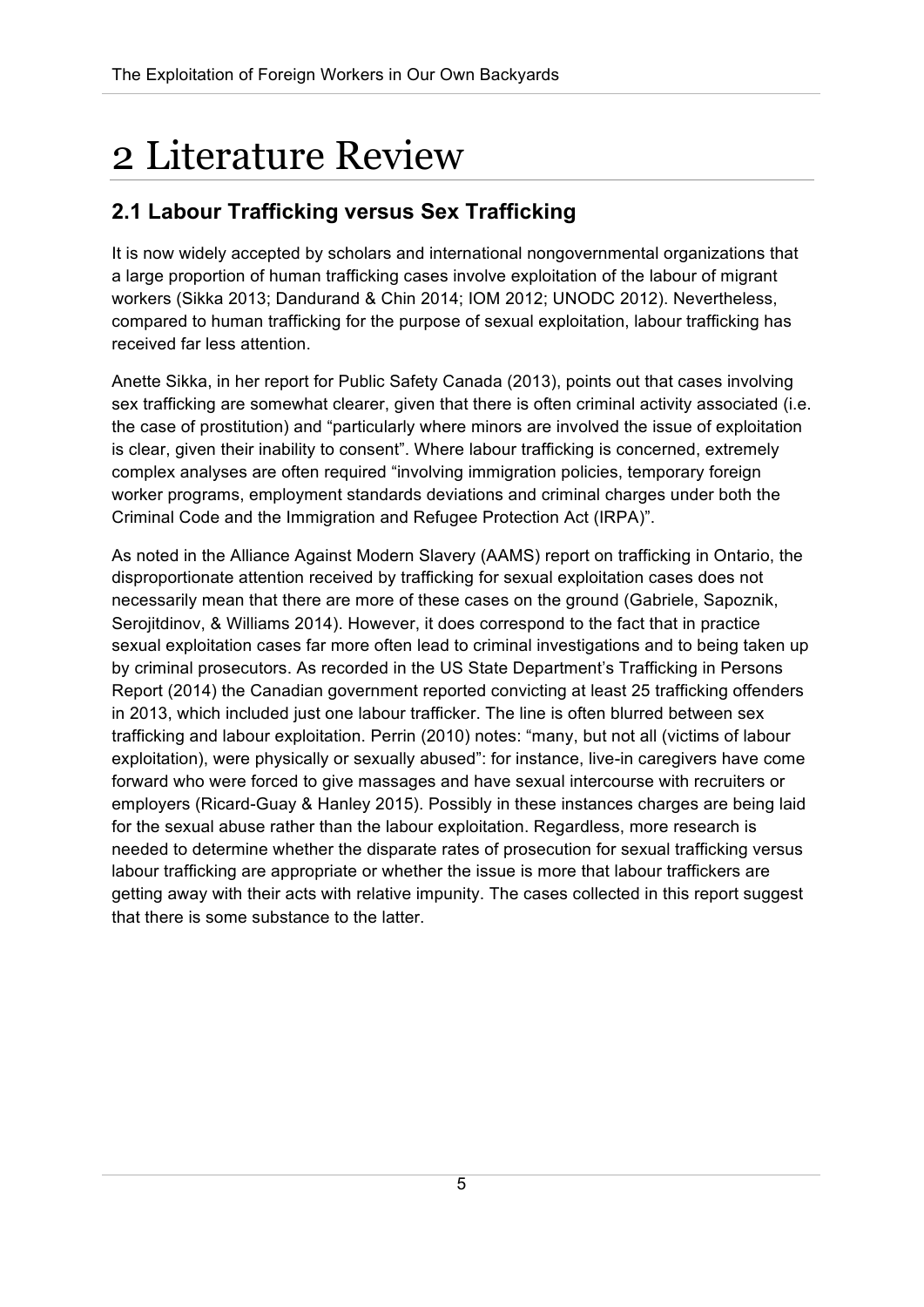### **2.2 Exploitation of Labour as a 'Hidden' Phenomenon**

In Canada, as in other migrant worker receiving nations, it is unfortunately the case that a large majority of instances where migrant workers are exploited never reach authorities and they tend to escape the attention of NGOs and the media. The reality is that victims rarely come forward to authorities. A key informant in a study by Ricard-Guay & Hanley (2015) observed that:

The constant pattern that we see with the international cases is that the survivors don't want any police involvement. They don't want to go the RCMP route. So much of that remains under the radar. That is why I always kind of cringe when I see the statistics around the sexual exploitation and the labour exploitation because I know how much of the labour exploitation that is in our area that is just totally under the radar and it is never going to get on a database. Often the people end up going underground and probably go into worse situation then they came out of.

Further, of those situations that are reported very few are classified and treated as criminal offenses indictable under Canada's trafficking in persons laws (Dandurand & Chin 2014).

It would no doubt be surprising for many Canadians to hear that when migrant workers come to this country to fill jobs across a range of employment fields they risk facing highly degrading and exploitative treatment by employers. This treatment can including being denied basic health and safety standards, being forced to perform dangerous tasks, having their passports and IDs confiscated by employers, failing to receive the national minimum wage or even receive any pay at all, and undergoing a whole range of related coercion and exploitation. Many migrant workers in Canada have positive experiences, enjoying fair and safe working conditions and finding meaningful employment that often enables them to support family members back home. Faraday (2012), in a report for the Metcalf Foundation, claims that the abuse of migrant workers in 'endemic' in Canada "It is systematic…There is a deepening concern that Canada's temporary labour migration programs are entrenching and normalizing a low-wage, low-rights 'guest' workforce."

The present report fills a gap in research by providing an extensive set of cases that shed light on the nature and extent of exploitation faced by migrant workers in Canada. This research is especially needed given the context that migrant workers in Canada have tripled in the past decade, to 300,111 in 2011, approximately one-third of them in low-skilled jobs (Faraday 2012). So long as these practices remain underreported and largely concealed from public view, it is impossible to know how frequently these types of incidents occur. More importantly, without an accurate picture of the problem, it is unlikely that conditions will improve: new policies, laws, and programs based on incomplete data are bound to have inconsistent or even flawed outcomes. Among other things, this report will highlight characteristics of the victims, fields of employment where exploitation is occurring, types of deception, coercion and exploitation that migrant workers are experiencing, and also whether the criminal justice system has gotten involved and if so what were the legal outcomes.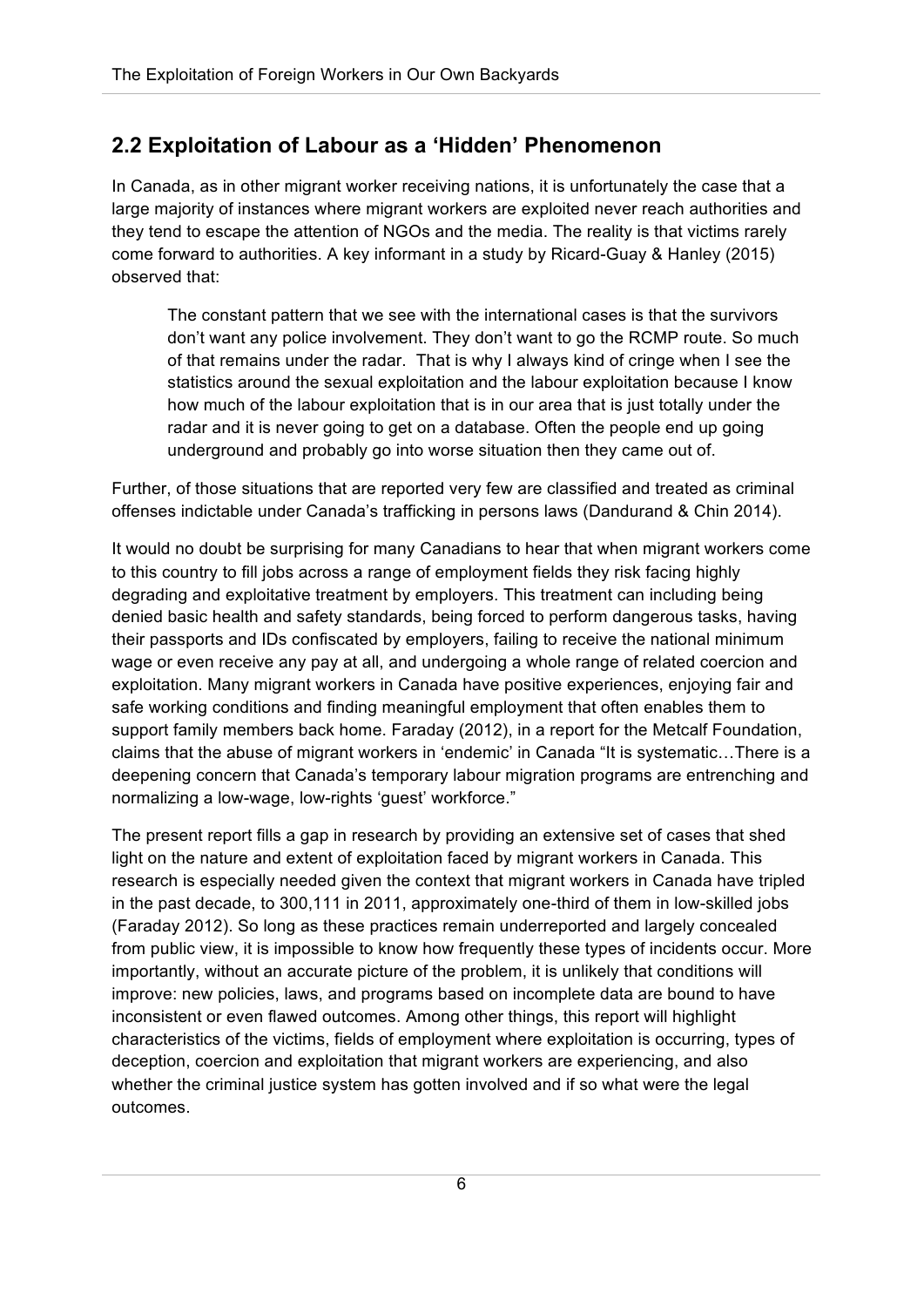## **2.3 The Trafficking Frame of Analysis**

The terms 'exploitation' or 'abuse' will be used in this report in place of 'trafficking' wherever possible. There are advantages and disadvantages to adopting this terminological stance. The term 'trafficking' will not be excluded entirely, as it has important uses, especially given that it is the term recognized by policing and criminal justice institutions. However, it is for this same reason that it has limitations. As previously mentioned, there are very few instances where police lay charges for trafficking in Canada, especially for labour trafficking. There are even fewer instances where judges try individuals on the basis of trafficking laws. It is important to note that 'trafficking' is both a legal category entailing certain state protections and obligations towards individuals, and a descriptive term applied by NGOs and other civil society actors to people who have certain sets of experiences (Sikka 2013). Often times NGOs will apply this label in situations where police officers and prosecutors have not, though at times they will all agree. For this reason, there is a lot of definitional ambiguity surrounding the term. Using the term 'trafficking' in the stricter legal sense and the terms 'exploitation' or 'abuse' as broader, more descriptive terms that have a much wider application, can partly address this confusion.

In a recent study by Julie Kaye and colleagues (2014), a range of agencies and front line workers providing services to trafficked persons or populations considered vulnerable to human trafficking were interviewed (Kaye, Winterdyk, & Quarterman 2014). Many of these informants cited definitional challenges, "including clear misunderstandings of the existing legal definitions in Canada, as hindrances to identifying and responding to human trafficking". Kaye and colleagues (2014) believe that these definitional challenges are to some extent the product of relying too heavily on a narrow and restrictive criminal justice framework. This framework, as it relates to trafficking in Canada, will now be examined more closely.

## **2.4 Definition of Human Trafficking and Labour Trafficking**

### **International Law**

In the year 2000 the General Assembly of the United Nations (UN) adopted the Protocol to Prevent, Suppress and Punish Trafficking in Persons Especially Women and Children, supplementing the United Nations Convention against Transnational Organized Crime. This "Palmero Protocol" was ratified by many states, including Canada, which ratified in 2002. According to the Palermo Protocol, there are three components to the definition of human trafficking.

A) Act – recruitment, transportation, transfer, harbouring or receiving of persons

B) Means - threat or use of force or other forms of coercion, abduction, fraud, deception, abuse of power or a position of vulnerability, or giving or receiving payments or benefits to achieve the consent of a person having control over another person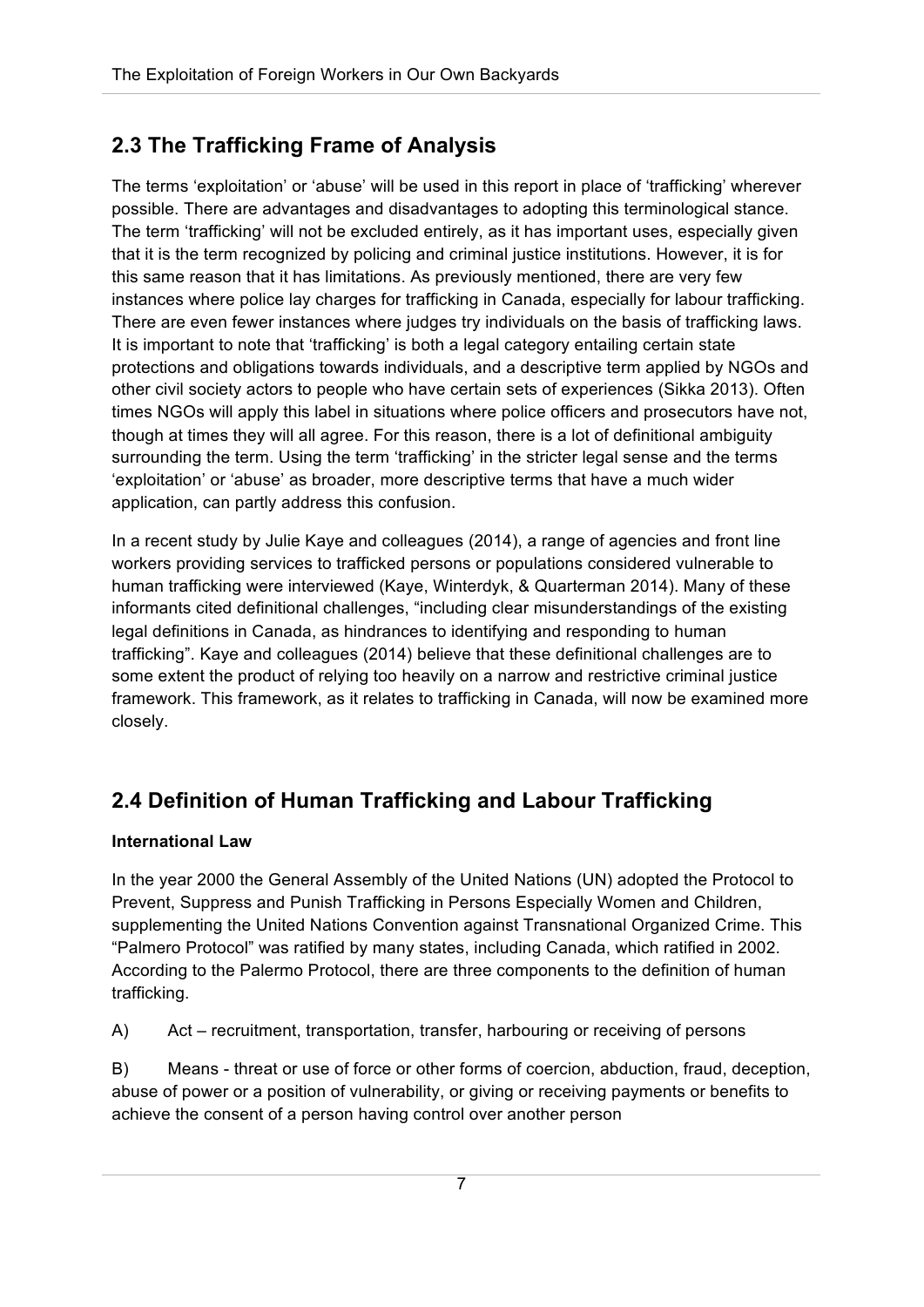C) Purpose – exploitation shall include, at minimum, the exploitation or the prostitution of others or other forms of sexual exploitation, forced labour or services, slavery or practices similar to slavery, servitude or the removal of organs.

In addition to the Palermo Protocol, there are many other relevant international treaties that inform responses to trafficking in persons. Examples include: the UN Convention on the Rights of the Child; the Convention on the Elimination of All Forms of Discrimination Against Women; the International Labour Organization (ILO) Convention Concerning the Abolition of Forced Labour (No. 105) and the ILO Convention on the Worst Forms of Child Labour. The Palermo Protocol, however, is still the most significant international agreement on human trafficking.

### **Canadian Law**

Human trafficking is an offence under two forms of legislation in Canada, immigration and criminal:

### *Immigration and Refugee Protection Act*

The Immigration and Refugee Protection Act (IRPA) has included human trafficking as a federal immigration offence since 2001. Section 118 of IRPA makes it an offence to use abduction, fraud, deception or the use or threat of force or coercion to recruit and/or bring people to Canada. It is also an offence to keep people here against their will or control their movements by using those methods.

### *Criminal Code of Canada*

Human trafficking is also a crime under Canada's Criminal Code. Section 279.01 (1) of the Canadian Criminal Code defines human trafficking as follows: "Every person who recruits, transports, transfers, receives, holds, conceals or harbours a person, or exercises control, direction or influence over the movements of a person, for the purpose of exploiting them or facilitating their exploitation is guilty of an indictable offence."

"Exploitation" is defined in s.279.04 and requires someone to fear for her safety or the safety of someone she knows if she does not perform labour or services. This part of the Canadian Criminal Code definition has been criticized for being too narrow. There have been few prosecutions under s 279.01, possibly due to a narrow focuses on the exploitation of victims, but also because there are many other sections of the Criminal Code that may be used to prosecute a trafficker (i.e. prostitution related offences, kidnapping, sexual assault, child abduction etc.). These other offences, however, are not always relevant to labour trafficking cases. This suggests that the gap between the number of prosecutions of sex trafficking and the number of actual instances of labour trafficking may be quite large.

The way the requirement of exploitation is phrased in the Canadian Criminal Code makes this a stricter standard for trafficking than the one used on the international Palermo Protocol. In particular, it is difficult to prove that a victim of trafficking has feared for their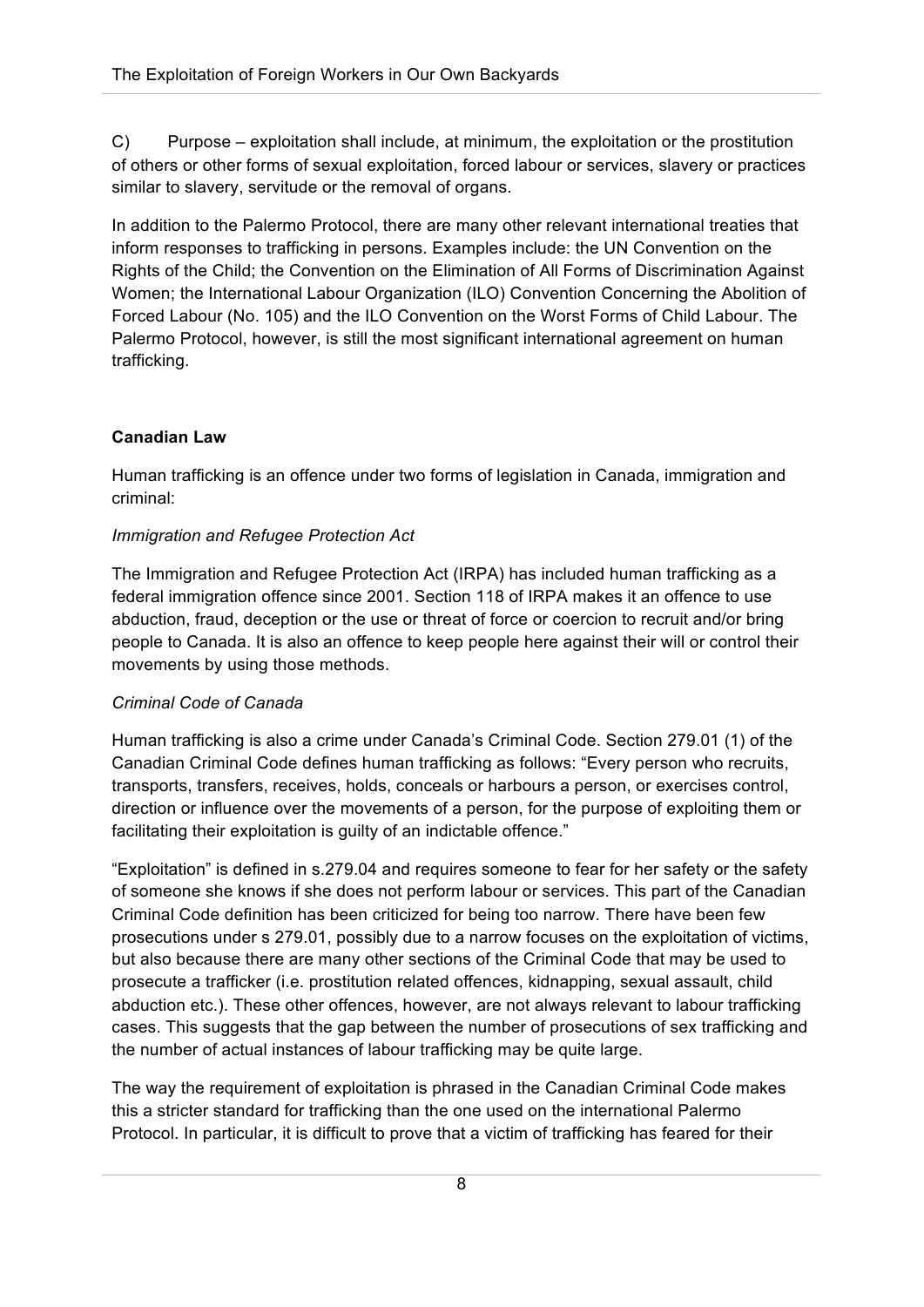safety. As many of the Canadian cases of labour exploitation will show, employers do not always directly threaten the physical safety of a person or their families, but rather employ the threat of deportation or use debt bondage to force victims to continue working for them. While not meeting the strict criteria for safety threat, these actions are arguably no less exploitative and may threaten safety in less obvious ways.

There have been some efforts to expand the definition of trafficking under the Criminal Code to make it easier for courts to identify where trafficking has occurred. In June 2012, amendments made it criminal for a Canadian citizen to traffic persons outside of Canada. Furthermore, factors such as deception were added that could be considered in assessing whether exploitation occurred. In December 2013, a private members bill, Bill C-561, was introduced to parliament to amend the Criminal Code and IRPA to make receiving an organ or take part in organ removal that results from human trafficking. While these legislative changes may help Canadian courts determine if trafficking has occurred in a wider range of contexts, the "fear for safety" requirement remains a restrictive standards and a difficult condition to prove in court. Where labour trafficking cases are concerned, there are complex ways traffickers can prevent victims from leaving an exploitative workplace that are not currently recognized in government legislation.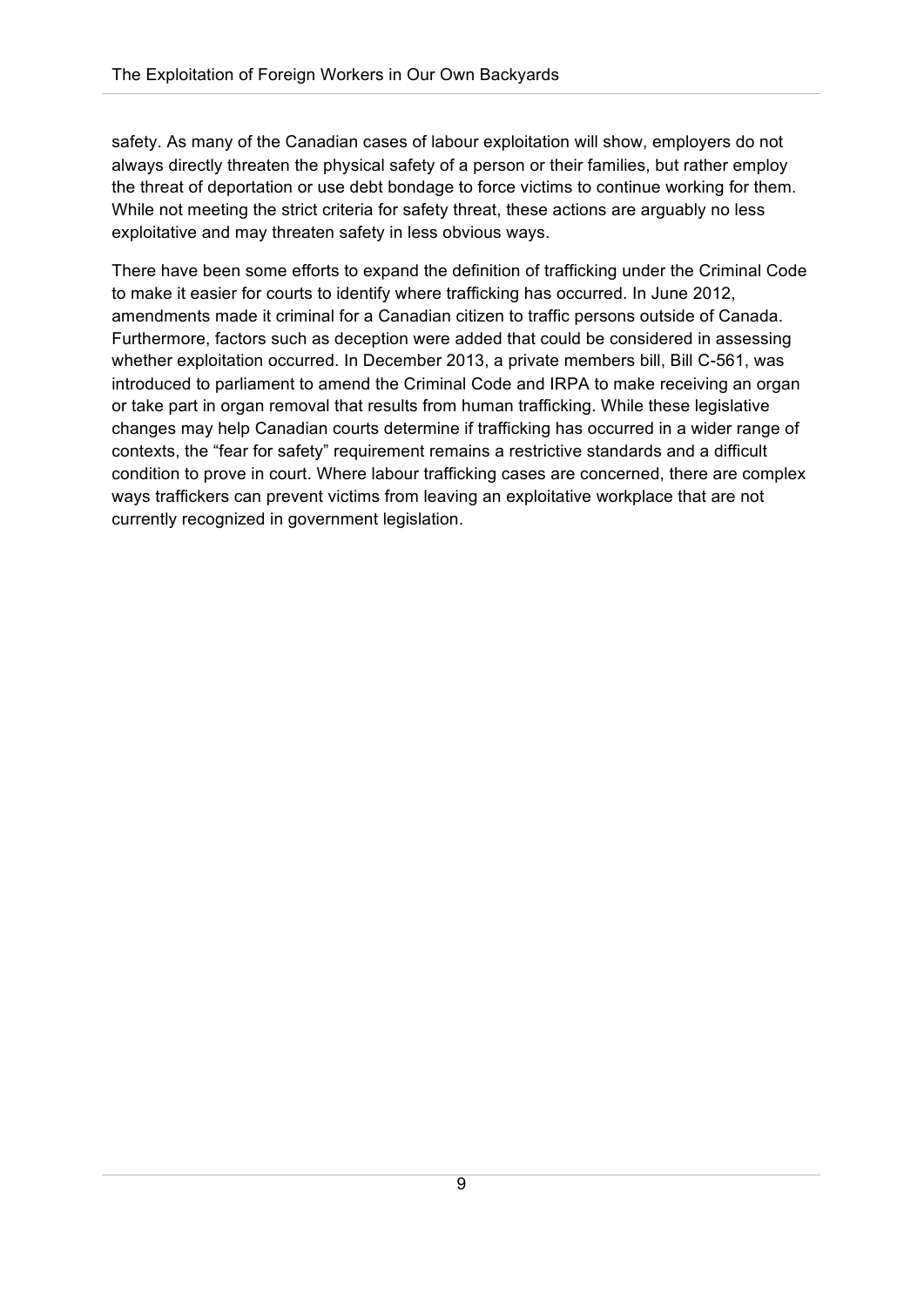# 3 Methodology

Cases were sought from 2001, the year Canada harmonized its legal definition of organized crime with the Palmero Convention's to incorporate 'trafficking in persons' as a punishable offense.

The way that cases have been documented in this report included all discovered examples of labour exploitation. A continuum of both deception/coercion and exploitation is recognized in order to cast a wide net and to not exclude cases where obvious abuses were present that centred more on the deception/coercion aspects. Collecting cases that entail a range of severities of labour abuses is appropriate for this report, which seeks to address the manifold ways migrant workers are exploited in Canada. CATHII's mission informs this approach: "working in solidarity to build an egalitarian society by eradicating (all forms of) human trafficking". Thus, not only will this report shed needed light on the issue of labour trafficking in the current legalistic sense, it will also go beyond this to include other gradations of foreign worker exploitation – as stated previously, a clear line between trafficking and exploitation is rarely simple to find.

There were certain barriers faced in compiling these Canadian cases, including the clandestine nature of labour abuses and the reticence of victims to come forward due to fear of reprisal from traffickers and sometimes immigration authorities as well. In any event, this study does not purport to be comprehensive. Several avenues of research were pursued in order to generate a list of cases and case descriptions. The following is a list of the sources of information. These were the search terms used: [Canada, trafficking in persons, human trafficking, labour trafficking, labour exploitation, domestic servitude, forced labour]

Academic and Grey Literature (Google Scholar, Worldcat database)

Community Organizations and NGOs

Government (found on the Parliament of Canada and Ontario Legislature websites)

Canadian Legal Databases (CanLii; QuickLaw; WestLaw)

Media Reports (Google News, CBC News, The Globe and Mail, Toronto Star, Huffington Post, Calgary Sun).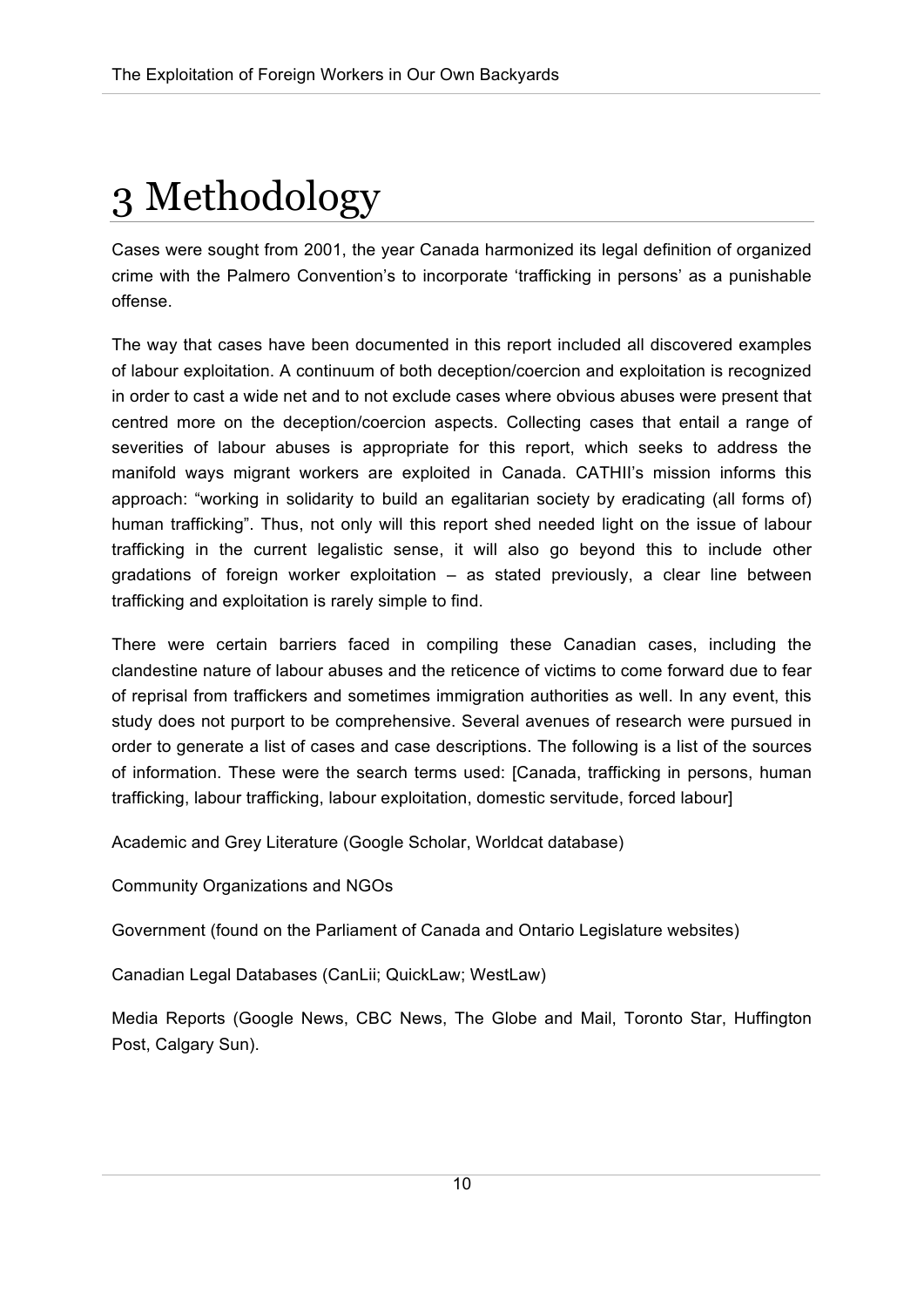## 4 Results

## *A)* **ACADEMIC & GREY LITERATURE***: (Cases 1-16)*

| <b>Case Number</b>                                                                                     |                                                        |
|--------------------------------------------------------------------------------------------------------|--------------------------------------------------------|
| Date                                                                                                   | 2005                                                   |
| Source of Data                                                                                         | Academic Literature                                    |
| City                                                                                                   | Vancouver                                              |
| Province                                                                                               | ВC                                                     |
| <b>Identified Victims</b>                                                                              | Two women                                              |
| Victim(s) Country of Origin                                                                            | Philippines                                            |
| Gender                                                                                                 | Female                                                 |
| Type of Work                                                                                           | Domestic work                                          |
| Type of Deception/Coercion                                                                             | Papers taken away                                      |
| Type of Exploitation                                                                                   | Forced work, excessive hours, severe                   |
|                                                                                                        | mistreatment, possible sexual abuse                    |
| <b>Identified Perpetrators/Traffickers</b>                                                             | Private individuals                                    |
| Criminal Investigation                                                                                 | N <sub>0</sub>                                         |
| Classification/Charges Laid                                                                            | N <sub>o</sub>                                         |
| Criminal Prosecution                                                                                   | N <sub>o</sub>                                         |
| Legal Outcome                                                                                          | N/A (not applicable)                                   |
| Source Reference/Link                                                                                  | Benjamin Perrin, <i>Invisible Chains</i> (2010), p.172 |
| Summary                                                                                                |                                                        |
| In 2005, two Filipina women experienced forced labour, excessive hours, and severe abuse at the        |                                                        |
| hands of their employer. Furthermore, they lacked a proper place to sleep and feared for their safety. |                                                        |
| Eventually, they returned to the Philippines.                                                          |                                                        |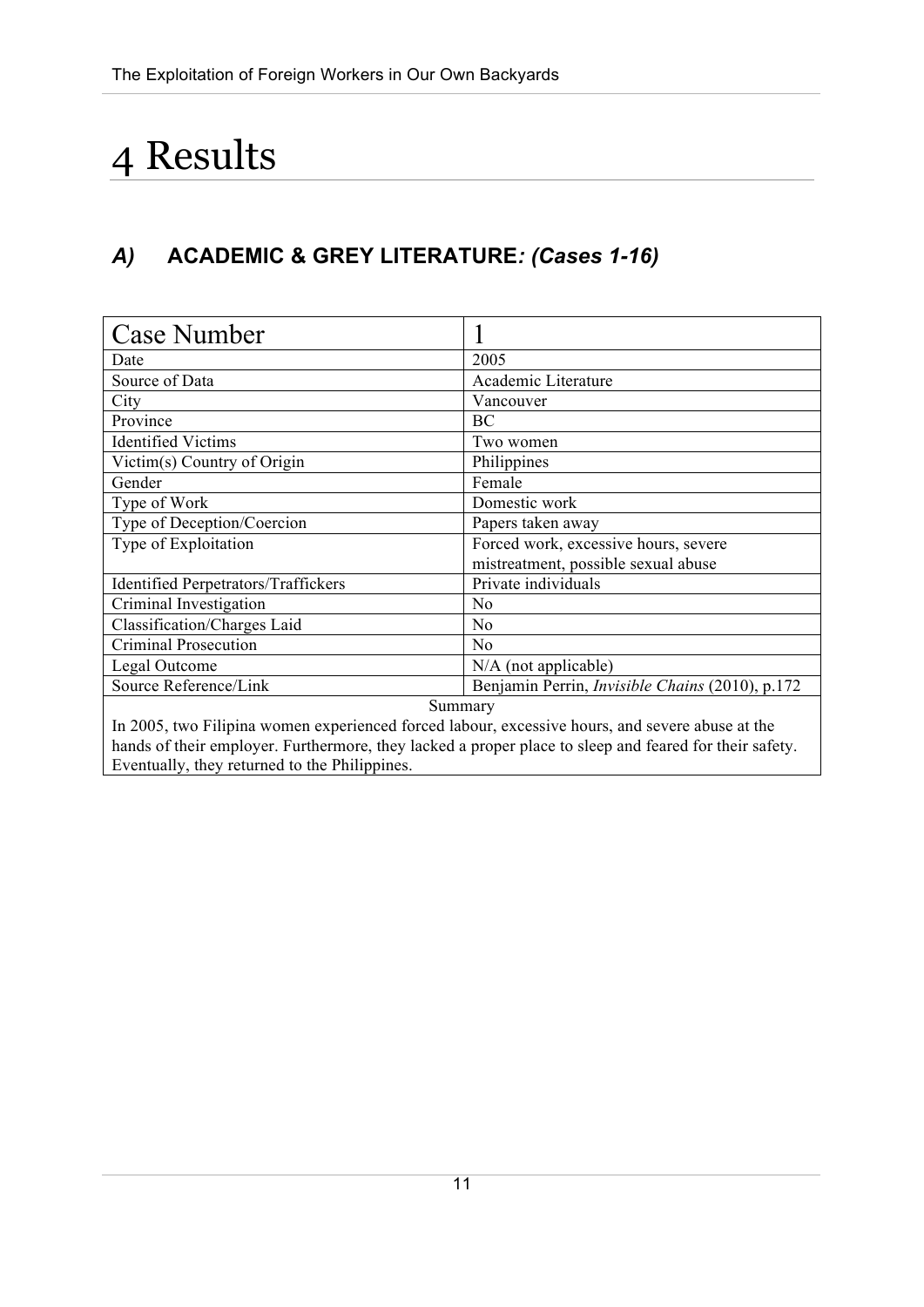| <b>Case Number</b>                         | $\overline{2}$                                                                                                                                                      |
|--------------------------------------------|---------------------------------------------------------------------------------------------------------------------------------------------------------------------|
| Date                                       | Unknown                                                                                                                                                             |
| Source of Data                             | Academic Literature                                                                                                                                                 |
| City                                       | Unknown, and Montreal                                                                                                                                               |
| Province                                   | Unknown, and QC                                                                                                                                                     |
| <b>Identified Victims</b>                  | Chantale                                                                                                                                                            |
| Victim(s) Country of Origin                | Unknown                                                                                                                                                             |
| Gender                                     | Female                                                                                                                                                              |
| Type of Work                               | Domestic work                                                                                                                                                       |
| Type of Deception/Coercion                 | Lied to about conditions of work, passport<br>confiscated                                                                                                           |
| Type of Exploitation                       | Excessive work hours, work unrelated to<br>contract, insufficient pay, repeated sexual assault,<br>moved to another employer, became pregnant<br>and was terminated |
| <b>Identified Perpetrators/Traffickers</b> | Private individual                                                                                                                                                  |
| Criminal Investigation                     | N <sub>0</sub>                                                                                                                                                      |
| Classification/Charges Laid                | N <sub>0</sub>                                                                                                                                                      |
| <b>Criminal Prosecution</b>                | N <sub>0</sub>                                                                                                                                                      |
| Legal Outcome                              | N/A                                                                                                                                                                 |
| Source Reference/Link                      | Benjamin Perrin, <i>Invisible Chains</i> (2010), p.170-<br>171                                                                                                      |
| Summary                                    |                                                                                                                                                                     |

When Chantale, a teenager, arrived her passport was seized and she was forced to work long hours on a range of domestic chores. She was isolated in the home and at night the children's father sexually assaulted her again and again. By the time the children had grown older enough to attend school on a full-time basis Chantale was sent to another family living in Montreal. There she endured the same harsh conditions. As a result of repeated rape, she eventually become pregnant, at which point her contract was terminated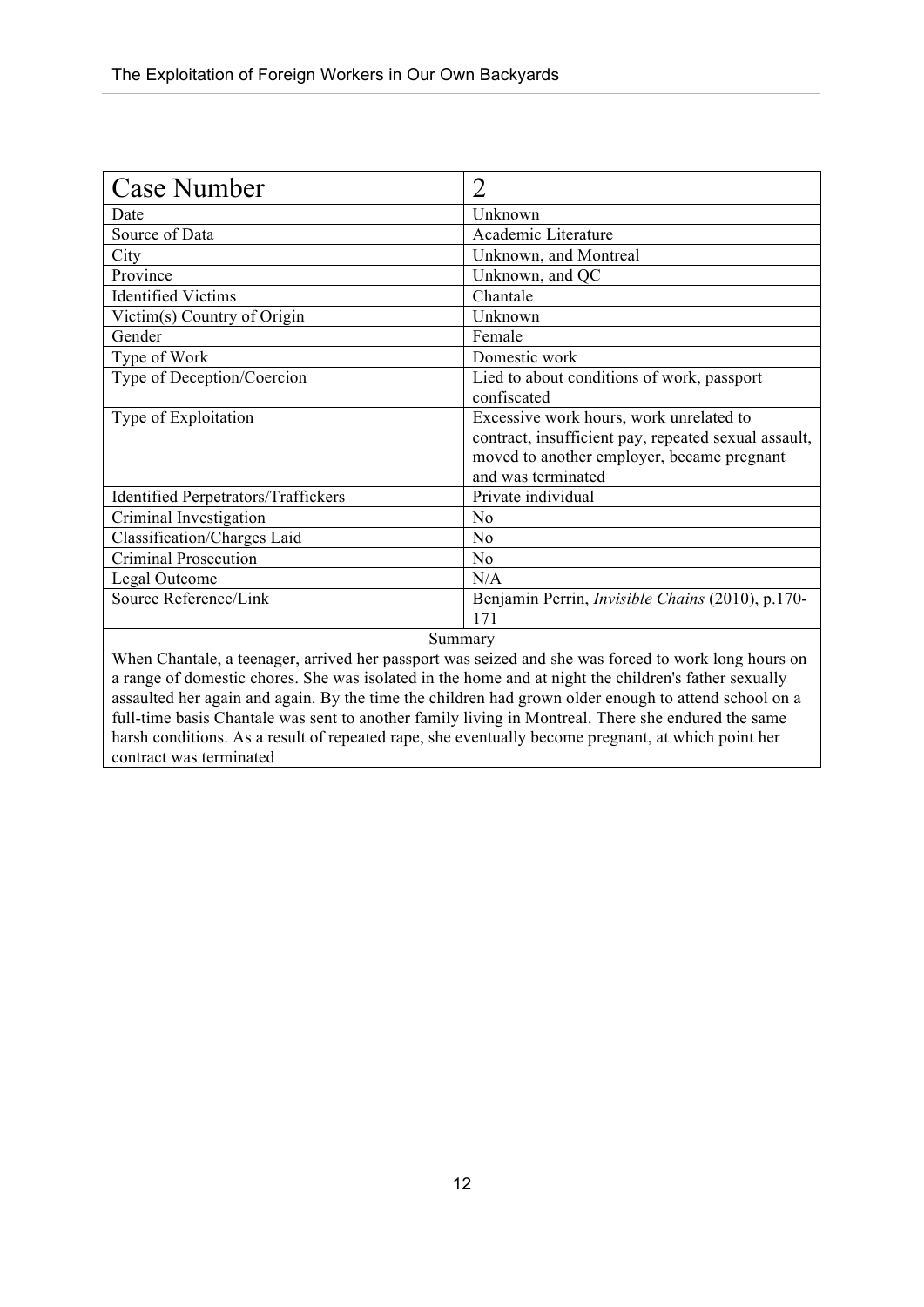| <b>Case Number</b>                         | 3                                                                 |
|--------------------------------------------|-------------------------------------------------------------------|
| Date                                       | Sometime between 2002 and 2004                                    |
| Source of Data                             | Academic Literature                                               |
| City                                       | Vancouver                                                         |
| Province                                   | BC                                                                |
| <b>Identified Victims</b>                  | Aba                                                               |
| Victim(s) Country of Origin                | Ghana                                                             |
| Gender                                     | Female                                                            |
| Type of Work                               | Domestic work                                                     |
| Type of Deception/Coercion                 | Brought on visitor visa but put to work as                        |
|                                            | domestic servant (illegal worker), papers<br>confiscated          |
| Type of Exploitation                       | No pay and no medical care, highly restricted                     |
|                                            | movement, possibly physically mistreated,<br>excessive work hours |
| <b>Identified Perpetrators/Traffickers</b> | Private individuals                                               |
| Criminal Investigation                     | N <sub>o</sub>                                                    |
| Classification/Charges Laid                | N/A                                                               |
| Criminal Prosecution                       | N <sub>0</sub>                                                    |
| Legal Outcome                              | N/A                                                               |
| Source Reference/Link                      | Benjamin Perrin, <i>Invisible Chains</i> (2010), p.173-           |
|                                            | 174                                                               |
| Summary                                    |                                                                   |

At some point between 2002 and 2004, Aba was brought from Ghana to Canada on a visitor's visa. She quickly found herself in conditions of domestic servitude for a Vancouver family who did not pay her or allow her to access any medical care. Her papers were confiscated and she may have been physically mistreated as well. She worked an excessive amount of hours and was only permitted to leave the house to attend church for half a day per week. Aba's family suddenly decided to move to the United States and Aba was simply abandoned. Aba contacted immigration officials to try to obtain legal status, however they did not help her. Aba disappeared and no one knows what happened to her.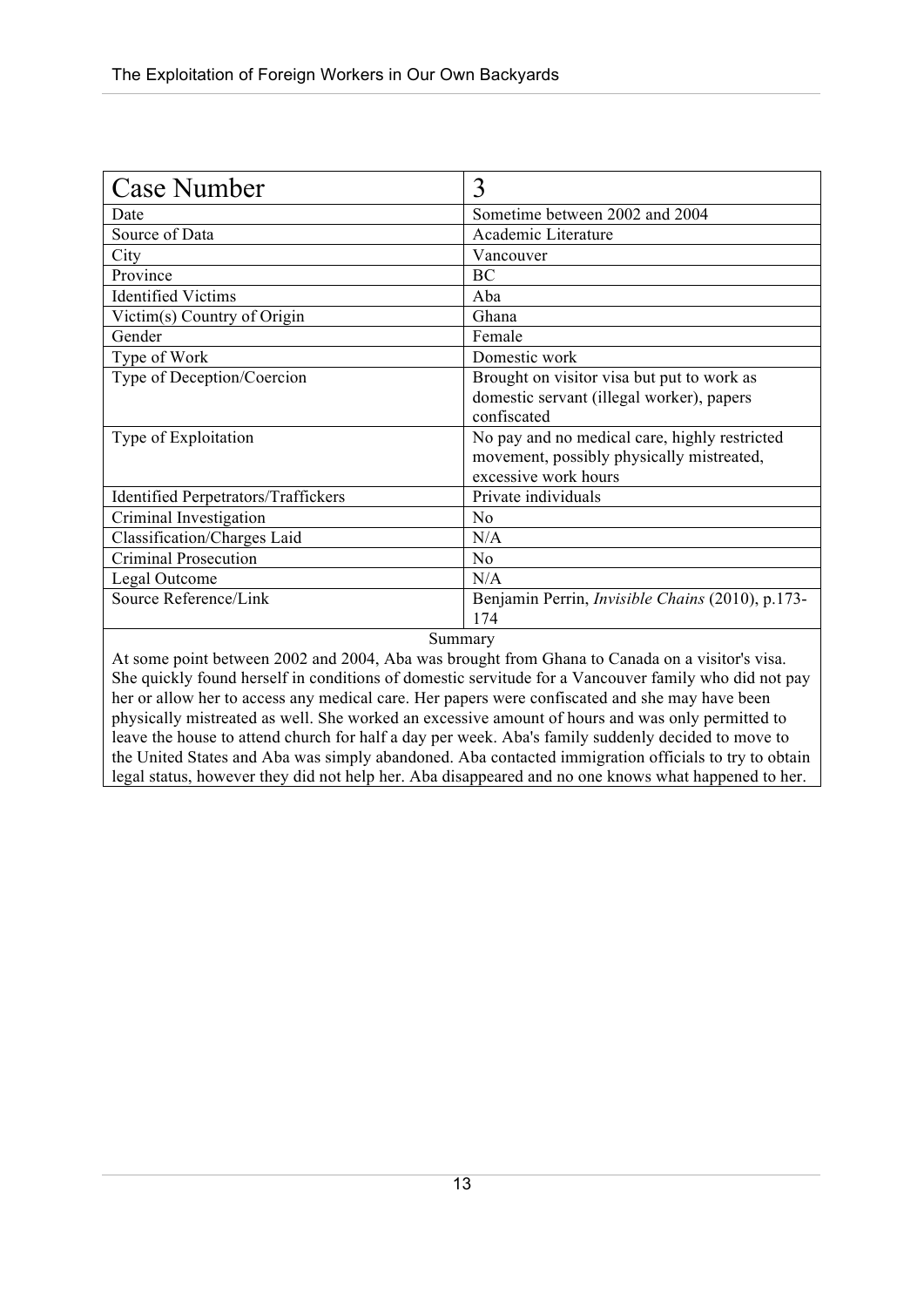| <b>Case Number</b>                                                                                 | 4                                                      |
|----------------------------------------------------------------------------------------------------|--------------------------------------------------------|
| Date                                                                                               | Between 2005 and 2008                                  |
| Source of Data                                                                                     | Academic Literature                                    |
| City                                                                                               | Multiple                                               |
| Province                                                                                           | AB, SK, and MB                                         |
| <b>Identified Victims</b>                                                                          | Several foreign workers                                |
| Victim(s) Country of Origin                                                                        | Unknown                                                |
| Gender                                                                                             | Unknown                                                |
| Type of Work                                                                                       | Factory work and possibly other types                  |
| Type of Deception/Coercion                                                                         | Lied to about working conditions, bank cards           |
|                                                                                                    | confiscated by employers for "tax purposes"            |
| Type of Exploitation                                                                               | No private rooms and housing conditions were           |
|                                                                                                    | terrible - sleeping on mattresses in factory           |
|                                                                                                    | storage rooms, have garbage cans as wash basins        |
| <b>Identified Perpetrators/Traffickers</b>                                                         | Multiple                                               |
| Criminal Investigation                                                                             | Yes                                                    |
| Classification/Charges Laid                                                                        | Alleged human trafficking                              |
| Criminal Prosecution                                                                               | N <sub>o</sub>                                         |
| Legal Outcome                                                                                      | N/A                                                    |
| Source Reference/Link                                                                              | Benjamin Perrin, <i>Invisible Chains</i> (2010), p.172 |
| Summary                                                                                            |                                                        |
| Between 2005 and 2008 the RCMP's Immigration and Passport Branch Northwest Region received 28      |                                                        |
| complaints of alleged human trafficking in Alberta, Saskatchewan, and Manitoba, many linked to     |                                                        |
| forced labour practices. Foreign workers reportedly were sleeping on mattresses in factory storage |                                                        |

forced labour practices. Foreign workers reportedly were sleeping on mattresses in factory storage rooms, were using garbage cans as wash basins, and were told to hand over their bank cards to employers, supposedly for "tax purposes".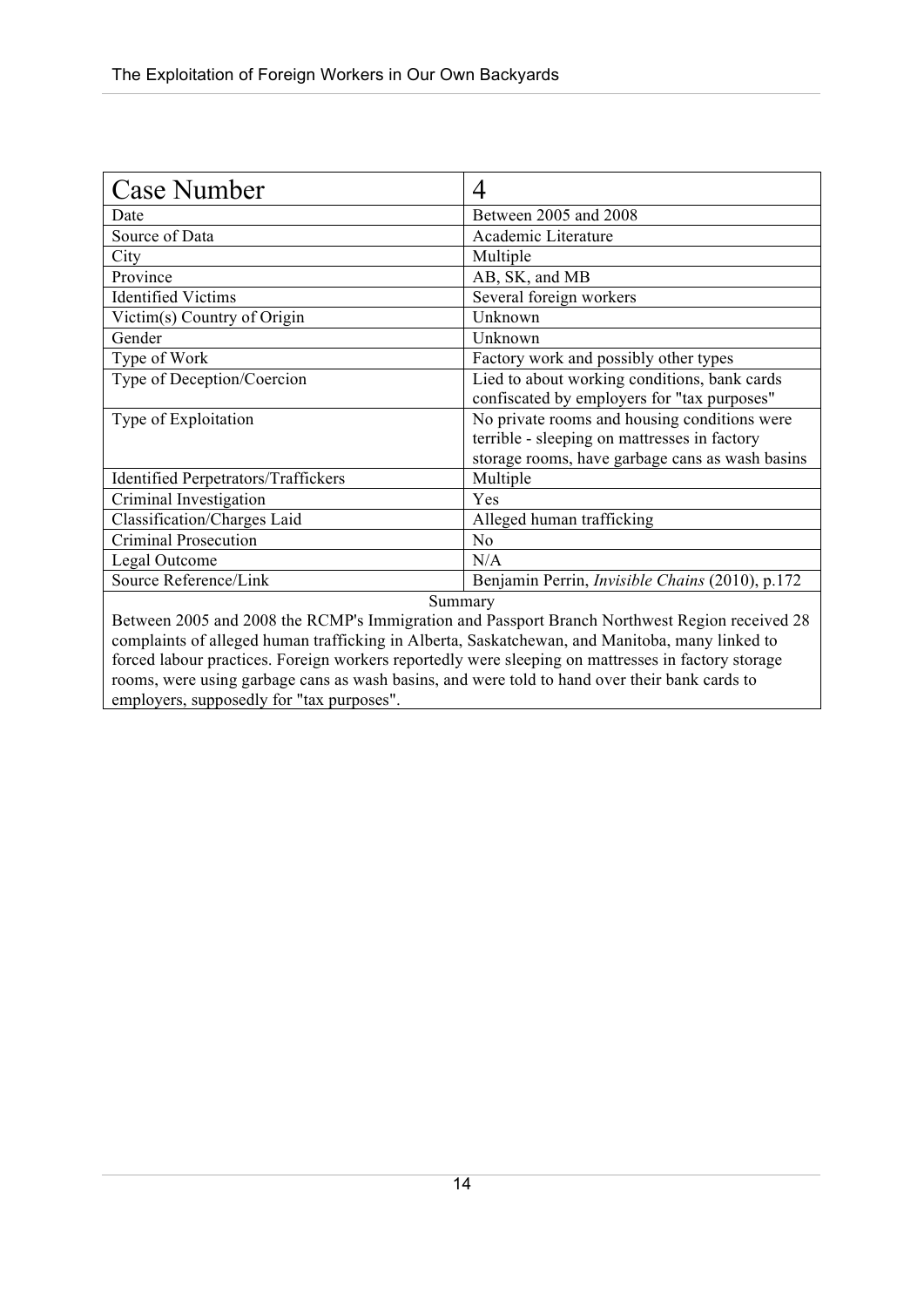| <b>Case Number</b>                         | 5                                               |
|--------------------------------------------|-------------------------------------------------|
| Date                                       | 2012 (published in report)                      |
| Source of Data                             | Academic Literature                             |
| City                                       | Toronto                                         |
| Province                                   | ON                                              |
| <b>Identified Victims</b>                  | Lilliane                                        |
| Victim(s) Country of Origin                | Uganda                                          |
| Gender                                     | Female                                          |
| Type of Work                               | Domestic work                                   |
| Type of Deception/Coercion                 | Lied to about conditions of work, passport      |
|                                            | confiscated                                     |
| Type of Exploitation                       | Isolated, employer falsified records indicating |
|                                            | length of time employee worked, excessive       |
|                                            | working hours, severely underpaid               |
| <b>Identified Perpetrators/Traffickers</b> | Private individual                              |
| Criminal Investigation                     | No                                              |
| Classification/Charges Laid                | N <sub>o</sub>                                  |
| <b>Criminal Prosecution</b>                | N <sub>0</sub>                                  |
| Legal Outcome                              | N/A                                             |
| Source Reference/Link                      | Fay Faraday, Made in Canada: How the Law        |
|                                            | Constructs Migrant Workers' Insecurity (2012),  |
|                                            | p.17 Metcalfe Foundation from                   |
|                                            | http://metcalffoundation.com/wp-                |
|                                            | content/uploads/2012/09/Made-in-Canada-Full-    |
|                                            | Report.pdf                                      |
|                                            | $S$ ummary                                      |

Lilliane came to Canada from Uganda to work as a live-in caregiver. Her passport and work permit were taken by her employer upon arrival. She had no private space and had to share a room with the youngest child. Contract specified that Lilliane was expected to work 45 hours per week, however she was forced to work from 8am until 11pm. She never had a day off. She had to ask for permission to leave the house just to see a hairdresser, but when she left for her appointment her employer threatened her and said she would call Immigration because Lilliane was not allowed out of the house by herself. Lilliane was paid \$100 in cash each month which was far lower than the amount specified on her contract (she received \$2100 for 2 years' worth of work). Her mother at home got sick and she asked for more pay so she could send money home. Her employer said no. One day at the library Lilliane broke down crying and a concerned woman asked her what was the matter. Lilliane told her everything, to which the woman replied "You are too young to be under slavery" and provided her with the phone number for a shelter. After leaving her employer, Lilliane requested her record of employment (she needed to show the government that she had worked 24month so she could apply for permanent residence). Her employer falsified the record of employment to show that she had worked less.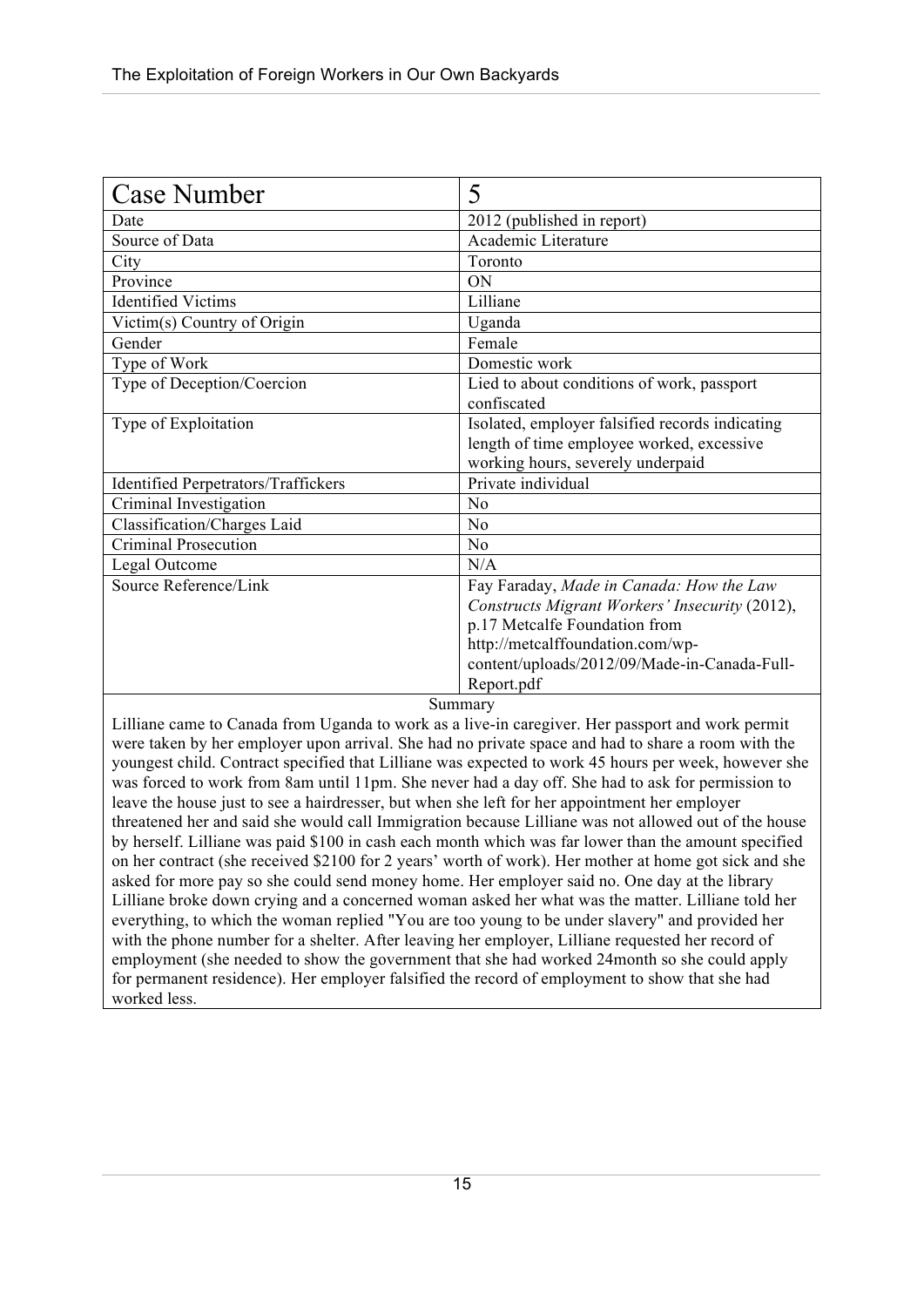| <b>Case Number</b>                  | 6                                                                                                                                                                                                                                                                                                                                         |
|-------------------------------------|-------------------------------------------------------------------------------------------------------------------------------------------------------------------------------------------------------------------------------------------------------------------------------------------------------------------------------------------|
| Date                                | 2011 - victim spoke to police                                                                                                                                                                                                                                                                                                             |
| Source of Data                      | Academic Literature                                                                                                                                                                                                                                                                                                                       |
| City                                | Unknown                                                                                                                                                                                                                                                                                                                                   |
| Province                            | ON                                                                                                                                                                                                                                                                                                                                        |
| <b>Identified Victims</b>           | Juma                                                                                                                                                                                                                                                                                                                                      |
| Victim(s) Country of Origin         | Tanzania                                                                                                                                                                                                                                                                                                                                  |
| Gender                              | Male                                                                                                                                                                                                                                                                                                                                      |
| Type of Work                        | Taxidermy, agriculture, odd jobs                                                                                                                                                                                                                                                                                                          |
| Type of Deception/Coercion          | Promised permanent residency, promised being<br>able to bring family to Canada, told if paid money<br>for "taxes" could bring family over                                                                                                                                                                                                 |
| Type of Exploitation                | No private accommodation (room in taxidermy<br>shop), had to return bulk of pay cheque in cash<br>each month to employer to cover "taxes", not<br>allowed apply for SIN or OHIP, when after 2<br>years refused to give up pay cheque was<br>terminated and accused of stealing (police were<br>called), employer kept worker's belongings |
| Identified Perpetrators/Traffickers | Private individual                                                                                                                                                                                                                                                                                                                        |
| Criminal Investigation              | Yes                                                                                                                                                                                                                                                                                                                                       |
| <b>Classification/Charges Laid</b>  | N <sub>o</sub>                                                                                                                                                                                                                                                                                                                            |
| <b>Criminal Prosecution</b>         | N <sub>0</sub>                                                                                                                                                                                                                                                                                                                            |
| Legal Outcome                       | N/A                                                                                                                                                                                                                                                                                                                                       |
| Source Reference/Link<br>$\sim$     | Fay Faraday, Made in Canada: How the Law<br>Constructs Migrant Workers' Insecurity (2012),<br>p.59 Metcalfe Foundation from<br>http://metcalffoundation.com/wp-<br>content/uploads/2012/09/Made-in-Canada-Full-<br>Report.pdf                                                                                                             |

Juma came to Canada from Tanzania in 2009. In Tanzania, he met a Canadian hunter and taxidermist who had asked Juma to come work for him in Canada. Juma was promised \$16.08 per hour. The employer prepared all the immigration papers. Upon arrival in Canada, Juma discovered that he had no private room and was instead expected to sleep in the taxidermy workshop which did not have a lock on the door. The employer would come in unannounced and sometimes went through Juma's belongings. Juma was the only employee and worked seven days a week, 12-14 hours a day except Sunday when he worked 7-8 hours. He was asked to do odd jobs. The employer's business was in a rural farm house so Juma was very isolated. Juma went without pay for the first month and had to ask to be paid. He was given \$550 which is what he would have been paid back home. When Juma asked about his salary, the employer told him that he could either accept it or go back home. After a few months, the employer raised Juma's pay to \$700 and then \$800 per month. Juma would actually receive a cheque for \$3,168 but was not allowed to keep it. He would go with the employer to the bank, deposit the cheque, and withdraw most of it to hand over to the employer for "taxes". Juma was told that if he paid the taxes he could bring his family over, however he was never shown any receipt or proof that this money was being used in this way. The employer also discouraged Juma from applying for a SIN and an OHIP card. When the employer was out of town one day, Juma got a ride into town and applied for the SIN and OHIP cards and had these sent to an alternate address. After 10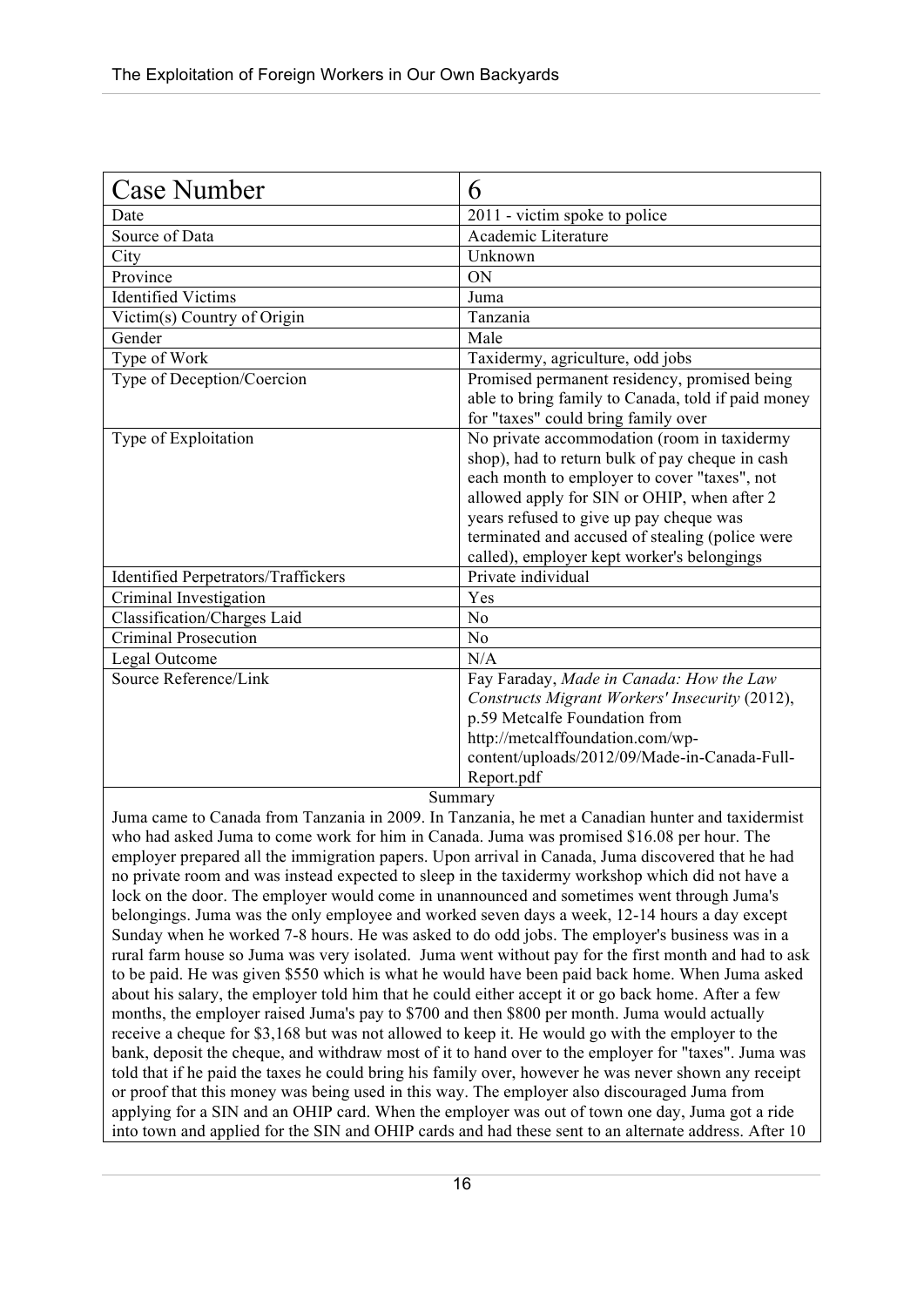months of work, the employer hired a Canadian worker who told Juma that his low wages and the excessive hours he was working were not right. Juma looked for other employers but his work permit tied him to a single employer. Finally, after two years of working for the same employer, he confronted him one day at the bank. Juma did not withdraw the money and demanded to see proof that the money was being used to pay taxes. The employer threatened to cancel his work permit and to have him deported. The employer then called the police and told them Juma had stolen from him. The police heard Juma's story and were sympathetic, taking him to a Salvation Army where he stayed. The employer kept one of Juma's suitcases and refused to return it - it contained precious keepsakes such as wedding clothes, his wedding DVD, his only picture of his dead mother, an anniversary gift from his wife, and birthday gifts from his cousins. Juma thought about trying to enforce his rights by working through the legal process, but realized that his work permit would expire before anything could be done.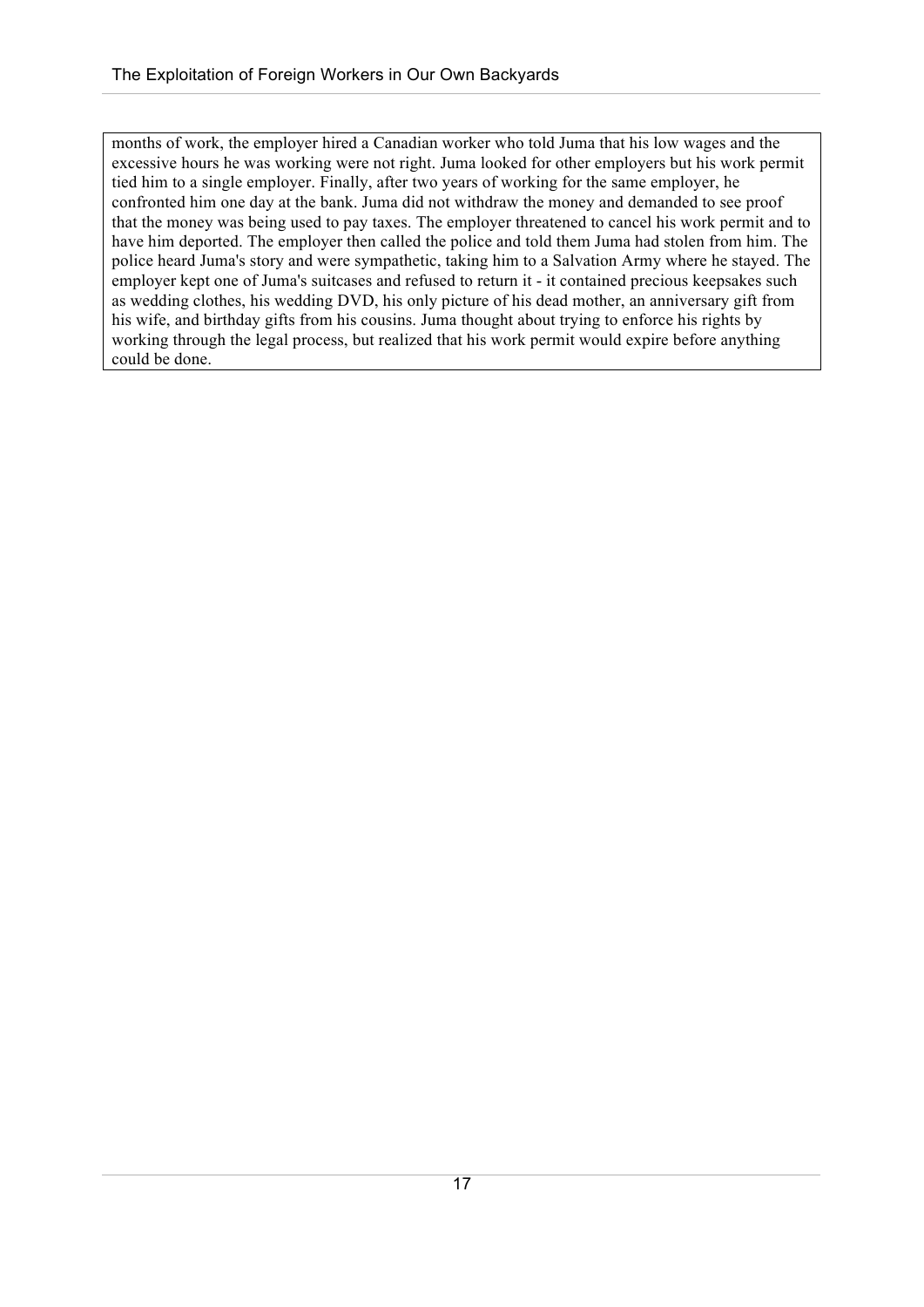| <b>Case Number</b>                         | 7                                                                                                                                                                                                                |
|--------------------------------------------|------------------------------------------------------------------------------------------------------------------------------------------------------------------------------------------------------------------|
| Date                                       | 2013 (published in report)                                                                                                                                                                                       |
| Source of Data                             | Community Organization                                                                                                                                                                                           |
| City                                       | Unknown                                                                                                                                                                                                          |
| Province                                   | Unknown                                                                                                                                                                                                          |
| <b>Identified Victims</b>                  | Saswati                                                                                                                                                                                                          |
| Victim(s) Country of Origin                | Thailand                                                                                                                                                                                                         |
| Gender                                     | Female                                                                                                                                                                                                           |
| Type of Work                               | Unknown                                                                                                                                                                                                          |
| Type of Deception/Coercion                 | Workplace and work permit did not match, charged \$10,000<br>initially by recruiters and then an additional \$5000 later on,<br>passport confiscated and only returned after victim was forced<br>to pay $$1500$ |
| Type of Exploitation                       | Denied wages, after renewing work permit but having no work<br>available was required to work illegally to pay off debts,<br>charged hundreds of dollars to cover a workplace injury                             |
| <b>Identified Perpetrators/Traffickers</b> | Employer                                                                                                                                                                                                         |
| Criminal Investigation                     | No                                                                                                                                                                                                               |
| Classification/Charges Laid                | No                                                                                                                                                                                                               |
| <b>Criminal Prosecution</b>                | No                                                                                                                                                                                                               |
| Legal Outcome                              | N/A                                                                                                                                                                                                              |
| Source Reference/Link                      | Sikka (2013) Labour Trafficking in Canada: Indicators,                                                                                                                                                           |
|                                            | Stakeholders, and Investigative Methods                                                                                                                                                                          |
|                                            | https://www.publicsafety.gc.ca/lbrr/archives/cn63310954-                                                                                                                                                         |
| eng.pdf                                    |                                                                                                                                                                                                                  |
| Summary                                    |                                                                                                                                                                                                                  |

Saswati paid \$10,000 plus interest to a recruiter in Thailand to work in Canada. Her passport was confiscated upon arrival. She noticed that her work permit and her workplace did not match up and her workplace changed frequently. She was injured on the job one day and the recruiter charged her several hundred dollars to take her to the hospital. Her recruiter also charged her \$1,500 to return her passport when her work permit was about to expire. Saswati returned home when her work permit had expired, knowing that she had return home for 4 months before coming back to Canada to work. After this time had passed, she was charged \$5000 plus interest by her recruiter to return to Canada. However, when she arrived there was not enough work for her. After some time and out of necessity, she took on work at a neighbouring farm. She was deported and barred from Canada when immigration officials raided her work.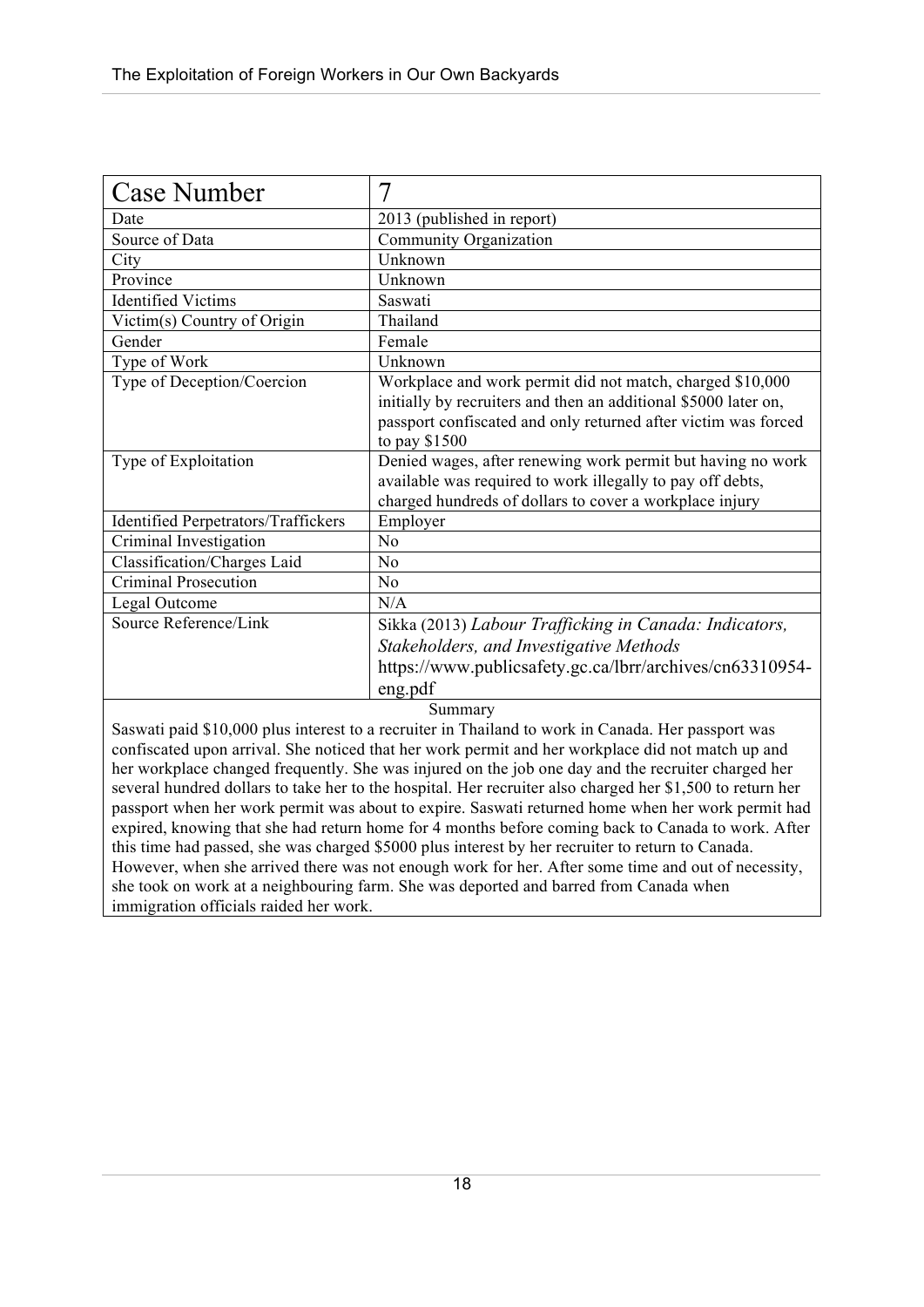| <b>Case Number</b>                                                                                    | 8                                                   |
|-------------------------------------------------------------------------------------------------------|-----------------------------------------------------|
| Date                                                                                                  | 2014 (described by key informant)                   |
| Source of Data                                                                                        | Community Organization                              |
| City                                                                                                  | Calgary                                             |
| Province                                                                                              | Alberta                                             |
| <b>Identified Victims</b>                                                                             | Jamaican woman                                      |
| Victim(s) Country of Origin                                                                           | Jamaica                                             |
| Gender                                                                                                | Female                                              |
| Type of Work                                                                                          | Domestic work; residence for adults with            |
|                                                                                                       | disabilities                                        |
| Type of Deception/Coercion                                                                            | Promised job not available upon arrival, no lock on |
|                                                                                                       | door                                                |
| Type of Exploitation                                                                                  | Did not receive full wages, employer threatened to  |
|                                                                                                       | kill her                                            |
| <b>Identified Perpetrators/Traffickers</b>                                                            | Live-in caregiver program employer                  |
| Criminal Investigation                                                                                | No                                                  |
| Classification/Charges Laid                                                                           | No                                                  |
| Criminal Prosecution                                                                                  | N <sub>0</sub>                                      |
| Legal Outcome                                                                                         | N/A                                                 |
| Source Reference/Link                                                                                 | Ricard-Guay & Hanley (2015). Responding             |
|                                                                                                       | to Trafficking: The coordination of services for    |
|                                                                                                       | victims of human trafficking in Canada.             |
|                                                                                                       | www.cathii.org                                      |
| Summary                                                                                               |                                                     |
| $\Delta$ woman from Jamaica in her 50s or 60s came to Canada through the live-in caregiver program In |                                                     |

a mean from Jamaica in her 50s or 60s came to Canada through the live-in caregiver program. In Jamaica, a friend of a friend recruited her. She paid a recruiter fee (unknown amount). She came to Canada with the promise of one job but when she arrived she got a different job, working in a residence for adults who had disabilities. She did not mind working with these clients, but her employers were quite abusive. She did not get a room with a lock on it as per the stipulations of the live-in caregiver program and also did not receive her full wages. The victim claims that her employer threated to kill her. The case came to the attention of this community organization through a homeless shelter where the victim ended up staying. She had left her abusive employer because she felt threatened and did not feel safe. In the process she lost her Temporary Resident Permit and so her status changed to illegal. She wanted to go to the police but expressed that she was fearful that if she did she would get deported. The community organization was planning to reach out to her but she was no longer at the homeless shelter and nobody knew where she went.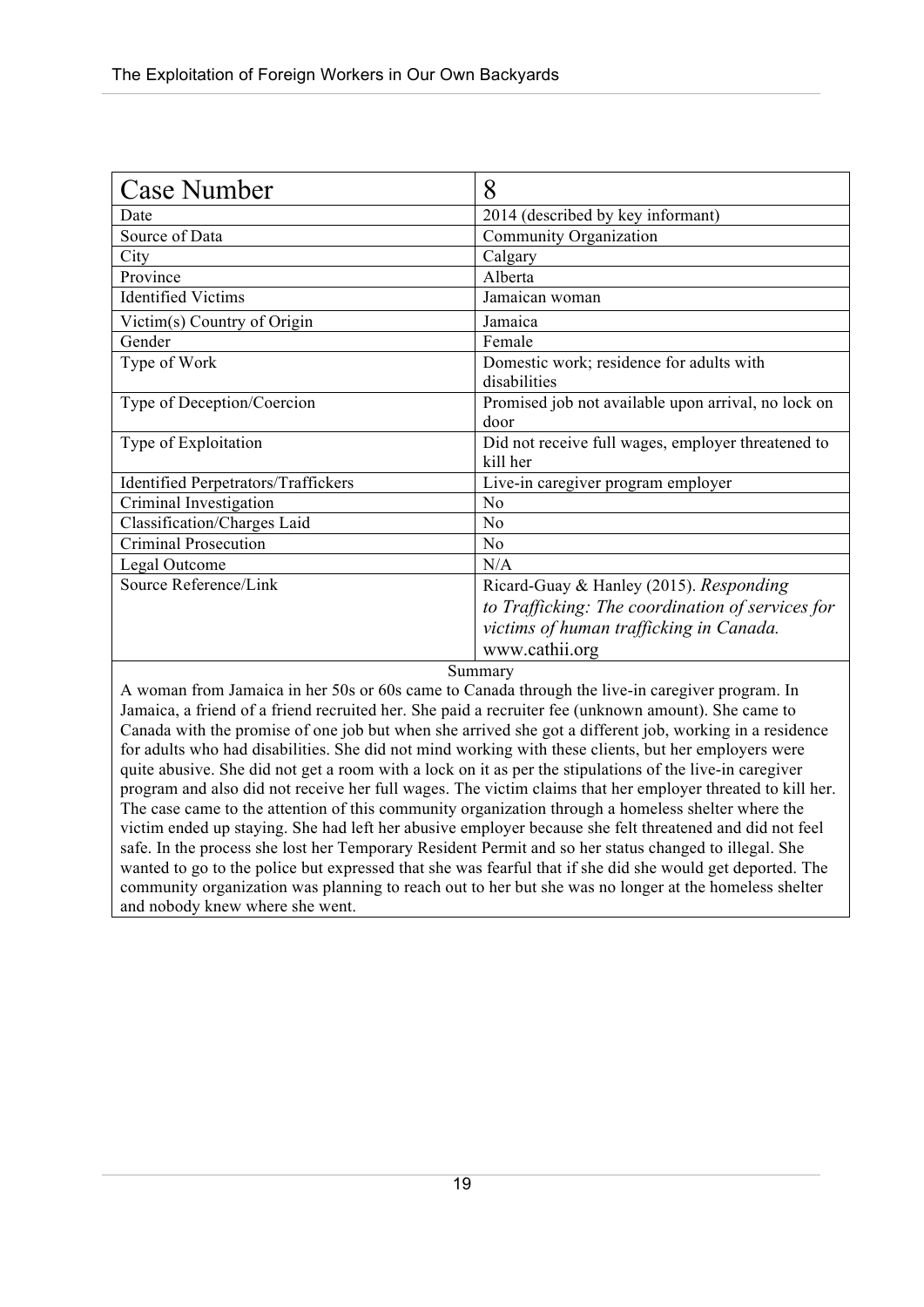| <b>Case Number</b>                         | 9                                              |
|--------------------------------------------|------------------------------------------------|
| Date                                       | 2014 (described by key informant)              |
| Source of Data                             | Community Organization                         |
| City                                       | Toronto                                        |
| Province                                   | Ontario                                        |
| <b>Identified Victims</b>                  | South Asian woman                              |
| Victim(s) Country of Origin                | South Asia                                     |
| Gender                                     | Female                                         |
| Type of Work                               | Domestic                                       |
| Type of Deception/Coercion                 | Forced marriage.                               |
| Type of Exploitation                       | Not paid for 2 years, threatened to be killed. |
| <b>Identified Perpetrators/Traffickers</b> | Private individuals                            |
| Criminal Investigation                     | No                                             |
| Classification/Charges Laid                | No                                             |
| Criminal Prosecution                       | No                                             |
| Legal Outcome                              | N/A                                            |
| Source Reference/Link                      | Ricard-Guay & Hanley (2015).                   |
|                                            | Responding to Trafficking: The coordination of |
|                                            | services for victims of human trafficking in   |
|                                            | Canada                                         |

A South Asian woman was brought to Canada as a live-in caregiver but was forced to marry someone from the family of the employer. She was confined and was not paid anything for two years and she was beaten up so badly that she now has a permanent injury. She was told at one point that if she spoke out against anyone, they would kill her and bury her in the backyard. Out of fear for her life she fled but did not know English so it was difficult to get anywhere. She was somehow able to communicate to a bus driver that she was in danger and was told to contact 911. She was brought to a police station and was taken to a shelter where she got in contact with a social worker. The social worker put her in touch with the community organization. Case in progress at time of research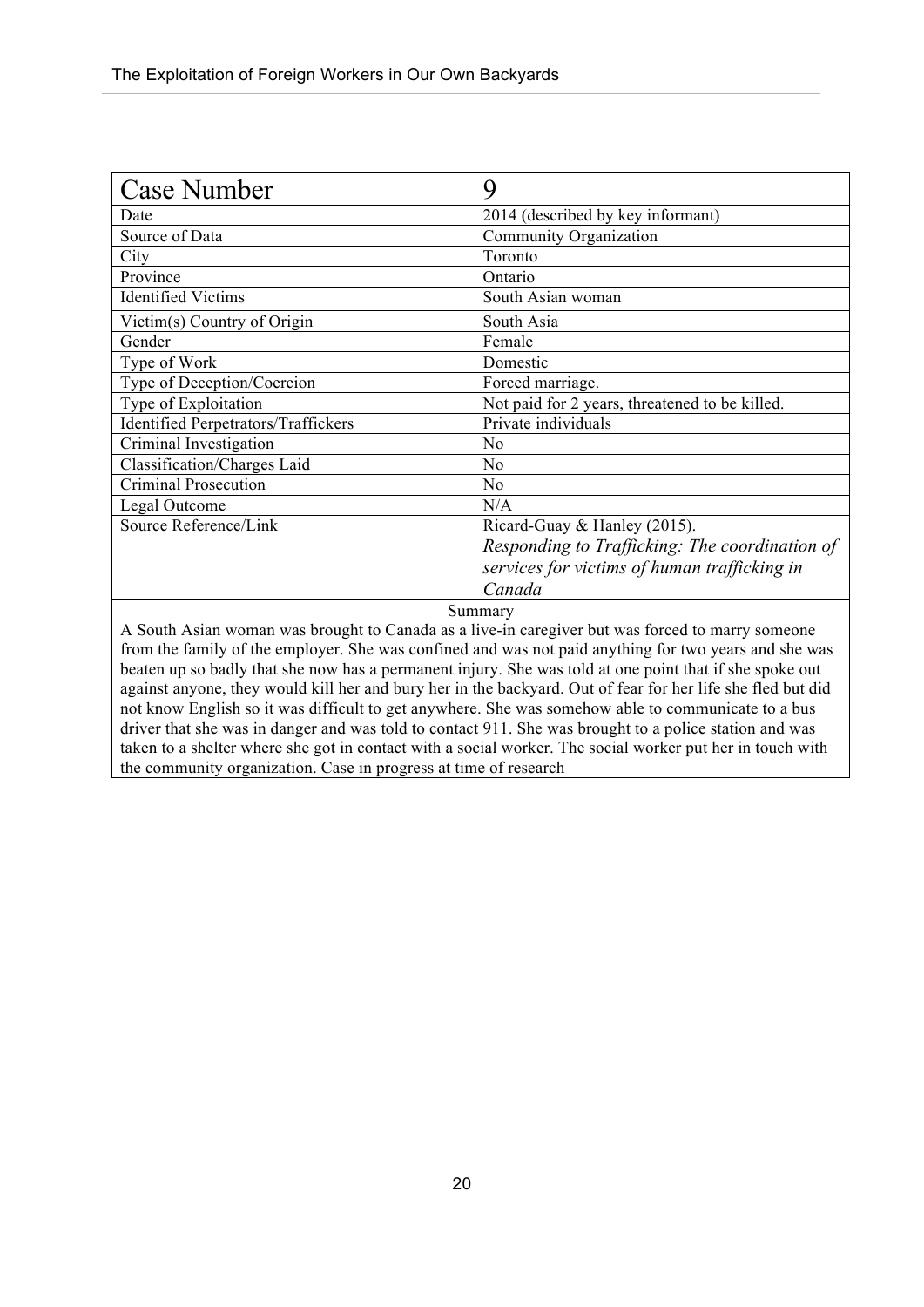| <b>Case Number</b>                         |                                                 |
|--------------------------------------------|-------------------------------------------------|
| Date                                       | 2014 (described by key informant)               |
| Source of Data                             | Community Organization                          |
| City                                       | Sudbury                                         |
| Province                                   | <b>ON</b>                                       |
| <b>Identified Victims</b>                  | Woman from Indonesia                            |
| Victim(s) Country of Origin                | Indonesia                                       |
| Gender                                     | Female                                          |
| Type of Work                               | Domestic work                                   |
| Type of Deception/Coercion                 | Passport confiscated                            |
| Type of Exploitation                       | Not paid at all for two years                   |
| <b>Identified Perpetrators/Traffickers</b> | Private individual                              |
| Criminal Investigation                     | Yes                                             |
| Classification/Charges Laid                | N <sub>0</sub>                                  |
| Criminal Prosecution                       | N <sub>0</sub>                                  |
| Legal Outcome                              | N/A                                             |
| Source Reference/Link                      | Ricard-Guay & Hanley (2015)                     |
|                                            | Responding to Trafficking: The coordination     |
|                                            | of services for victims of human trafficking in |
|                                            | Canada                                          |

A woman from Indonesia was brought to Sudbury and her employers were themselves immigrants. She was forced to sleep on the kitchen floor and could not call her employer 'boss' but instead had to say 'master'. Her first year's salary went to paying off the plane ticket and the second year she simply wasn't paid. She didn't call the police because she didn't speak English and also didn't know about 911. Furthermore, she didn't have an ID and was afraid she was committing a crime. One day she found a photocopy of the passport that her employer had kept from her and went to the police. The police officer told her while the investigation proceeds to return to the employer's house. At that point she started crying and said she couldn't go back to her employers, so the police officer put her in a Salvation Army homeless shelter. One night from the shelter she called the police and asked to be put in jail because she was afraid that the employer would come and find her and take her back to the house. The police found out that she had immigration status issues as she had come initially as a visitor so referred her case to CBSA. The woman was taken to an immigration holding center. The Crown Prosecutor eventually dropped the charges in this case because, although they believed that the worker was abused, they felt that it could not be proven that the worker feared for her safety or that of others. The conditions for dropping the charges included a one-year peace bond against the employer, prohibiting this person from contacting the worker and from hiring any other foreign workers.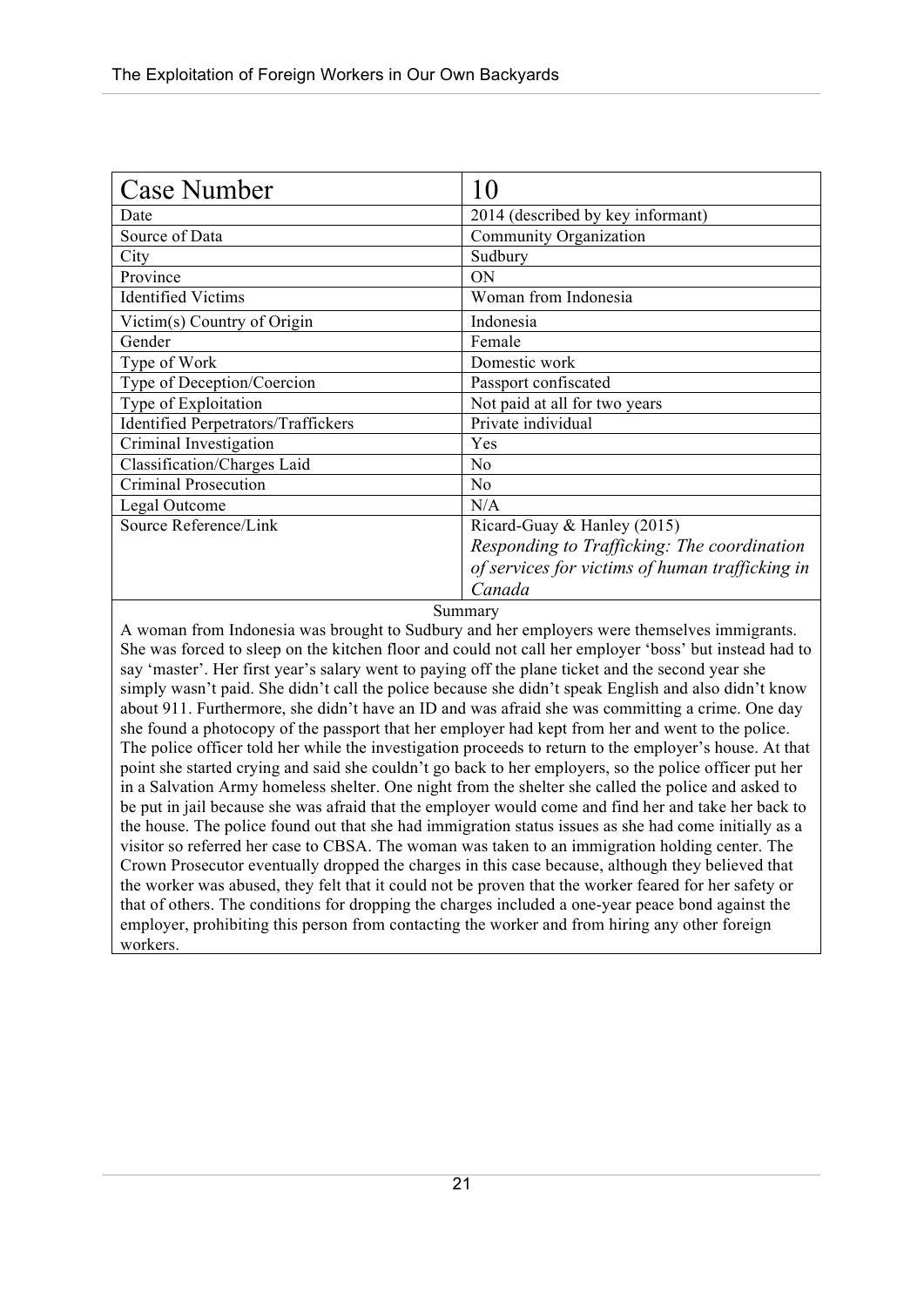| <b>Case Number</b>                                                                           | 11                                                                                  |
|----------------------------------------------------------------------------------------------|-------------------------------------------------------------------------------------|
| Date                                                                                         | 2014 (described by key informant)                                                   |
| Source of Data                                                                               | Community Organization                                                              |
| City                                                                                         | Vancouver                                                                           |
| Province                                                                                     | <b>BC</b>                                                                           |
| <b>Identified Victims</b>                                                                    | Young woman from South Korea                                                        |
| Victim(s) Country of Origin                                                                  | South Korea                                                                         |
| Gender                                                                                       | Female                                                                              |
| Type of Work                                                                                 | Store clerk                                                                         |
| Type of Deception/Coercion                                                                   | Falsely promised by employer to get paper work<br>processed for permanent residency |
| Type of Exploitation                                                                         | Sexual exploitation                                                                 |
| <b>Identified Perpetrators/Traffickers</b>                                                   | Store owner                                                                         |
| Criminal Investigation                                                                       | N <sub>0</sub>                                                                      |
| Classification/Charges Laid                                                                  | N <sub>o</sub>                                                                      |
| <b>Criminal Prosecution</b>                                                                  | N <sub>o</sub>                                                                      |
| Legal Outcome                                                                                | N/A                                                                                 |
| Source Reference/Link                                                                        | Ricard-Guay & Hanley (2015)                                                         |
|                                                                                              | Responding to Trafficking: The coordination of                                      |
|                                                                                              | services for victims of human trafficking in                                        |
|                                                                                              | Canada                                                                              |
| Summary                                                                                      |                                                                                     |
| A young woman from South Korea was recruited through a program to study for five months at a |                                                                                     |

Canadian college and work five months. She came and did her study period and ended up working for a store owner. Her employer promised her that he would help her stay in Canada and so she stayed working for him even after the program was over. He ended up sexually assaulting her.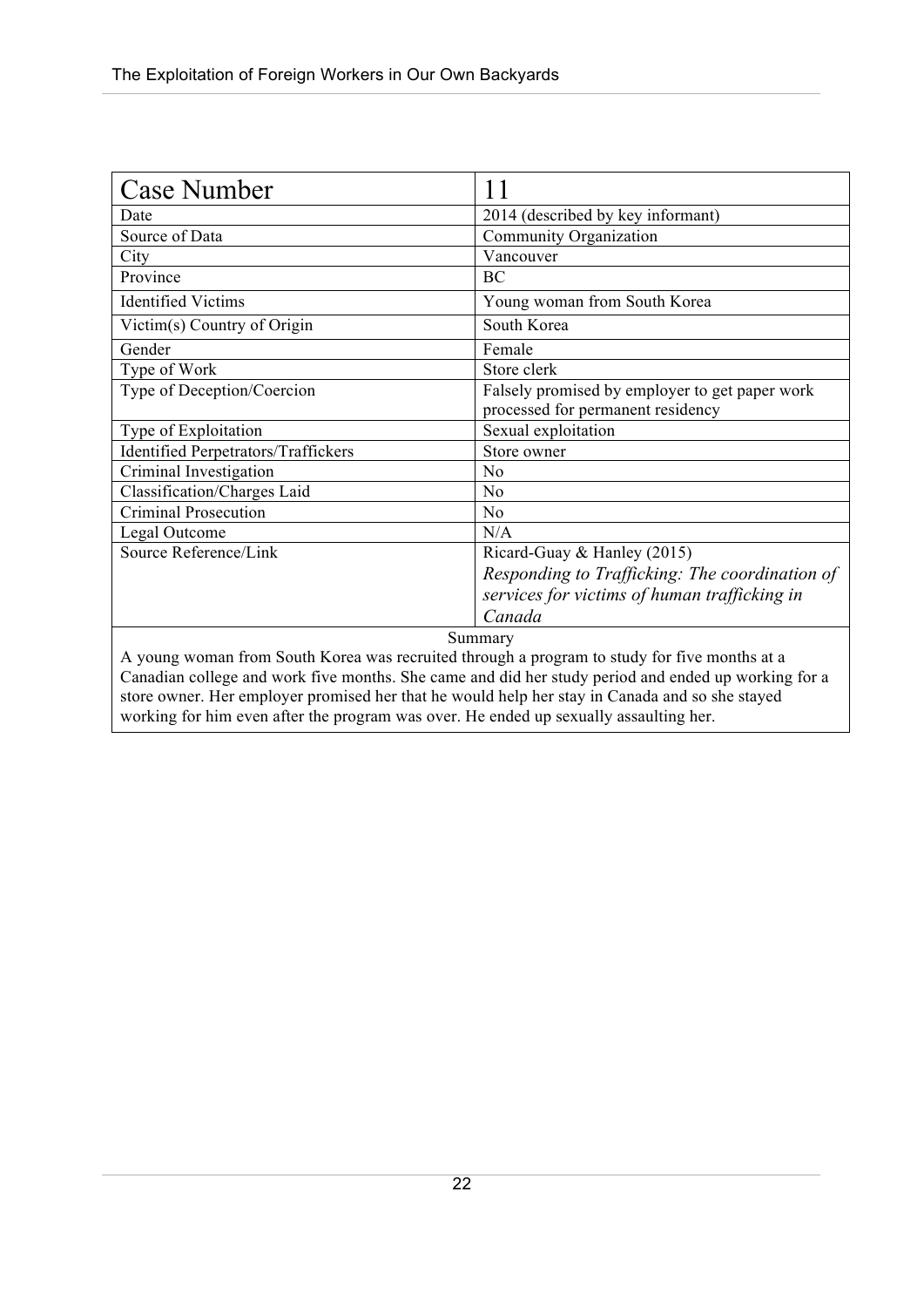| <b>Case Number</b>                                                                            | 12                                              |
|-----------------------------------------------------------------------------------------------|-------------------------------------------------|
| Date                                                                                          | 2014 (described by key informant)               |
| Source of Data                                                                                | Community Organization                          |
| City                                                                                          | Edmonton                                        |
| Province                                                                                      | AB                                              |
| <b>Identified Victims</b>                                                                     | Youth from South America                        |
| Victim(s) Country of Origin                                                                   | South America (specific country unknown)        |
| Gender                                                                                        | Male                                            |
| Type of Work                                                                                  | General Labour                                  |
| Type of Deception/Coercion                                                                    | Promised work that did not materialize,         |
|                                                                                               | identification confiscated                      |
| Type of Exploitation                                                                          | Unclear                                         |
| <b>Identified Perpetrators/Traffickers</b>                                                    | Unknown                                         |
| Criminal Investigation                                                                        | N <sub>o</sub>                                  |
| Classification/Charges Laid                                                                   | N <sub>o</sub>                                  |
| <b>Criminal Prosecution</b>                                                                   | N <sub>o</sub>                                  |
| Legal Outcome                                                                                 | N/A                                             |
| Source Reference/Link                                                                         | Ricard-Guay & Hanley (2015)                     |
|                                                                                               | Responding to Trafficking: The coordination     |
|                                                                                               | of services for victims of human trafficking in |
|                                                                                               | Canada                                          |
| Summary                                                                                       |                                                 |
| A youth from South America came to a youth shelter seeking support. He spoke no English, only |                                                 |

Spanish, so could only communicate through a translator. Since the translator was not always on site, the community workers felt unclear about his situation. He came to Canada promised a job by an employer, but when he arrived, there was no job and the employer confiscated his identification. The youth left the employer to come to the youth shelter, but did not stay long enough for the workers to be able to help him proceed with his case.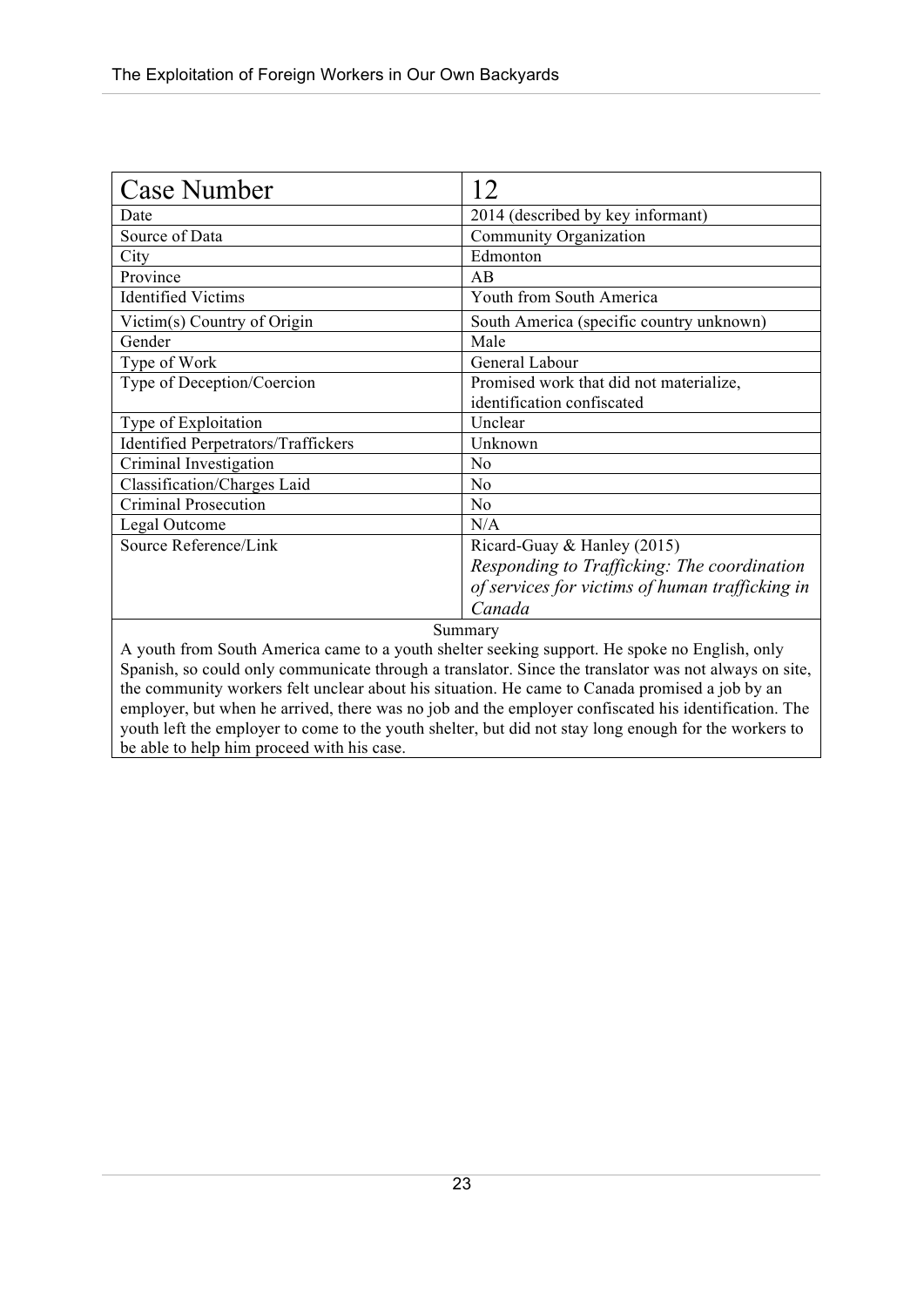| <b>Case Number</b>                         | 13                                              |
|--------------------------------------------|-------------------------------------------------|
| Date                                       | Reported 2013                                   |
| Source of Data                             | Academic literature                             |
| City                                       | Edmonton                                        |
| Province                                   | Alberta                                         |
| <b>Identified Victims</b>                  | 6 workers who complained, more involved         |
| Victim(s) Country of Origin                | Philippines                                     |
| Gender                                     | Men and Women                                   |
| Type of Work                               | Agriculture                                     |
| Type of Deception/Coercion                 | Sequestration (locked in a warehouse),          |
|                                            | documents removed                               |
| Type of Exploitation                       | Extremely poor living conditions, extremely low |
|                                            | pay, informal payments, working 18-20 hours a   |
|                                            | day                                             |
| <b>Identified Perpetrators/Traffickers</b> | Agricultural employer                           |
| Criminal Investigation                     | N <sub>0</sub>                                  |
| Classification/Charges Laid                | N <sub>0</sub>                                  |
| Criminal Prosecution                       | N <sub>0</sub>                                  |
| Legal Outcome                              | N/A                                             |
| Source Reference/Link                      | Ricard-Guay & Hanley (2015)                     |
|                                            | Responding to Trafficking: The coordination     |
|                                            | of services for victims of human trafficking in |
|                                            | Canada                                          |

Originally hired to work in another province, the workers exploited in this example found their way to Edmonton, Alberta, where they met the frontline worker who describes their story below:

"Six workers came forward that I'm aware of but it was a larger group… Male and female but it was a much larger group but many of them were not coming forward. They were paid under the table very, very little and they were working upwards of like eighteen, twenty hours a day. So a lot of indicators of trafficking and when I talked to these individuals they didn't think they were victims of anything. They certainly didn't think that human trafficking was a phrase that applied to them. So that was another real concrete example for me of how the language we use is so important. You use words like victim and that doesn't mean anything to a person then we're using words like slave. … I could describe to you this was like modern day slavery. I could never use those words to those individuals it wouldn't mean anything to them. They actually, when I asked you know do you want to pursue criminal charges or would you like to report this to law enforcement to pursue criminal charges against this individual that kept you in this warehouse they said to me, their words were "we didn't think he was that bad of a guy"… They didn't see it as a human rights abuse, they didn't see it as abuse. It's just the work ran out. That's why they left. They didn't see that they had been abused like that."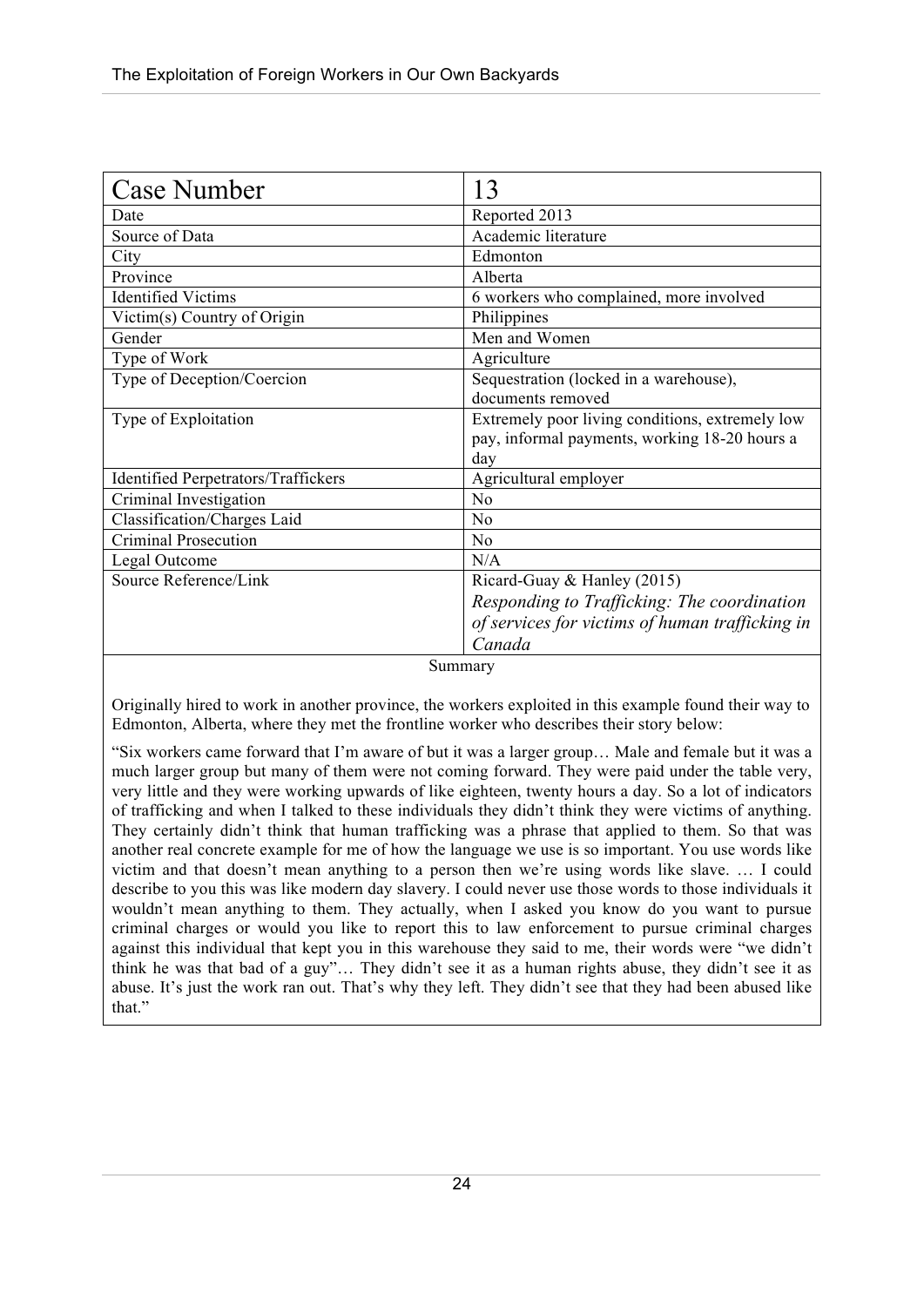| <b>Case Number</b>                         | 14                                              |
|--------------------------------------------|-------------------------------------------------|
| Date                                       | Reported in 2013                                |
| Source of Data                             | Academic literature                             |
| City                                       | Peel Region                                     |
| Province                                   | Ontario                                         |
| <b>Identified Victims</b>                  | 3-4 workers                                     |
| Victim(s) Country of Origin                | South Asian                                     |
| Gender                                     | Men                                             |
| Type of Work                               | Kitchen of fancy restaurant                     |
| Type of Deception/Coercion                 | Movements tightly controlled, physical and      |
|                                            | psychological violence                          |
| Type of Exploitation                       | Unpaid wages, long hours, psychological         |
|                                            | harassment and intimidation                     |
| <b>Identified Perpetrators/Traffickers</b> | Restaurant owners                               |
| Criminal Investigation                     | Yes                                             |
| Classification/Charges Laid                | Unclear                                         |
| <b>Criminal Prosecution</b>                | Unclear                                         |
| Legal Outcome                              | Unclear                                         |
| Source Reference/Link                      | Ricard-Guay & Hanley $(2015)$                   |
|                                            | Responding to Trafficking: The coordination     |
|                                            | of services for victims of human trafficking in |
|                                            | Canada                                          |

A lawyer involved with this case shared this description of their story:

"It was a group of three or four people who used to cook in a very fancy restaurant. But they used to take them to the restaurant at four o'clock in the morning in a vehicle… They would be kept there all day and then brought back around let's say, midnight… So they were not given any time to go, step outside other than that kitchen. And, again, they were brought here on work permit and were not being paid appropriately, were not being given enough remuneration for the work they were doing or not being paid at all, being told that, oh, we are putting that money in the bank account for you. Or this money, oh, we have already paid your family back home. You don't need this money. Why do you need money?... And any time anyone would try to exert themselves, they would either beat them up or yell at them… Three or four of the employers would sit together in a room and yell at them so much that they would start shitting in their pants basically and be so scared. And then finally one of them came out…"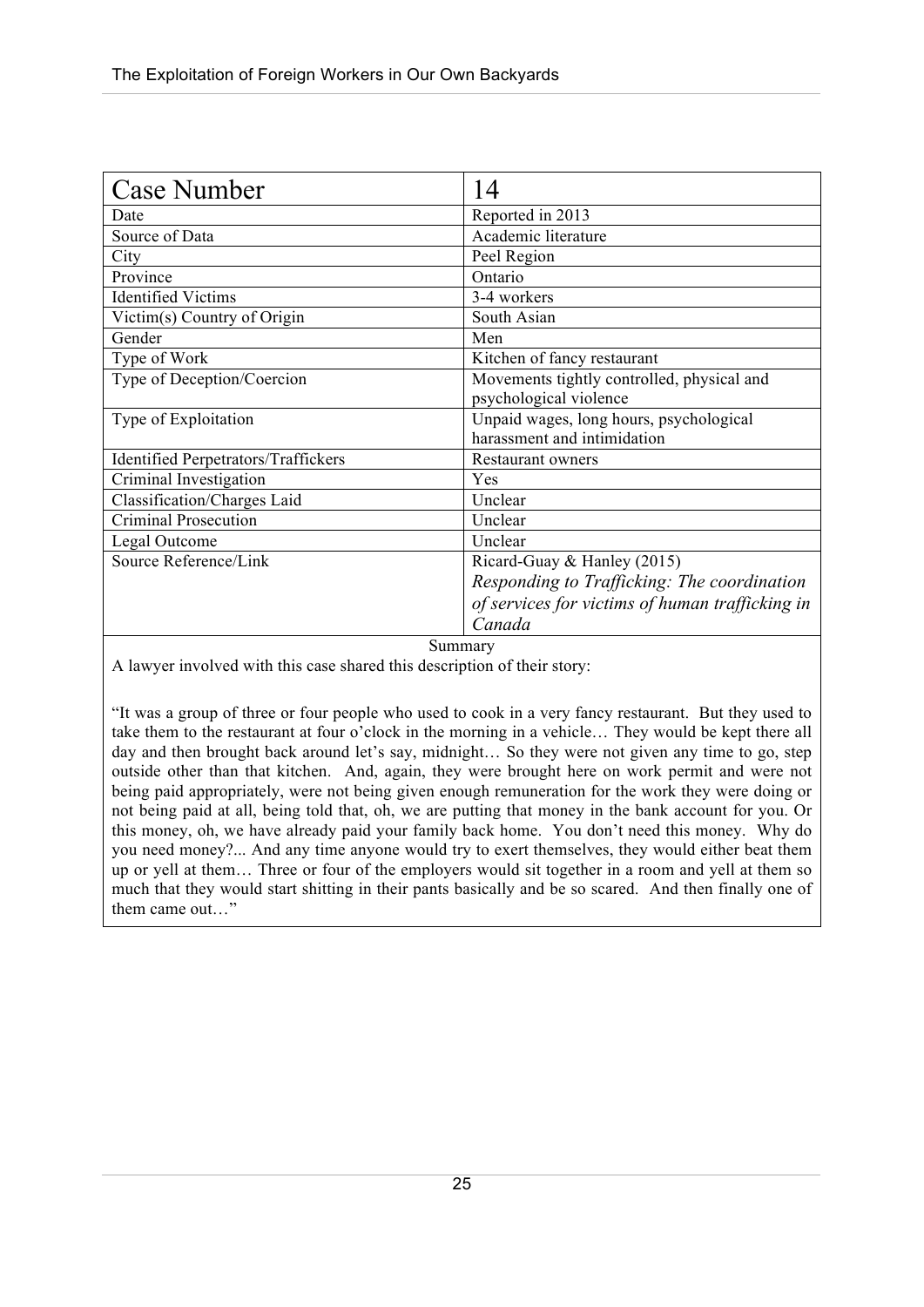| <b>Case Number</b>                                                                                  | 15                                               |
|-----------------------------------------------------------------------------------------------------|--------------------------------------------------|
| Date                                                                                                | Reported in 2013                                 |
| Source of Data                                                                                      | Academic literature                              |
| City                                                                                                | Rural area                                       |
| Province                                                                                            | Quebec                                           |
| <b>Identified Victims</b>                                                                           | 4 workers                                        |
| Victim(s) Country of Origin                                                                         | Guatemala                                        |
| Gender                                                                                              | Men                                              |
| Type of Work                                                                                        | Agriculture                                      |
| Type of Deception/Coercion                                                                          | Removal of passports, fear of being black-listed |
|                                                                                                     | or, at least, not "named back" (named by the     |
|                                                                                                     | employer to work the following year)             |
| Type of Exploitation                                                                                | Paid \$0.50-\$0.75 an hour. Not provided with a  |
|                                                                                                     | return ticket at the end of their contract and   |
|                                                                                                     | expected to continue working.                    |
| <b>Identified Perpetrators/Traffickers</b>                                                          | Farmer                                           |
| Criminal Investigation                                                                              | Yes.                                             |
| Classification/Charges Laid                                                                         | No.                                              |
| <b>Criminal Prosecution</b>                                                                         | No.                                              |
| Legal Outcome                                                                                       | None.                                            |
| Source Reference/Link                                                                               | Ricard-Guay & Hanley (2015)                      |
|                                                                                                     | Responding to Trafficking: The coordination      |
|                                                                                                     | of services for victims of human trafficking in  |
|                                                                                                     | Canada                                           |
| Summary                                                                                             |                                                  |
| These workers worked 70 hours a week but their pay amounted to a mere \$0.50-\$0.70/hour. There     |                                                  |
| was no violent coercion and they were free to use the phone and move about. The workers just wanted |                                                  |

to finish their contract so that they could go home and hopefully secure a better contract for the following season. They feared that if they complained, they would be blacklisted and not able to return to Canada. When the end of their contract came, the employer did not have return tickets for them, kept their passports, and insisted they continue working. The workers objected and, after 5 days, contacted their Consulate for help. The Consulate called the police. Their return to Guatemala was arranged. A criminal investigation did not lead to charges in large part because there was no evidence that the workers feared for their safety or that of others, although labour standard violations were documented.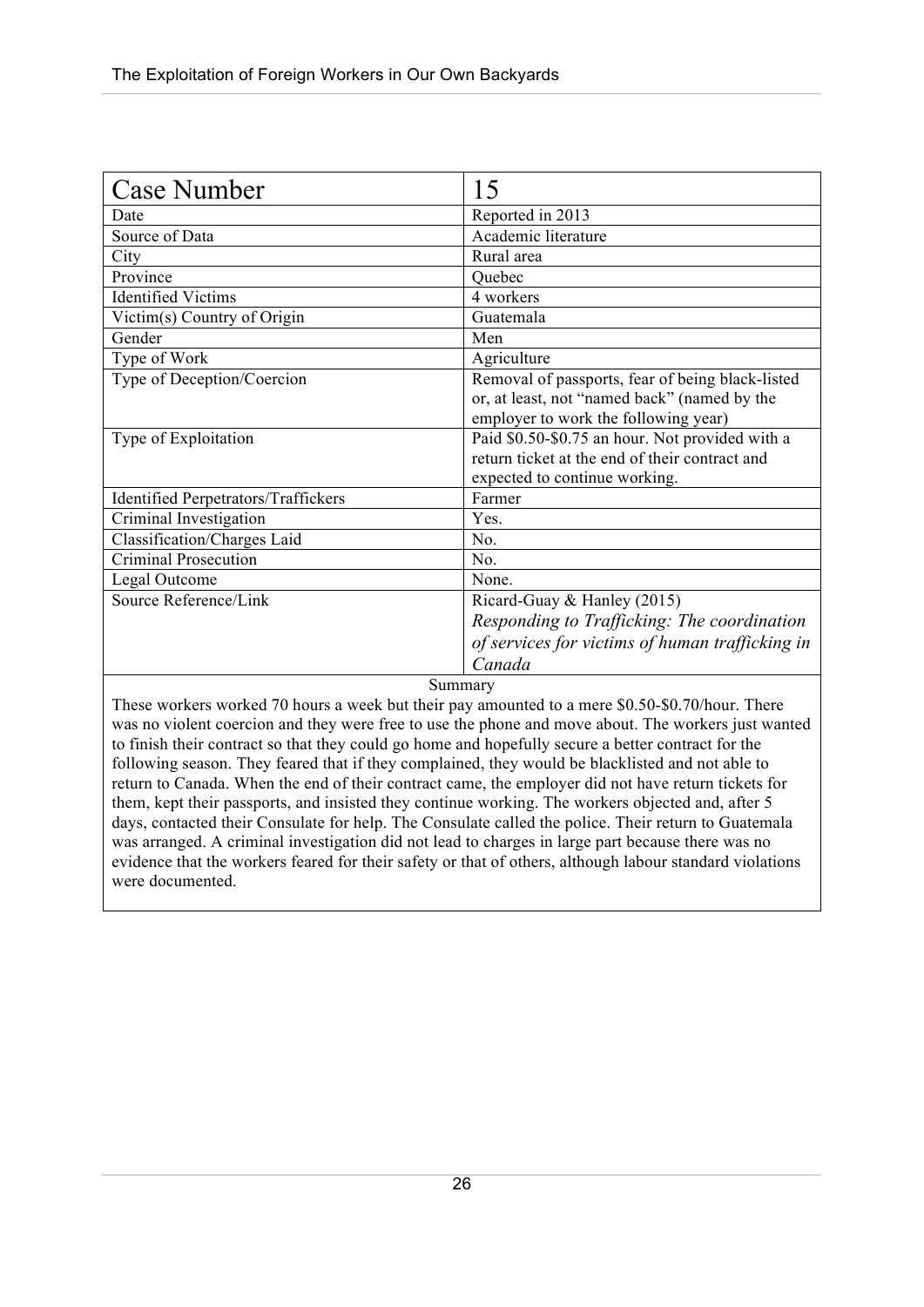| <b>Case Number</b>                                                                                    | 16                                                                                                 |
|-------------------------------------------------------------------------------------------------------|----------------------------------------------------------------------------------------------------|
| Date                                                                                                  | Reported 2013                                                                                      |
| Source of Data                                                                                        | Academic literature                                                                                |
| City                                                                                                  | Montreal                                                                                           |
| Province                                                                                              | Quebec                                                                                             |
| <b>Identified Victims</b>                                                                             | 1 worker                                                                                           |
| Victim(s) Country of Origin                                                                           | Philippines                                                                                        |
| Gender                                                                                                | Woman                                                                                              |
| Type of Work                                                                                          | Domestic work                                                                                      |
| Type of Deception/Coercion                                                                            | Sequestration, document confiscation                                                               |
| Type of Exploitation                                                                                  | Very low pay, extreme social isolation, denial of<br>medical care, kept without immigration status |
| <b>Identified Perpetrators/Traffickers</b>                                                            | Series of private households                                                                       |
| Criminal Investigation                                                                                | Yes                                                                                                |
| Classification/Charges Laid                                                                           | N <sub>0</sub>                                                                                     |
| Criminal Prosecution                                                                                  | N <sub>0</sub>                                                                                     |
| Legal Outcome                                                                                         | None                                                                                               |
| Source Reference/Link                                                                                 | Ricard-Guay & Hanley (2015)                                                                        |
|                                                                                                       | Responding to Trafficking: The coordination                                                        |
|                                                                                                       | of services for victims of human trafficking in                                                    |
|                                                                                                       | Canada                                                                                             |
| Summary                                                                                               |                                                                                                    |
| Domestic worker came to Canada accompanying her employers from the Middle East. Entered as a          |                                                                                                    |
| tourist and employers purposefully failed to obtain proper papers for her. She was kept locked in the |                                                                                                    |

and employers purposefully failed to obtain proper papers for her. She was kept locked in the family apartment, only allowed to go outside to accompany employer. Paid well below minimum wage. When one family left Canada to return to their country of origin, a new family would arrive to take over "the employment" of the worker. After 11 years of this, the worker one morning had a stroke in the family home. When the employers, themselves medical professionals, found her on the floor, they left her there for several hours before finally taking her to the hospital and abandoning her in the emergency room. The worker believes they were hoping she would die so that she would be less of a burden to them or so that she could not share her story. During her months-long hospitalization, she eventually told a Filipino hospital worker her situation and a police investigation ensued. However, they were unable to pursue charges because the worker was unable to provide sufficient details and because a series of employers were involved. The employers from the time of her stroke left the country soon after bringing her to the hospital. She received a TRP during her recovery and her humanitarian & compassionate claim was processed and accepted very quickly.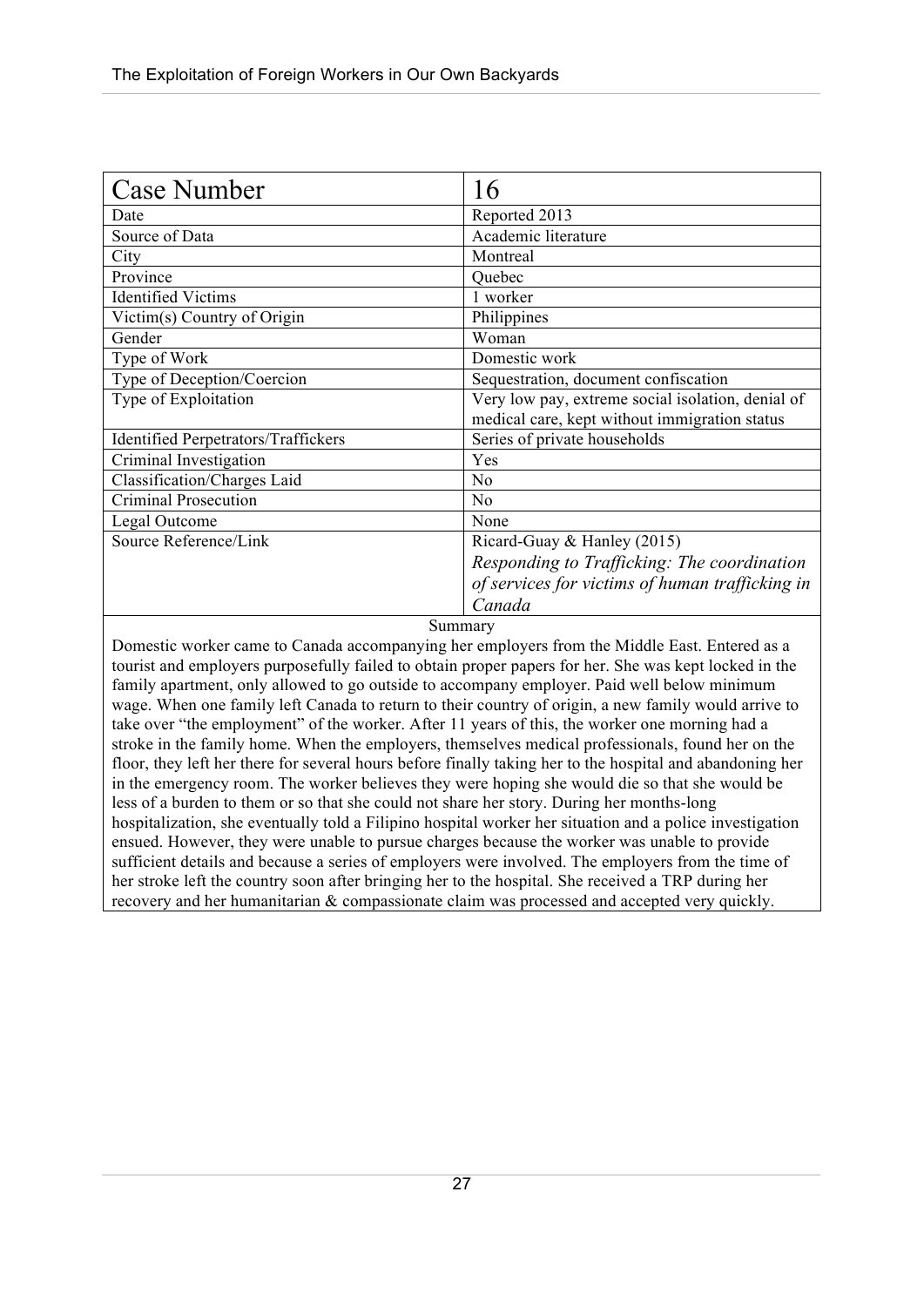## *B)* **GOVERNMENT***: (Cases 17-18)*

| <b>Case Number</b>                                                                                        | 17                                                 |
|-----------------------------------------------------------------------------------------------------------|----------------------------------------------------|
| Date                                                                                                      | 2008                                               |
| Source of Data                                                                                            | Government                                         |
| City                                                                                                      | Unknown                                            |
| Province                                                                                                  | <b>ON</b>                                          |
| <b>Identified Victims</b>                                                                                 | Mexican man                                        |
| Victim(s) Country of Origin                                                                               | Mexico                                             |
| Gender                                                                                                    | Male                                               |
| Type of Work                                                                                              | Agriculture                                        |
| Type of Deception/Coercion                                                                                | N/A                                                |
| Type of Exploitation                                                                                      | Accident, no medical attention allowed by employer |
| <b>Identified Perpetrators/Traffickers</b>                                                                | Agricultural employer                              |
| Criminal Investigation                                                                                    | N <sub>0</sub>                                     |
| Classification/Charges Laid                                                                               | No                                                 |
| <b>Criminal Prosecution</b>                                                                               | N <sub>0</sub>                                     |
| Legal Outcome                                                                                             | N/A                                                |
| Source Reference/Link                                                                                     | Parliament of Canada website                       |
|                                                                                                           | http://www.parl.gc.ca/HousePublications/Publicatio |
|                                                                                                           | n.aspx?DocId=3866154&File=129&Language=E&          |
|                                                                                                           | Mode= $1&Par1=40&Ses=2#$ ftn114                    |
| Summary                                                                                                   |                                                    |
| While not a case of labour trafficking as there was no evident coercion involved, this is a clear case of |                                                    |
| labour exploitation. It was reported by the man's widow. He was part of the seasonal agricultural workers |                                                    |
| program (SAWP) and had chemicals spill on him while working in an Ontario greenhouse. The employer        |                                                    |
| refused to allow him to even take a shower after the spill and did not take him for needed medical        |                                                    |

follow-up. He later died from complications based on this chemical spill. Alice, the man's widow, received no compensation from either the Mexican or Canadian government.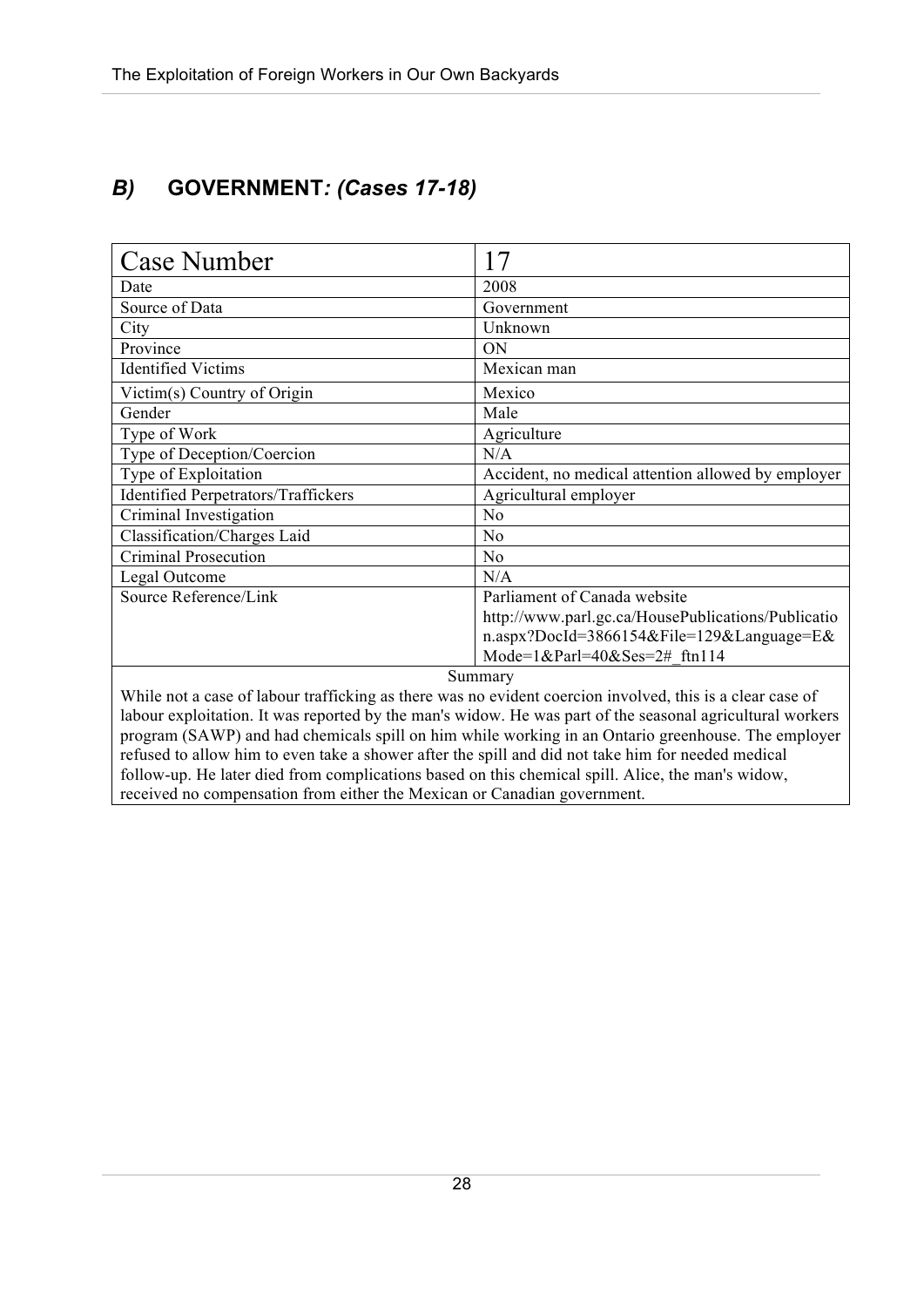| <b>Case Number</b>                                                                                                                                                                                                                                                                                                                                 | 18                                                                                                                                                                                                                     |
|----------------------------------------------------------------------------------------------------------------------------------------------------------------------------------------------------------------------------------------------------------------------------------------------------------------------------------------------------|------------------------------------------------------------------------------------------------------------------------------------------------------------------------------------------------------------------------|
| Date                                                                                                                                                                                                                                                                                                                                               | 2009 - (year reported to committee)                                                                                                                                                                                    |
| Source of Data                                                                                                                                                                                                                                                                                                                                     | Government                                                                                                                                                                                                             |
| City                                                                                                                                                                                                                                                                                                                                               | Toronto                                                                                                                                                                                                                |
| Province                                                                                                                                                                                                                                                                                                                                           | ON                                                                                                                                                                                                                     |
| <b>Identified Victims</b>                                                                                                                                                                                                                                                                                                                          | Hiten and Suresh                                                                                                                                                                                                       |
| Victim(s) Country of Origin                                                                                                                                                                                                                                                                                                                        | India                                                                                                                                                                                                                  |
| Gender                                                                                                                                                                                                                                                                                                                                             | Males                                                                                                                                                                                                                  |
| Type of Work                                                                                                                                                                                                                                                                                                                                       | Catering company                                                                                                                                                                                                       |
| Type of Deception/Coercion                                                                                                                                                                                                                                                                                                                         | Lied to about their being "standard working<br>conditions and living accommodations" and about<br>families being paid \$350 per month and each<br>worker \$67 per month, confiscated passports                         |
| Type of Exploitation                                                                                                                                                                                                                                                                                                                               | Sleeping 8 to a room, excessive work hours,<br>families received only \$700 total                                                                                                                                      |
| <b>Identified Perpetrators/Traffickers</b>                                                                                                                                                                                                                                                                                                         | Catering employer                                                                                                                                                                                                      |
| Criminal Investigation                                                                                                                                                                                                                                                                                                                             | N <sub>0</sub>                                                                                                                                                                                                         |
| Classification/Charges Laid                                                                                                                                                                                                                                                                                                                        | N <sub>0</sub>                                                                                                                                                                                                         |
| <b>Criminal Prosecution</b>                                                                                                                                                                                                                                                                                                                        | N <sub>0</sub>                                                                                                                                                                                                         |
| Legal Outcome                                                                                                                                                                                                                                                                                                                                      | N/A                                                                                                                                                                                                                    |
| Source Reference/Link                                                                                                                                                                                                                                                                                                                              | Ontario Legislative Assembly website<br>http://www.ontla.on.ca/web/committee-<br>proceedings/committee transcripts details.do?local<br>e=en&BillID=2229&ParlCommID=8860&Date=20<br>09-12-02&Business=&DocumentID=24590 |
| Summary<br>Hiten and Suresh were both offered jobs in Ontario working for a caterer. They were promised standard<br>the contract of the contract of the contract of the contract of the contract of the contract of the contract of the contract of the contract of the contract of the contract of the contract of the contract of the contract o |                                                                                                                                                                                                                        |

working conditions and that they would be provided with living quarters. Furthermore, they were told that the employer would pay each of their families in India \$350 per month and that they would personally

receive \$67 per month (\$2.60 per hour). When they arrived in Toronto their passports were taken away by the employer. They joined other temporary foreign workers of the caterer, sleeping eight to a room and working over 70 hours a week. The families of both workers received only \$700 each total. Each worker was owed well over the \$10 000 maximum amount recoverable under the Employment Standards Act by the time they could actually leave their jobs.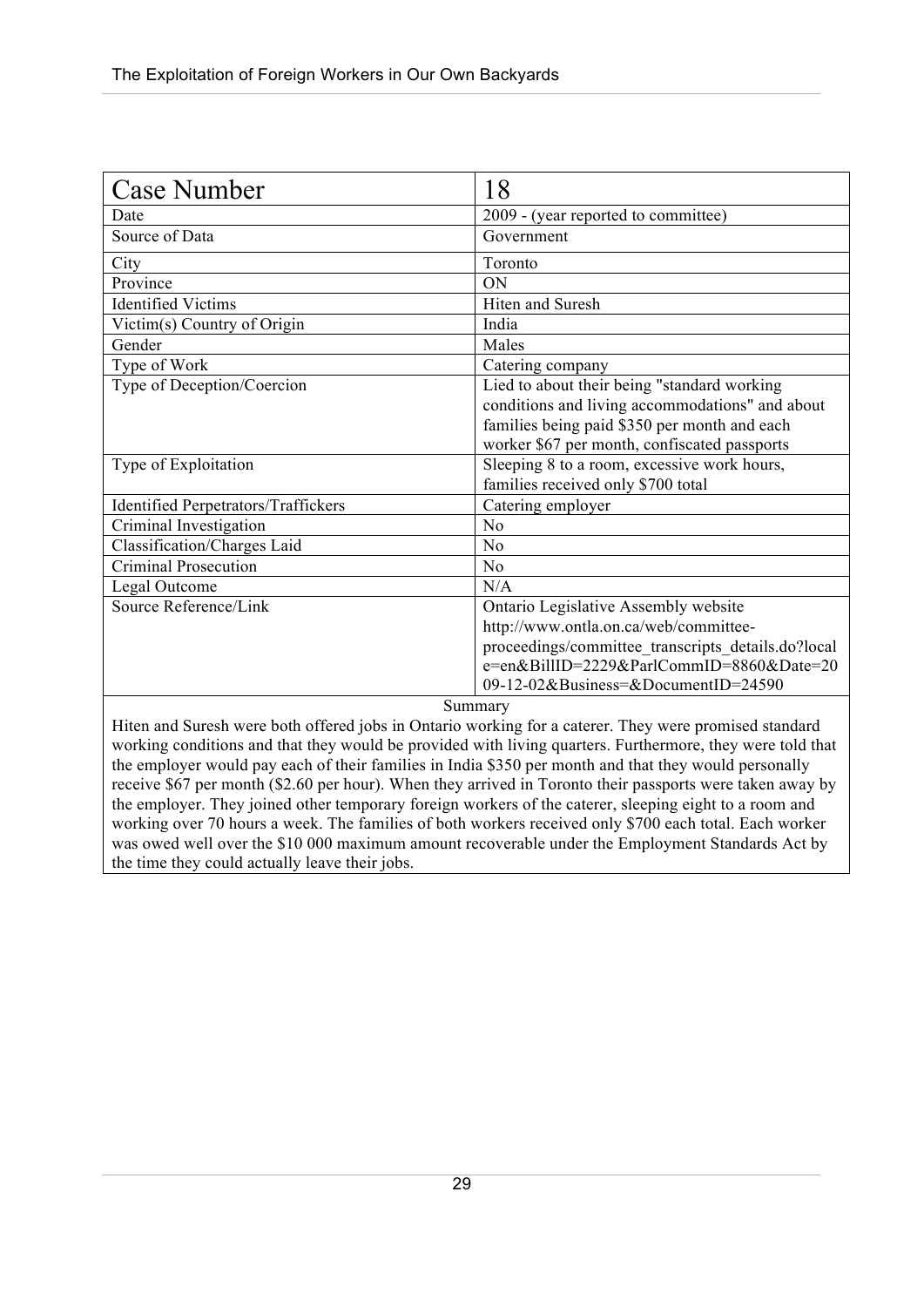## *C)* **CANADIAN LEGAL DATABASES***: (Cases 19-21)*

| <b>Case Number</b>                                                                                                                                                                                                                                                                                                                      | 19                                            |
|-----------------------------------------------------------------------------------------------------------------------------------------------------------------------------------------------------------------------------------------------------------------------------------------------------------------------------------------|-----------------------------------------------|
| Date                                                                                                                                                                                                                                                                                                                                    | 2001 (year of judicial ruling)                |
| Source of Data                                                                                                                                                                                                                                                                                                                          | Legal Database                                |
| City                                                                                                                                                                                                                                                                                                                                    | Vancouver                                     |
| Province                                                                                                                                                                                                                                                                                                                                | <b>BC</b>                                     |
| <b>Identified Victims</b>                                                                                                                                                                                                                                                                                                               | Chinese (Fujian) youth                        |
| Victim(s) Country of Origin                                                                                                                                                                                                                                                                                                             | China                                         |
| Gender                                                                                                                                                                                                                                                                                                                                  | Male                                          |
| Type of Work                                                                                                                                                                                                                                                                                                                            | Unknown                                       |
| Type of Deception/Coercion                                                                                                                                                                                                                                                                                                              | Unknown                                       |
| Type of Exploitation                                                                                                                                                                                                                                                                                                                    | Unknown                                       |
| <b>Identified Perpetrators/Traffickers</b>                                                                                                                                                                                                                                                                                              | Snakeheads                                    |
| Criminal Investigation                                                                                                                                                                                                                                                                                                                  | Yes                                           |
| Classification/Charges Laid                                                                                                                                                                                                                                                                                                             | Human smuggling                               |
| Criminal Prosecution                                                                                                                                                                                                                                                                                                                    | Yes                                           |
| Legal Outcome                                                                                                                                                                                                                                                                                                                           | Not trafficked, victim deported               |
| Source Reference/Link                                                                                                                                                                                                                                                                                                                   | Quicklaw: Case citation - [2001] C.R.D.D. No. |
|                                                                                                                                                                                                                                                                                                                                         | 150                                           |
| Summary<br>This case concerned a minor from China. His family sent him to North America through payment to<br>"Snakeheads." The claimant argued he was vulnerable to being preyed upon by snakeheads should he<br>be returned to China. The claimant had arrived by boat off coast of Vancouver with several other<br>migrants in 1999. |                                               |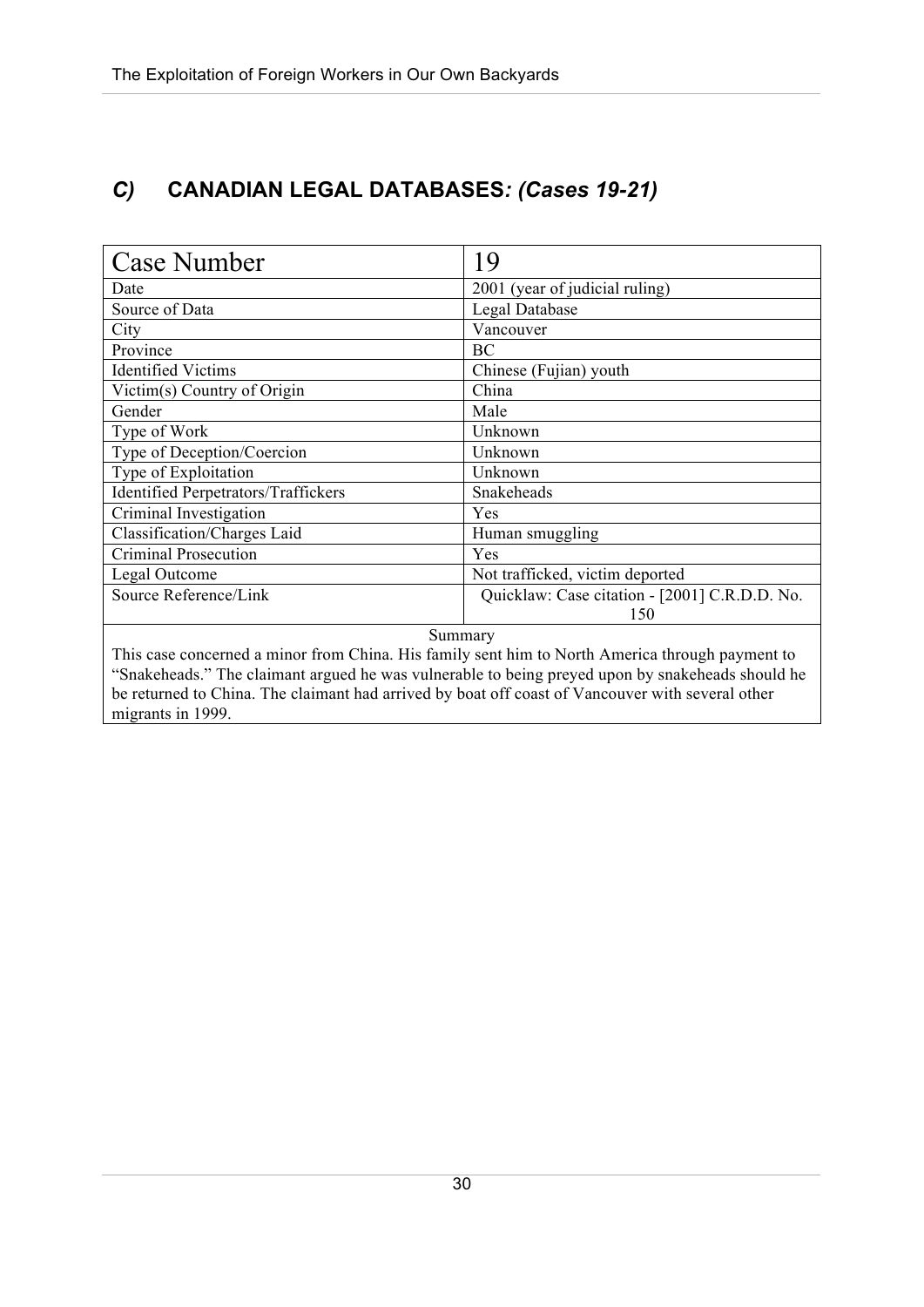| Case Number                                                                                                                                                               | 20                                            |
|---------------------------------------------------------------------------------------------------------------------------------------------------------------------------|-----------------------------------------------|
| Date                                                                                                                                                                      | 2001 (year of judicial ruling)                |
| Source of Data                                                                                                                                                            | Legal Database                                |
| City                                                                                                                                                                      | Vancouver                                     |
| Province                                                                                                                                                                  | BC                                            |
| <b>Identified Victims</b>                                                                                                                                                 | Chinese (Fujian) youth                        |
| Victim(s) Country of Origin                                                                                                                                               | China                                         |
| Gender                                                                                                                                                                    | Male                                          |
| Type of Work                                                                                                                                                              | Unknown                                       |
| Type of Deception/Coercion                                                                                                                                                | Unknown                                       |
| Type of Exploitation                                                                                                                                                      | Unknown                                       |
| <b>Identified Perpetrators/Traffickers</b>                                                                                                                                | Snakeheads                                    |
| Criminal Investigation                                                                                                                                                    | Yes                                           |
| Classification/Charges Laid                                                                                                                                               | Human smuggling                               |
| Criminal Prosecution                                                                                                                                                      | Yes                                           |
| Legal Outcome                                                                                                                                                             | Not trafficked, victim deported               |
| Source Reference/Link                                                                                                                                                     | Quicklaw: Case citation - [2001] C.R.D.D. No. |
|                                                                                                                                                                           | 215                                           |
| Summary                                                                                                                                                                   |                                               |
| This case is identical in all the important respects to the one listed above. Both youths came,<br>assumedly, on the same boat. The judicial decision was the exact same. |                                               |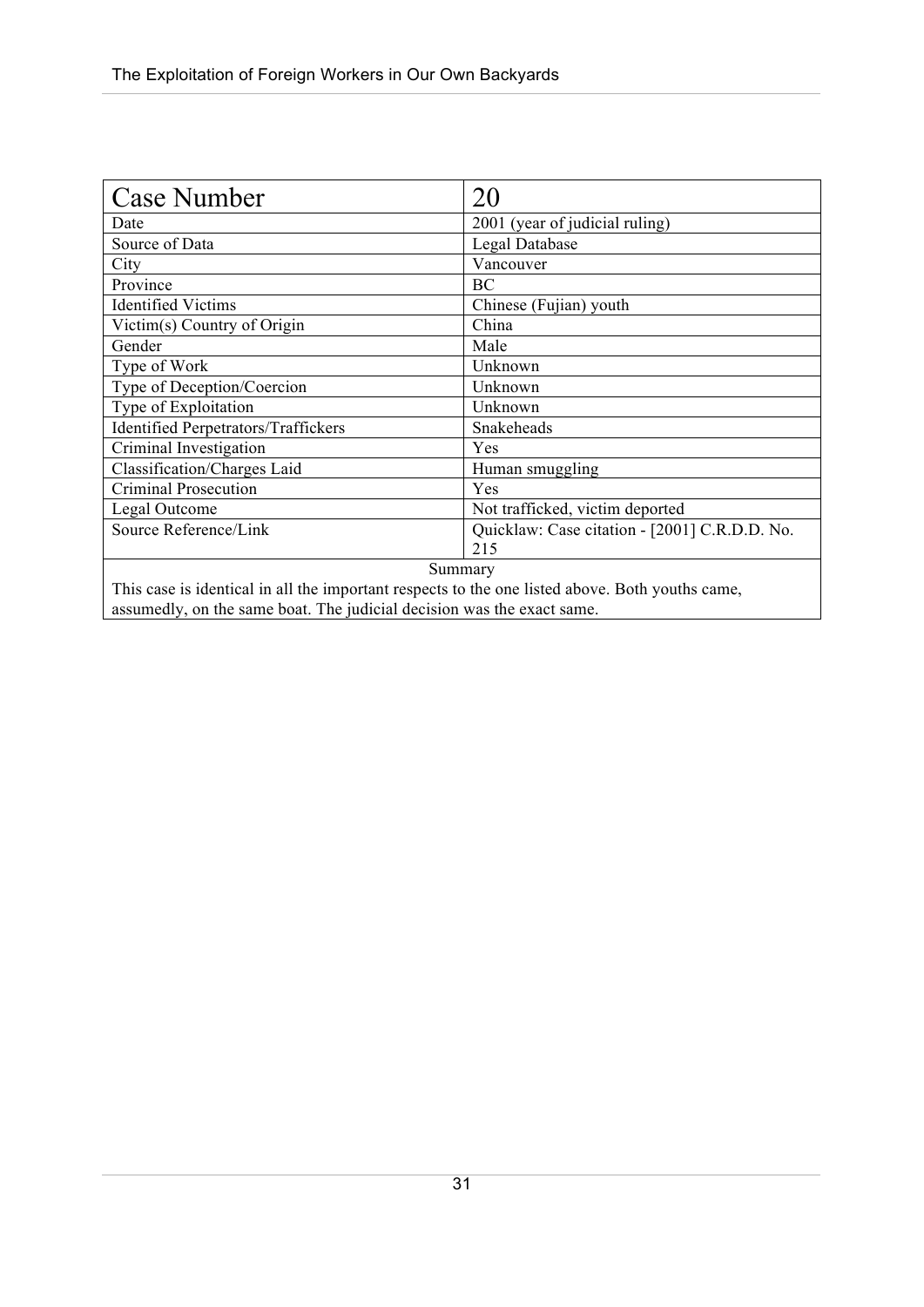| <b>Case Number</b>                         | 21                                            |
|--------------------------------------------|-----------------------------------------------|
| Date                                       | 2006 (year of judicial ruling)                |
| Source of Data                             | Legal Database                                |
| City                                       | Vancouver                                     |
| Province                                   | ВC                                            |
| <b>Identified Victims</b>                  | Mexican woman                                 |
| Victim(s) Country of Origin                | Mexico                                        |
| Gender                                     | Female                                        |
| Type of Work                               | Domestic work                                 |
| Type of Deception/Coercion                 | Promised a job in hair salon                  |
| Type of Exploitation                       | Forced to do domestic work, "locked in home"  |
| <b>Identified Perpetrators/Traffickers</b> | Private individual                            |
| Criminal Investigation                     | Yes                                           |
| Classification/Charges Laid                | Trafficking in persons                        |
| Criminal Prosecution                       | Yes                                           |
| Legal Outcome                              | Not Trafficked                                |
| Source Reference/Link                      | Quicklaw: Case citation - [2006] R.P.D.D. No. |
|                                            | 15                                            |
| $C_{111222222221}$                         |                                               |

The claimant alleged that she was drawn into a fraudulent scheme whereby applicants for a course in makeup artistry were lured to Vancouver from Mexico to be used as domestic help by the owners of the concerned school. The claimant attests that she was kept in service for two-and-a-half months before escaping and reporting her captors to Canadian Immigration authorities. According to testimony from the claimant there was no physical or sexual abuse. The claimant stated that work situation was fraudulently characterized as "home stay", but the claimant was not "locked in home" so technically was free to leave.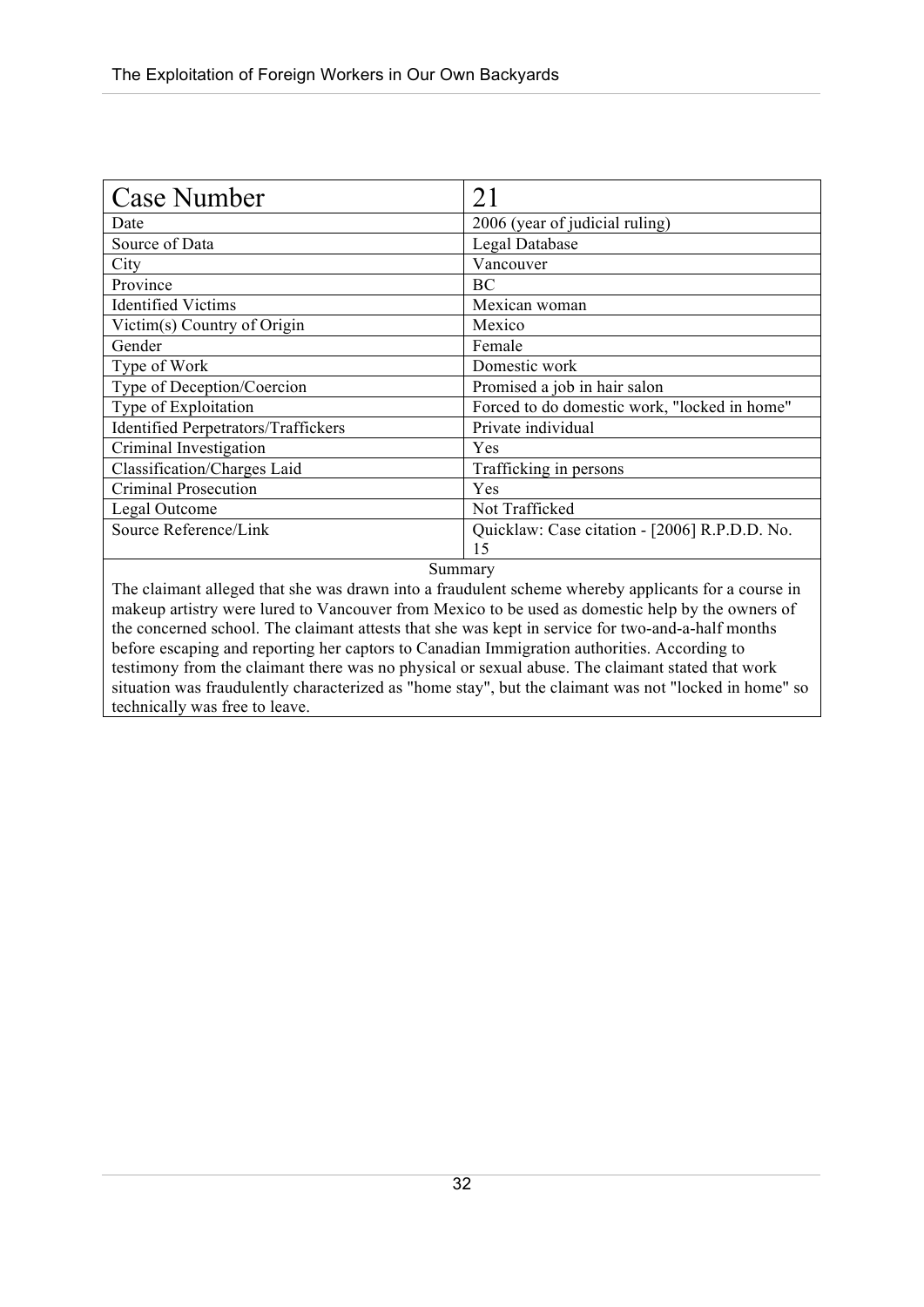## *D)* **MEDIA***: (Cases 22 – 36)*

| <b>Case Number</b>                                                                             | 22                                                    |
|------------------------------------------------------------------------------------------------|-------------------------------------------------------|
| Date                                                                                           | 2012 (year reported on in the media)                  |
| Source of Data                                                                                 | Media                                                 |
| City                                                                                           | St. Paul                                              |
| Province                                                                                       | AB                                                    |
| <b>Identified Victims</b>                                                                      | At least 60 Polish migrants                           |
| Victim(s) Country of Origin                                                                    | Poland                                                |
| Gender                                                                                         | Male, maybe female.                                   |
| Type of Work                                                                                   | Welders and machinists                                |
| Type of Deception/Coercion                                                                     | Did not receive promised welding classes, threatened  |
|                                                                                                | with bogus \$25,000 fine and with deportation if they |
|                                                                                                | did not "follow the rules", told not to discuss their |
|                                                                                                | wages or how they came to Canada                      |
| Type of Exploitation                                                                           | Severely skimmed wages                                |
| <b>Identified Perpetrators/Traffickers</b>                                                     | John Lipinksi (Ukrainian Orthodox Priest), others     |
|                                                                                                | working for Kihew Energy Services Ltd.                |
| Criminal Investigation                                                                         | Yes                                                   |
| Classification/Charges Laid                                                                    | Human trafficking (under IRPA)                        |
| <b>Criminal Prosecution</b>                                                                    | Yes (guilty plea was attained)                        |
| Legal Outcome                                                                                  | Fine: \$215 000                                       |
| Source Reference/Link                                                                          | http://metronews.ca/news/edmonton/398336/company-     |
|                                                                                                | owned-by-priest-exploited-workers/                    |
| Summary                                                                                        |                                                       |
| An Alberta company owned by an Orthodox priest was fined \$215,000 for bringing in foreign     |                                                       |
| workers from Europe and exploiting their labour. Kibew Energy Services I td. pleaded quilty to |                                                       |

kers from Europe and exploiting their labour. Kihew Energy Services Ltd. pleaded guilty to breaching the Immigration and Refugee Protection Act (IRPA). The fine was paid to northern Alberta's Lakeland College, which the court said was unknowingly utilized by Kihew in the commission of the offence. Individual charges against the owners of Kihew, including Father John Lipinski, his wife Angela and Calvin Steinhauer, were dropped in exchange for the guilty plea. The police investigation found that Kihew had placed ads in a Polish newspaper and on a website to recruit European welders and machinists to come to work in Canada. An arrangement was made between Kihew and an employee of Lakeland College, who has since been fired, to pass the workers off as students training in welding and English as a second language (ESL). The first group of 60 workers arrived in December 2005. None attended the welding classes, a requirement of their student visas. The court found that Kihew made approximately 1 million dollars from the scheme of contracting out the foreign workers to several businesses at a high hourly rate while paying them very little. Lipinski lost his job at the church in the wake of the court proceedings.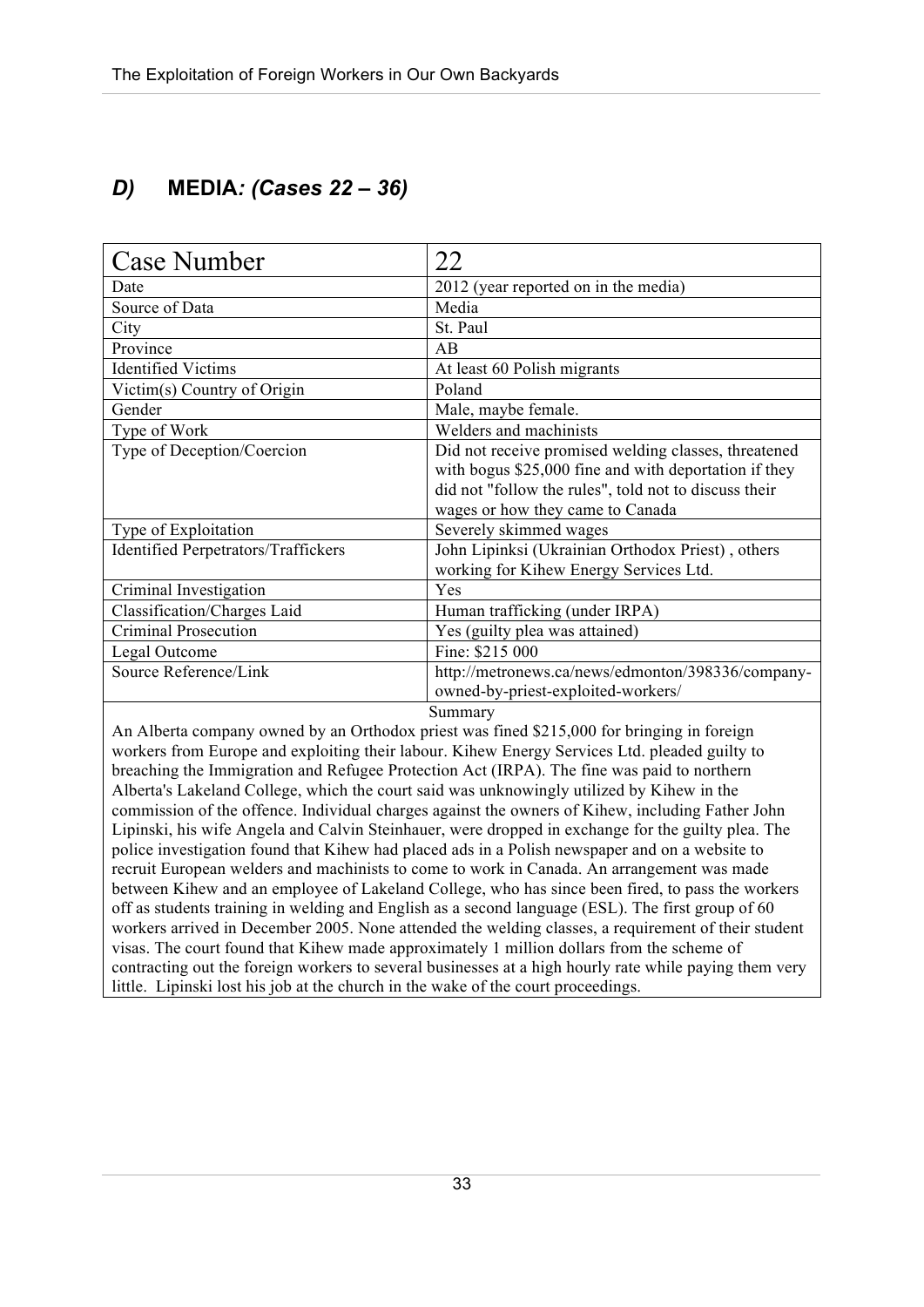| <b>Case Number</b>                                                                                | 23                                                |
|---------------------------------------------------------------------------------------------------|---------------------------------------------------|
| Date                                                                                              | 2011 (year when victim fled to woman's shelter)   |
| Source of Data                                                                                    | Media                                             |
| City                                                                                              | Vancouver                                         |
| Province                                                                                          | <b>BC</b>                                         |
| <b>Identified Victims</b>                                                                         | Single mother                                     |
| Victim(s) Country of Origin                                                                       | Kenya                                             |
| Gender                                                                                            | Female                                            |
| Type of Work                                                                                      | Domestic work                                     |
| Type of Deception/Coercion                                                                        | Promised a job as a hairdresser, confiscated      |
|                                                                                                   | passport                                          |
| Type of Exploitation                                                                              | No pay, excessive hours (18 hours per day, 7 days |
|                                                                                                   | a week)                                           |
| <b>Identified Perpetrators/Traffickers</b>                                                        | Mumtaz Ladha                                      |
| Criminal Investigation                                                                            | Yes                                               |
| Classification/Charges Laid                                                                       | Human trafficking                                 |
| Criminal Prosecution                                                                              | Yes                                               |
| Legal Outcome                                                                                     | Acquitted (accused is now suing)                  |
| Source Reference/Link                                                                             | http://www.cbc.ca/news/canada/british-            |
|                                                                                                   | columbia/mumtaz-ladha-suing-rcmp-after-           |
|                                                                                                   | acquittal-of-human-trafficking-charges-1.2967661  |
| Summary                                                                                           |                                                   |
| The RCMP charged Mumtaz Ladha with human trafficking, alleging she lured a young African          |                                                   |
| woman to Canada and then forced her to work up to 18 hours a day as a domestic servant. Allegedly |                                                   |

woman to Canada and then forced her to work up to 18 hours a day as a domestic servant. Allegedly, the victim was promised a job in a hair salon, but upon her arrival in 2008 had her passport taken away and was forced into domestic work without pay. The victim fled to a women's shelter. Ladha has since been acquitted and is suing both the RCMP and the B.C. Civil Forfeitures Office.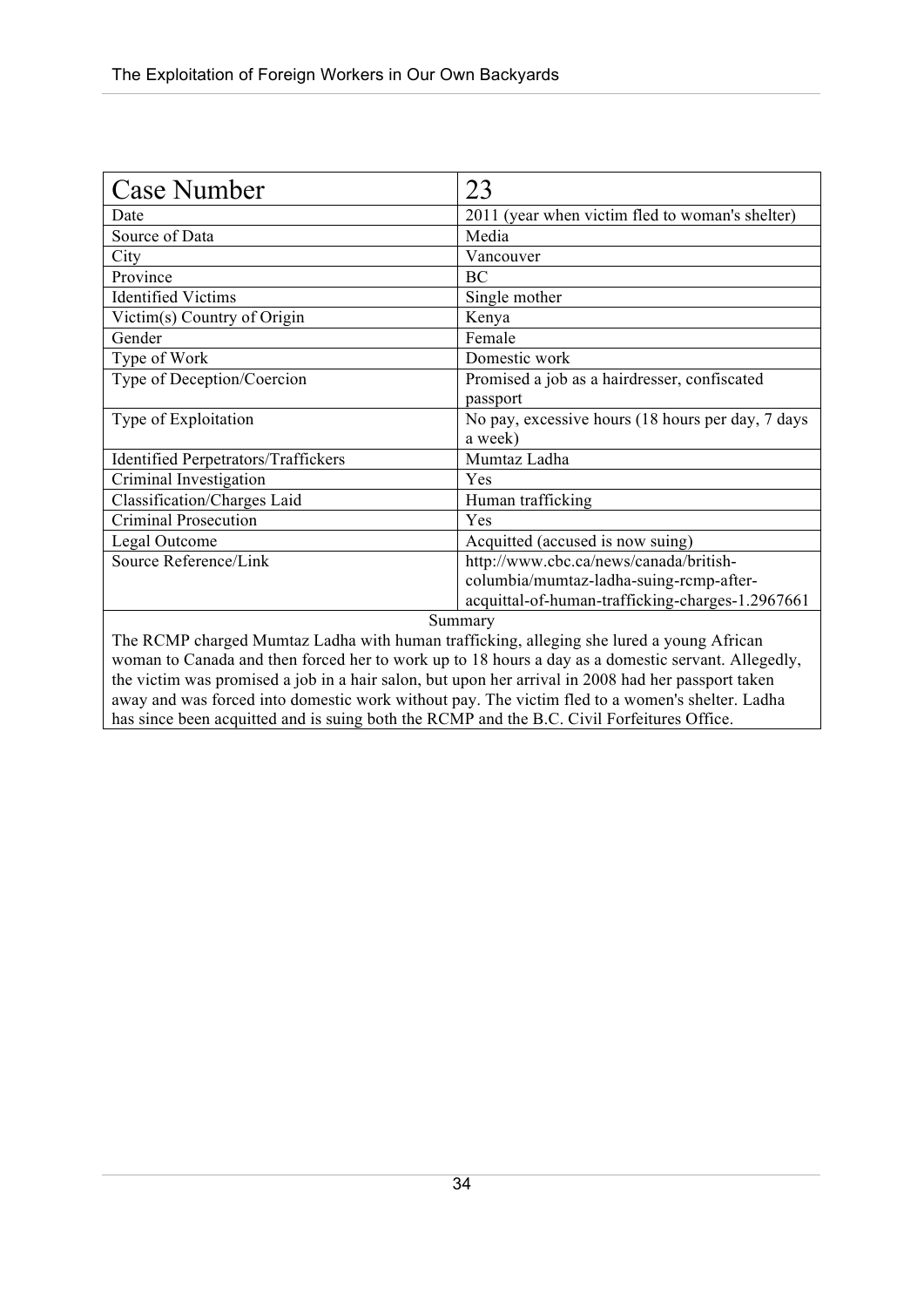| <b>Case Number</b>                         | 24                                                |
|--------------------------------------------|---------------------------------------------------|
| Date                                       | 2012 (year human trafficking ring busted)         |
| Source of Data                             | Media                                             |
| City                                       | Hamilton                                          |
| Province                                   | <b>ON</b>                                         |
| <b>Identified Victims</b>                  | Up to 19 Hungarian men                            |
| Victim(s) Country of Origin                | Hungary                                           |
| Gender                                     | Male                                              |
| Type of Work                               | Construction                                      |
| Type of Deception/Coercion                 | Promised jobs and "an easy life", threatened      |
|                                            | violence against victims and families of victims, |
|                                            | passports confiscated                             |
| Type of Exploitation                       | Restricted movement and confined to small spaces, |
|                                            | food withheld, excessive work hours, little to no |
|                                            | pay, made to apply for refugee status as well as  |
|                                            | welfare                                           |
| <b>Identified Perpetrators/Traffickers</b> | Ferenc Domotor and Domotor-Kolompar criminal      |
|                                            | organization                                      |
| Criminal Investigation                     | Yes                                               |
| Classification/Charges Laid                | Human trafficking (under Criminal Code)           |
| Criminal Prosecution                       | Yes                                               |
| Legal Outcome                              | 20 members of criminal organization served jail   |
|                                            | sentences and then deported by CBSA               |
| Source Reference/Link                      | http://www.cbc.ca/news/canada/hamilton/news/20-   |
|                                            | hamilton-human-trafficking-ring-members-          |
|                                            | deported-1.2714261                                |

This is the most significant prosecuted case under human trafficking laws in Canada. The victims were young Hungarian men who were recruited under false pretenses and were forced to work for little to no pay in Hamilton, Ontario for a construction company. They were lied to about the conditions of work, incurred debts to recruiters, had threats made to themselves and to their families. They were also forced to make false refugee claims and made to make claims for social services for which they received no money. Further, bank account documents were confiscated along with passports. Further, victims lived in substandard housing, were fed leftovers and usually only one meal per day. Working hours were excessive, approximately 13-14 hours per day for up to three months. Finally, some victims were not allowed to contact their families and they were not allowed to leave the house without permission.

While not directly related to human trafficking, it is instructive to note that a hit man was hired to kill the two investigators on this case. That the criminal ring behind these trafficking cases was willing to try to kill RCMP officers sheds some light on the characters of the people involved in this labour exploitation and the conditions workers faced at their hands.

http://www.theglobeandmail.com/news/national/how-canadas-massive-human-trafficking-ring-wasbrought-down/article4098695/?page=all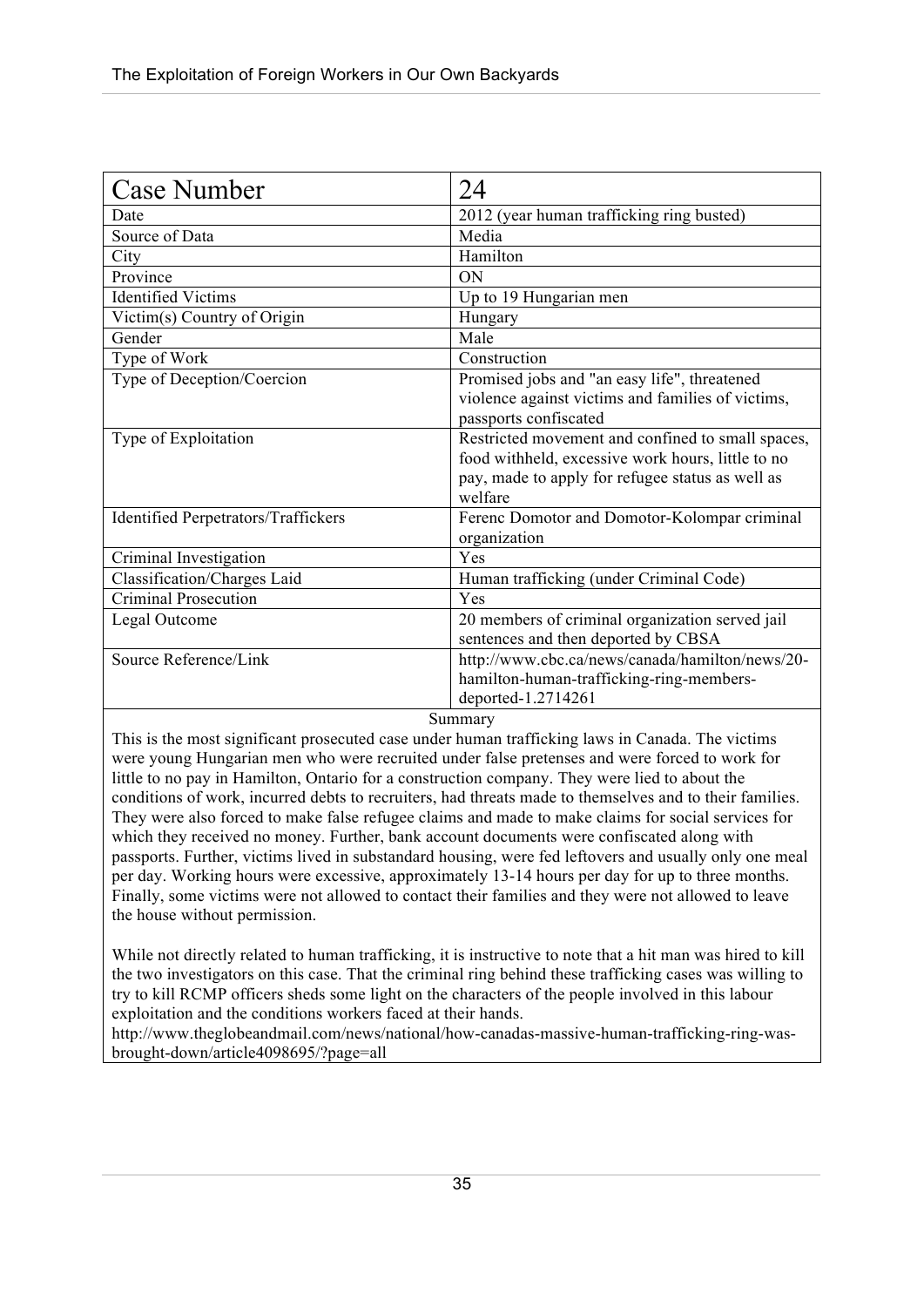| Case Number                                                                                   | 25                                                |
|-----------------------------------------------------------------------------------------------|---------------------------------------------------|
| Date                                                                                          | 2012 (year reported on in the media)              |
| Source of Data                                                                                | Media                                             |
| City                                                                                          | Mississauga                                       |
| Province                                                                                      | ON                                                |
| <b>Identified Victims</b>                                                                     | A number of Hungarians                            |
| Victim(s) Country of Origin                                                                   | Hungary                                           |
| Gender                                                                                        | Male and Female                                   |
| Type of Work                                                                                  | Restaurant and renovation business                |
| Type of Deception/Coercion                                                                    | Promised jobs and decent working conditions       |
| Type of Exploitation                                                                          | Forced labour, forced to sleep on "yoga mats" in  |
|                                                                                               | the restaurant basement, no pay, in some cases    |
|                                                                                               | only given 1 meal per day.                        |
| <b>Identified Perpetrators/Traffickers</b>                                                    | Csilla Yit                                        |
| Criminal Investigation                                                                        | Yes                                               |
| Classification/Charges Laid                                                                   | Human trafficking, theft over \$5000, withholding |
|                                                                                               | or destroying documents, employing foreign        |
|                                                                                               | nationals                                         |
| Criminal Prosecution                                                                          | Yes                                               |
| Legal Outcome                                                                                 | Unknown, most recently accused was denied bail    |
| Source Reference/Link                                                                         | http://www.thespec.com/news-story/2263596-        |
|                                                                                               | alleged-human-trafficker-denied-bail/             |
|                                                                                               |                                                   |
| Summary                                                                                       |                                                   |
| Csilla Yit, a woman from Hamilton, ON, was arrested and charged by the Royal Canadian Mounted |                                                   |
| Police (RCMP) with human trafficking offences. Yit was accused of having promised Hungarian   |                                                   |
| immigrants work and decent pay in Canada and of subsequently denying them their salaries and  |                                                   |
| failing to provide adequate food or decent housing.                                           |                                                   |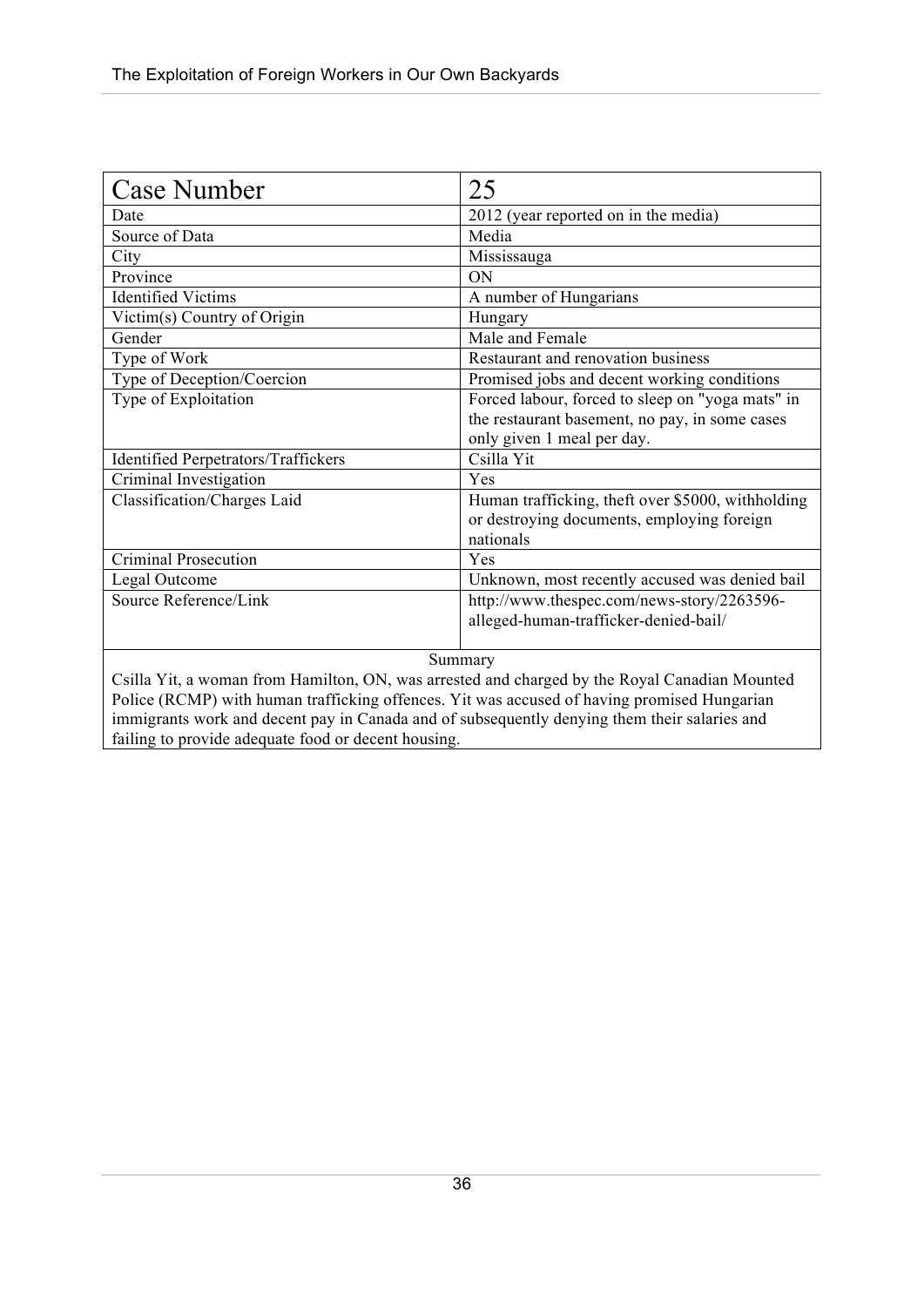| <b>Case Number</b>                                                                                    | 26                                               |
|-------------------------------------------------------------------------------------------------------|--------------------------------------------------|
| Date                                                                                                  | 2013 (charged/sentenced); 2015 (accused granted  |
|                                                                                                       | new trial)                                       |
| Source of Data                                                                                        | Media                                            |
| City                                                                                                  | Vancouver                                        |
| Province                                                                                              | BC                                               |
| <b>Identified Victims</b>                                                                             | Leticia Sarmiento                                |
| Victim(s) Country of Origin                                                                           | Philippines                                      |
| Gender                                                                                                | Female                                           |
| Type of Work                                                                                          | Domestic work                                    |
| Type of Deception/Coercion                                                                            | Entered Canada on false pretenses due to         |
|                                                                                                       | employer lying on her behalf                     |
| Type of Exploitation                                                                                  | Underpaid                                        |
| <b>Identified Perpetrators/Traffickers</b>                                                            | Franco Orr, Oi Long Nicole Huen                  |
| Criminal Investigation                                                                                | Yes                                              |
| Classification/Charges Laid                                                                           | Human trafficking                                |
| <b>Criminal Prosecution</b>                                                                           | Yes                                              |
| Legal Outcome                                                                                         | 18 months jail sentence for Franco Orr (but      |
|                                                                                                       | received a new trial in 2015); Oi Long, Franco   |
|                                                                                                       | Orr's wife, acquitted after couple's jury trial. |
| Source Reference/Link                                                                                 | https://ca.news.yahoo.com/b-c-man-convicted-     |
|                                                                                                       | human-trafficking-nanny-case-202158611.html      |
| Summary                                                                                               |                                                  |
| Franco Orr was convicted in 2013 for human trafficking, illegally employing a foreign national, and   |                                                  |
| lying to immigration officials, and was sentenced to 18 months in jail. Orr allegedly lied to get his |                                                  |
| Filipino nanny, Leticia Sarmiento, into Canada and then treated her like a slave. Sarmiento was paid  |                                                  |

Filipino nanny, Leticia Sarmiento, into Canada and then treated her like a slave. Sarmiento was paid \$500 per month to take care of three children and claims she was subject to humiliating and degrading treatment (this is contested by the Crown). Orr was charged along with his wife, Oi Long Nicole Huen, who was acquitted after the couple's jury trial. Orr appealed and has received a new trial.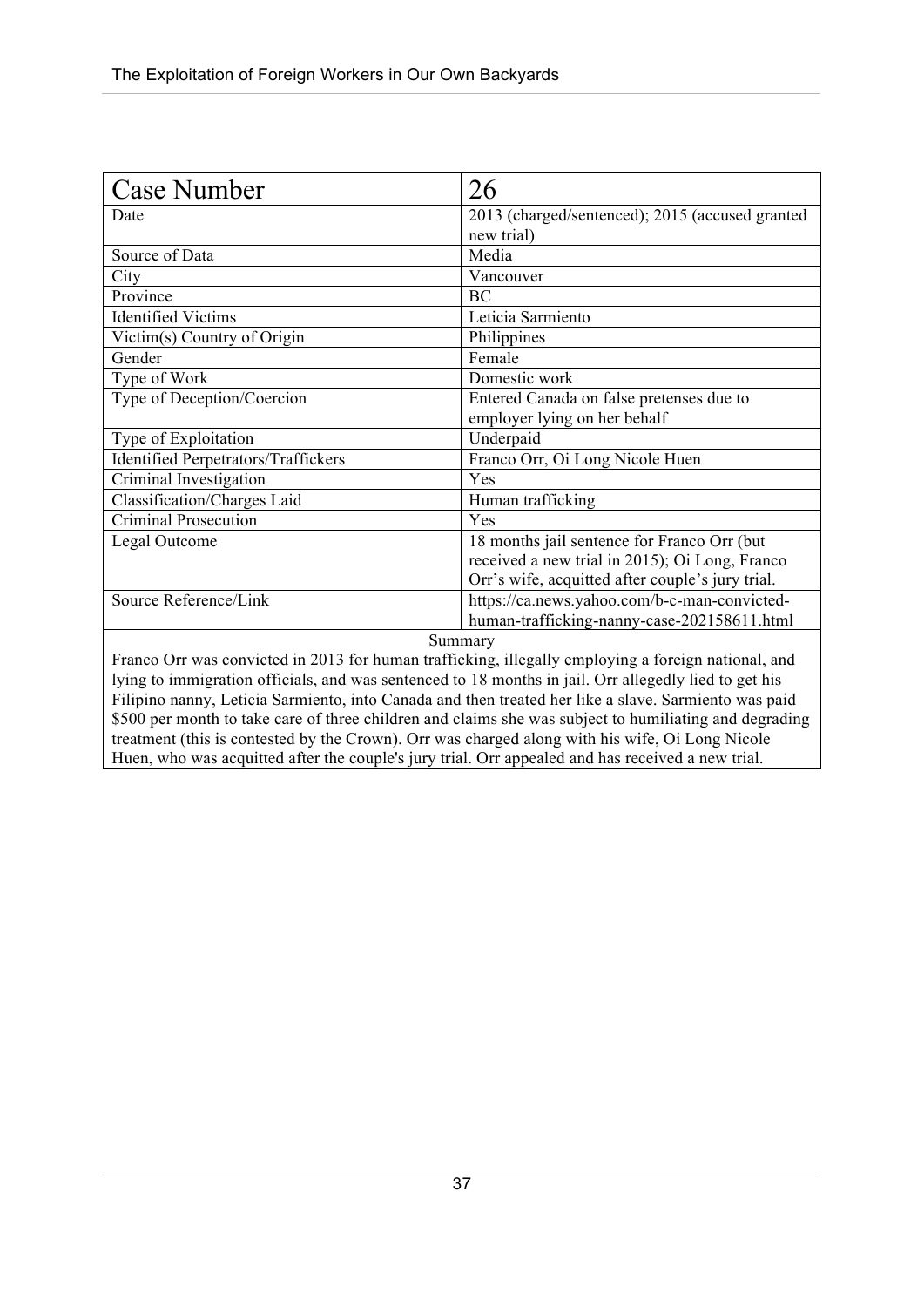| <b>Case Number</b>                                                                                         | 27                                               |
|------------------------------------------------------------------------------------------------------------|--------------------------------------------------|
| Date                                                                                                       | 2007 - (year victim made complaint to police)    |
| Source of Data                                                                                             | Media                                            |
| City                                                                                                       | Montreal                                         |
| Province                                                                                                   | QC                                               |
| <b>Identified Victims</b>                                                                                  | Manaya                                           |
| Victim(s) Country of Origin                                                                                | Ethiopia                                         |
| Gender                                                                                                     | Female                                           |
| Type of Work                                                                                               | Domestic work                                    |
| Type of Deception/Coercion                                                                                 | Lied to about working conditions, identity       |
|                                                                                                            | documents confiscated.                           |
| Type of Exploitation                                                                                       | Excessive work hours, confinement within the     |
|                                                                                                            | home                                             |
| <b>Identified Perpetrators/Traffickers</b>                                                                 | Nichan Manoukian and Manoudshag Saryboyadjian    |
| Criminal Investigation                                                                                     | Yes                                              |
| Classification/Charges Laid                                                                                | Human trafficking                                |
| <b>Criminal Prosecution</b>                                                                                | Yes                                              |
| Legal Outcome                                                                                              | Not Trafficked                                   |
| Source Reference/Link                                                                                      | http://www.canada.com/montrealgazette/news/story |
|                                                                                                            | .html?id=7551a78e-cf3d-4bd7-8872-                |
|                                                                                                            | b1bd9f9a9a96&k=52157                             |
| Summary                                                                                                    |                                                  |
| Initially this case was held up by the RCMP as the first instance of charges laid for human trafficking in |                                                  |
| Canada. However, insufficient evidence of trafficking lead these charges to be dronned. The accused        |                                                  |

Canada. However, insufficient evidence of trafficking lead these charges to be dropped. The accused couple attest to their innocence and believe that Manaya, their domestic worker, was forced to make up her story by some unknown party to avoid deportation.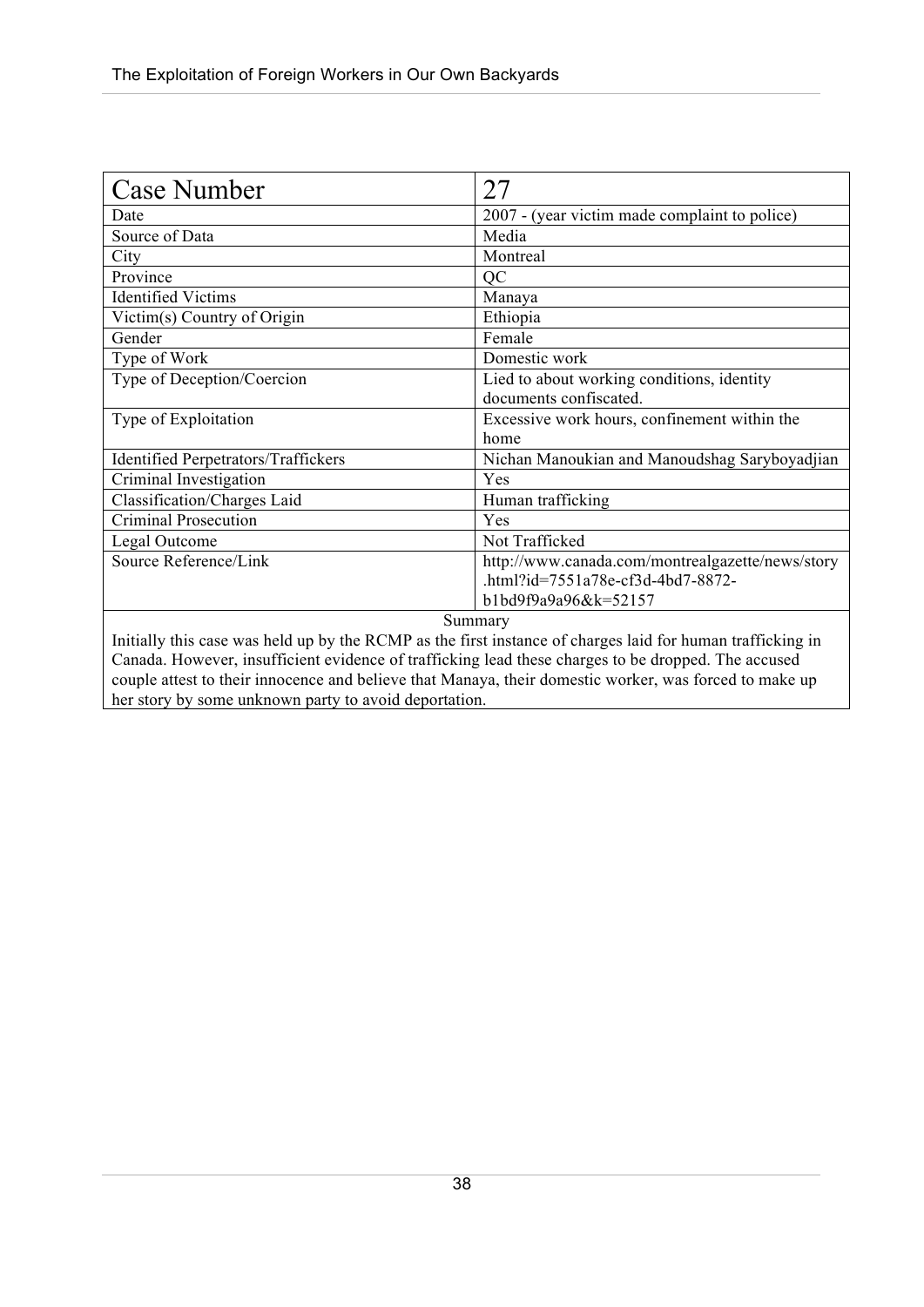| <b>Case Number</b>                                                                                  | 28                                                                                                  |
|-----------------------------------------------------------------------------------------------------|-----------------------------------------------------------------------------------------------------|
| Date                                                                                                | 2011 - (year law enforcement were called to                                                         |
|                                                                                                     | location on unrelated matter)                                                                       |
| Source of Data                                                                                      | Media                                                                                               |
| City                                                                                                | Vancouver                                                                                           |
| Province                                                                                            | BC                                                                                                  |
| <b>Identified Victims</b>                                                                           | Hong Kong woman                                                                                     |
| Victim(s) Country of Origin                                                                         | Hong Kong                                                                                           |
| Gender                                                                                              | Female                                                                                              |
| Type of Work                                                                                        | Domestic work                                                                                       |
| Type of Deception/Coercion                                                                          | Fear of deportation, confiscated passport                                                           |
| Type of Exploitation                                                                                | Excessive work hours, underpaid                                                                     |
| <b>Identified Perpetrators/Traffickers</b>                                                          | Vancouver couple                                                                                    |
| Criminal Investigation                                                                              | Yes                                                                                                 |
| Classification/Charges Laid                                                                         | Organizing illegal entry into Canada, organizing<br>entry into Canada by illegal means (under IRPA) |
| Criminal Prosecution                                                                                | Yes                                                                                                 |
| Legal Outcome                                                                                       | Unknown                                                                                             |
| Source Reference/Link                                                                               | http://www.cbc.ca/news/canada/british-                                                              |
|                                                                                                     | columbia/vancouver-couple-facing-human-                                                             |
|                                                                                                     | smuggling-charges-1.1101747                                                                         |
| Summary                                                                                             |                                                                                                     |
| A Vancouver couple faced human smuggling charges for allegedly bringing a Filipino servant from     |                                                                                                     |
| Hong Kong to Canada illegally and forcing her to work in domestic servitude for several years. This |                                                                                                     |

was one of the first human smuggling issues that the Vancouver police have dealt with.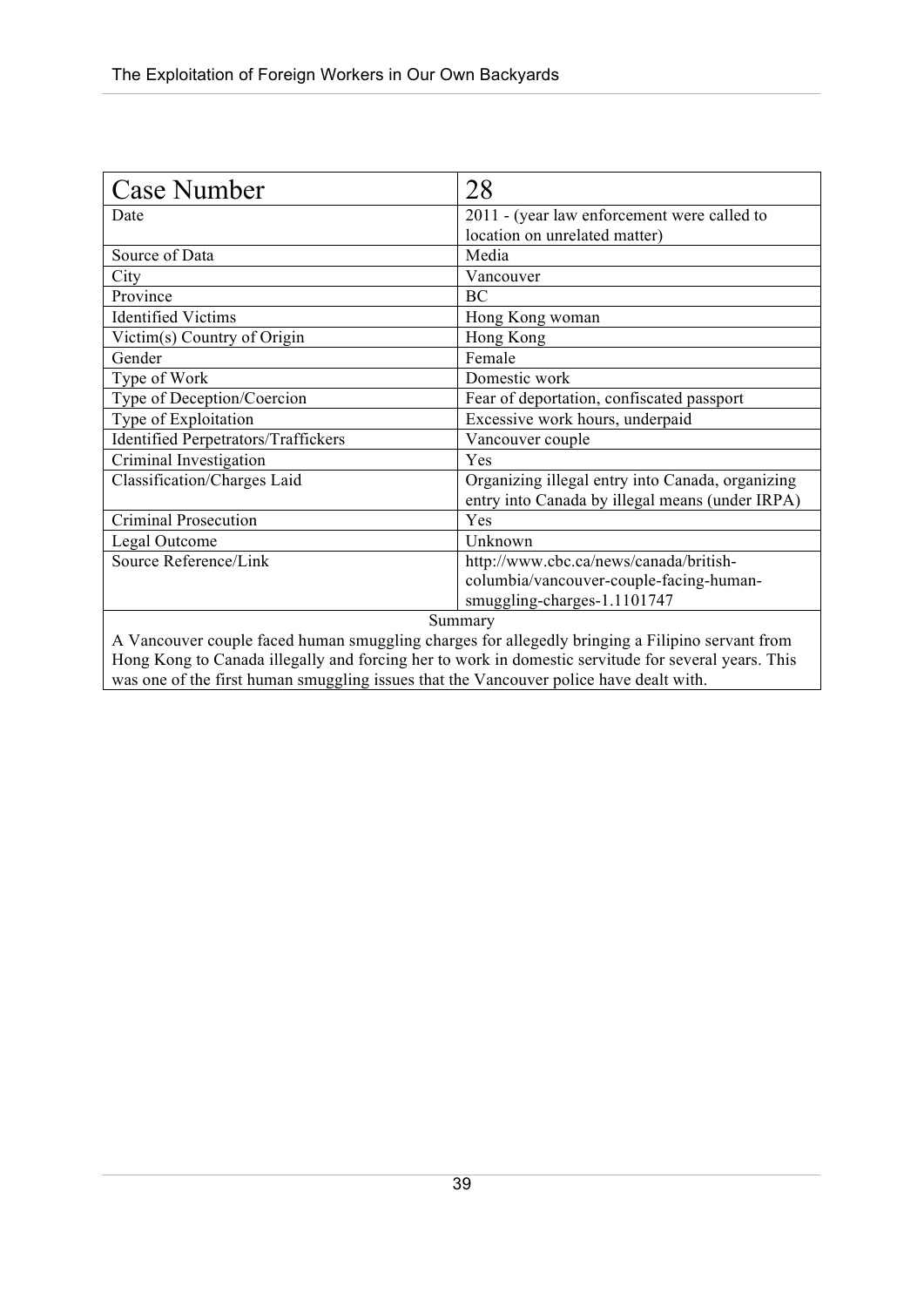| <b>Case Number</b>                         | 29                                                                                                   |
|--------------------------------------------|------------------------------------------------------------------------------------------------------|
| Date                                       | 2008 - (year reported on in media)                                                                   |
| Source of Data                             | Media                                                                                                |
| City                                       | Elmvale                                                                                              |
| Province                                   | ON                                                                                                   |
| <b>Identified Victims</b>                  | 11 Filipino men                                                                                      |
| Victim(s) Country of Origin                | Philippines                                                                                          |
| Gender                                     | Males                                                                                                |
| Type of Work                               | Agriculture/range of other menial jobs                                                               |
| Type of Deception/Coercion                 | Arranged work not available/other work offered at<br>half pay (or less)                              |
| Type of Exploitation                       | Poor housing conditions, pay withheld                                                                |
| <b>Identified Perpetrators/Traffickers</b> | Susan Teng (recruiter in Canada), Bob De Rosa                                                        |
|                                            | (employer)                                                                                           |
| Criminal Investigation                     | Yes                                                                                                  |
| Classification/Charges Laid                | No charges laid. RCMP determined that there was                                                      |
|                                            | insufficient evidence of trafficking under Criminal                                                  |
|                                            | Code (case did not meet "fear requirement")                                                          |
| <b>Criminal Prosecution</b>                | N <sub>0</sub>                                                                                       |
| Legal Outcome                              | N/A                                                                                                  |
| Source Reference/Link                      | http://www.thestar.com/news/investigations/2008/0<br>8/30/exploited workers canadas slave trade.html |

An Oakville labour supply company ComFact responded to a federal contract to supply labour to build two large icebreaker ships. ComFact's owner, Robert McAllister, obtained Labour Market Opinions (LMOs) for more than 100 workers and sent paper work over to the Philippines. Two recruiting agencies in Manila ran job ads and attracted 11 workers who were approved. These men quit their jobs and some sold all of their possessions and took out loans to afford the \$12,000 payment that recruiters requested. The group of men flew to Toronto on June 29, 2007. They were never told, but the Canada government had scrapped the icebreaker contract. As a result, ComFact had no jobs for them at all. McAllister's LMOs were likely used improperly to get these workers into Canada. Upon arriving at Pearson International Airport, the men were met by Susan Teng, who lied about working for ComFact when in fact she worked for the recruiting company (Cete Millenium) in Manila. The 'Elmvale 11' were ordered to hand over their passports and work permits and the telephones in the cramped room they stayed in were removed. After a week of waiting, the workers were told ComFact had backed out but that an alternate employer would take them in Elmvale. In Elmvale they were greeted by their new employer, Bob De Rosa, who put them in a run-down farm house with mud on the floor and no food in the fridge. Food was supplied intermittently. The men eventually fled to a neighbour's place, the home of a farmer and Barrie city cop. They returned to De Rosa and told him they were no longer working for him - De Rosa threatened them with deportation. Two hours later, the men were rescued by Filipino consulate officials. In the wake of this incident, the Filipino government closed down the two recruiting agencies involved (Cete Millenium and Sanlee). However, the men never received justice directly. RCMP Constable Julie Meeks said "The way exploitation is phrased in the Criminal Code, they have to fear for their safety or their lives. They just didn't have that fear".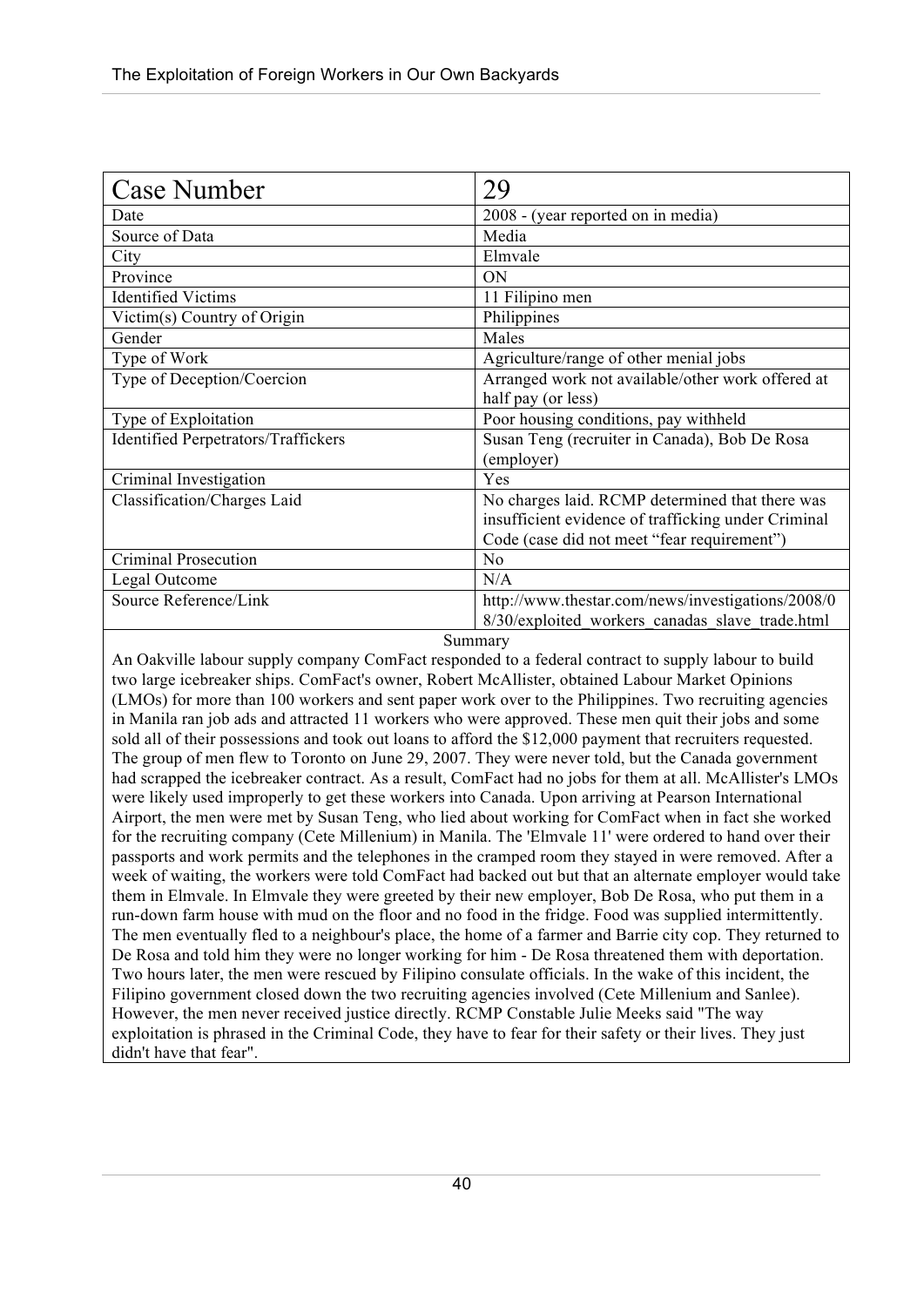| <b>Case Number</b>                                                                                      | 30                                               |
|---------------------------------------------------------------------------------------------------------|--------------------------------------------------|
| Date                                                                                                    | 2012 - (year reported on in media)               |
| Source of Data                                                                                          | Media                                            |
| City                                                                                                    | Abbotsford                                       |
| Province                                                                                                | <b>BC</b>                                        |
| <b>Identified Victims</b>                                                                               | 2 Mexican men                                    |
| Victim(s) Country of Origin                                                                             | Mexico                                           |
| Gender                                                                                                  | Males                                            |
| Type of Work                                                                                            | Agriculture                                      |
| Type of Deception/Coercion                                                                              | Denied ability to change jobs, not allowed to    |
|                                                                                                         | return home                                      |
| Type of Exploitation                                                                                    | Employer was verbally abusive                    |
| <b>Identified Perpetrators/Traffickers</b>                                                              | Agricultural employer                            |
| Criminal Investigation                                                                                  | N <sub>o</sub>                                   |
| Classification/Charges Laid                                                                             | N/A                                              |
| Criminal Prosecution                                                                                    | N <sub>o</sub>                                   |
| Legal Outcome                                                                                           | N/A                                              |
| Source Reference/Link                                                                                   | http://www.cbc.ca/news/canada/british-           |
|                                                                                                         | columbia/b-c-farm-workers-treated-like-hostages- |
|                                                                                                         | 1.1147277                                        |
| Summary                                                                                                 |                                                  |
| Two Mexican men employed as seasonal workers on an Abbotsford, B.C., farm say they felt trapped         |                                                  |
| after they were denied their contractual rights to either go to work on another farm or be sent back to |                                                  |
| Mexico.                                                                                                 |                                                  |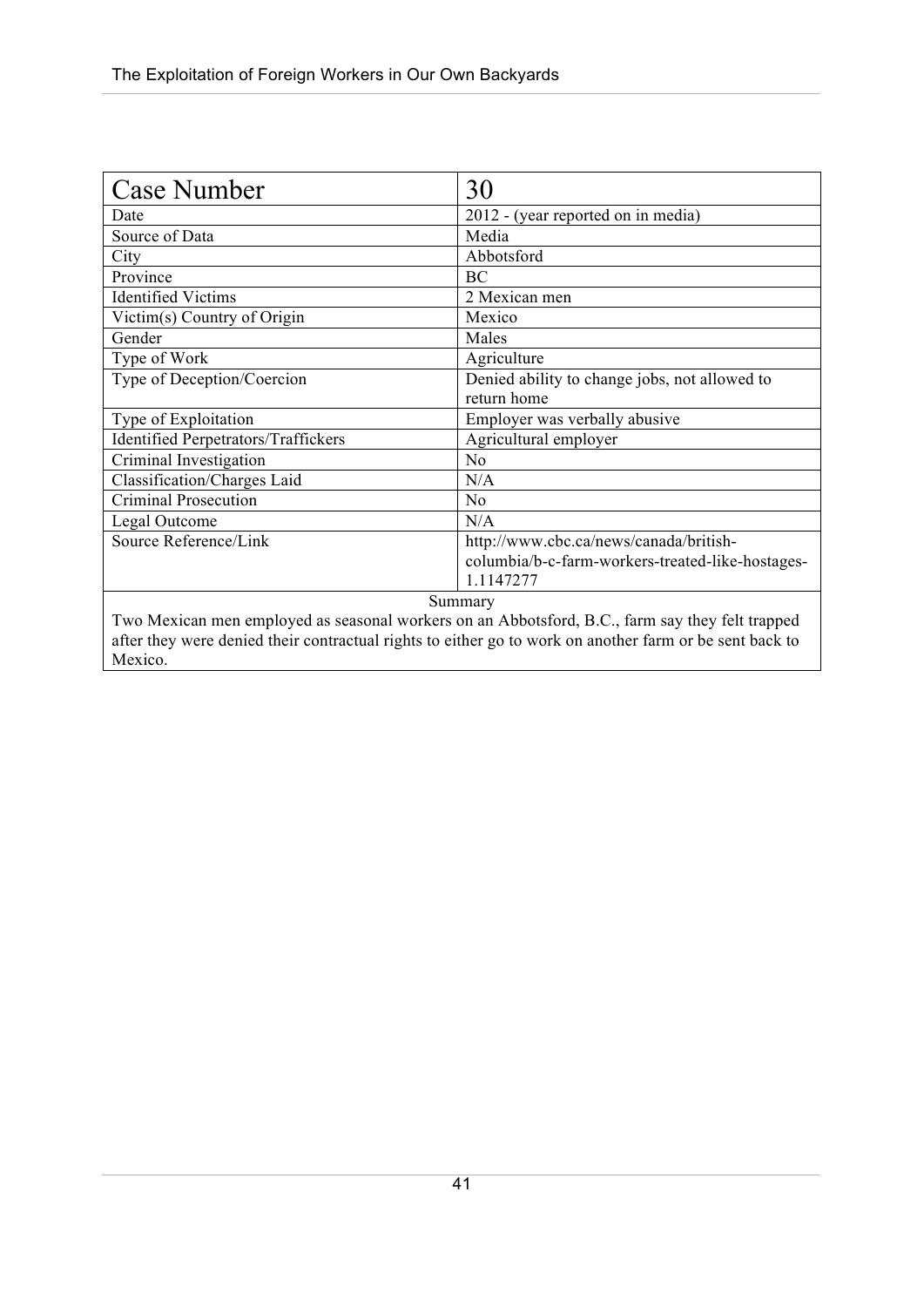| <b>Case Number</b>                         | 31                                                |
|--------------------------------------------|---------------------------------------------------|
| Date                                       | 2009 - (year reported on in media)                |
| Source of Data                             | Media                                             |
| City                                       | Toronto                                           |
| Province                                   | ON                                                |
| <b>Identified Victims</b>                  | Mac Akela                                         |
| Victim(s) Country of Origin                | India                                             |
| Gender                                     | Male                                              |
| Type of Work                               | Chef                                              |
| Type of Deception/Coercion                 | Unknown                                           |
| Type of Exploitation                       | Received only half his promised salary, cramped   |
|                                            | living quarters, fired for asking for full salary |
| <b>Identified Perpetrators/Traffickers</b> | Unknown                                           |
| Criminal Investigation                     | N <sub>o</sub>                                    |
| Classification/Charges Laid                | N <sub>o</sub>                                    |
| <b>Criminal Prosecution</b>                | N <sub>o</sub>                                    |
| Legal Outcome                              | N/A                                               |
| Source Reference/Link                      | http://www.thestar.com/news/investigations/2009/1 |
|                                            | 1/02/part 2 a temporary workers catch22.html      |
| $\mathcal{C}_{11}$ more                    |                                                   |

After being fired for asking for his full wages, Akela was kicked out of his apartment that his employer had been paying for. This left him homeless and he ended up in a homeless shelter. He took his case to the Ontario Labour Relations Board in May 2008 and received \$2000 rather than the \$8500 or so he was owed. He was then hired by a new employer and was fired again after asking for a work visa so that he could get OHIP. Immigration Canada did not issue him a work permit so he began to work illegally. His first employer did not pay him at all. A work place injury at a second employer's restaurant landed him in the hospital where he was given a \$150 bill.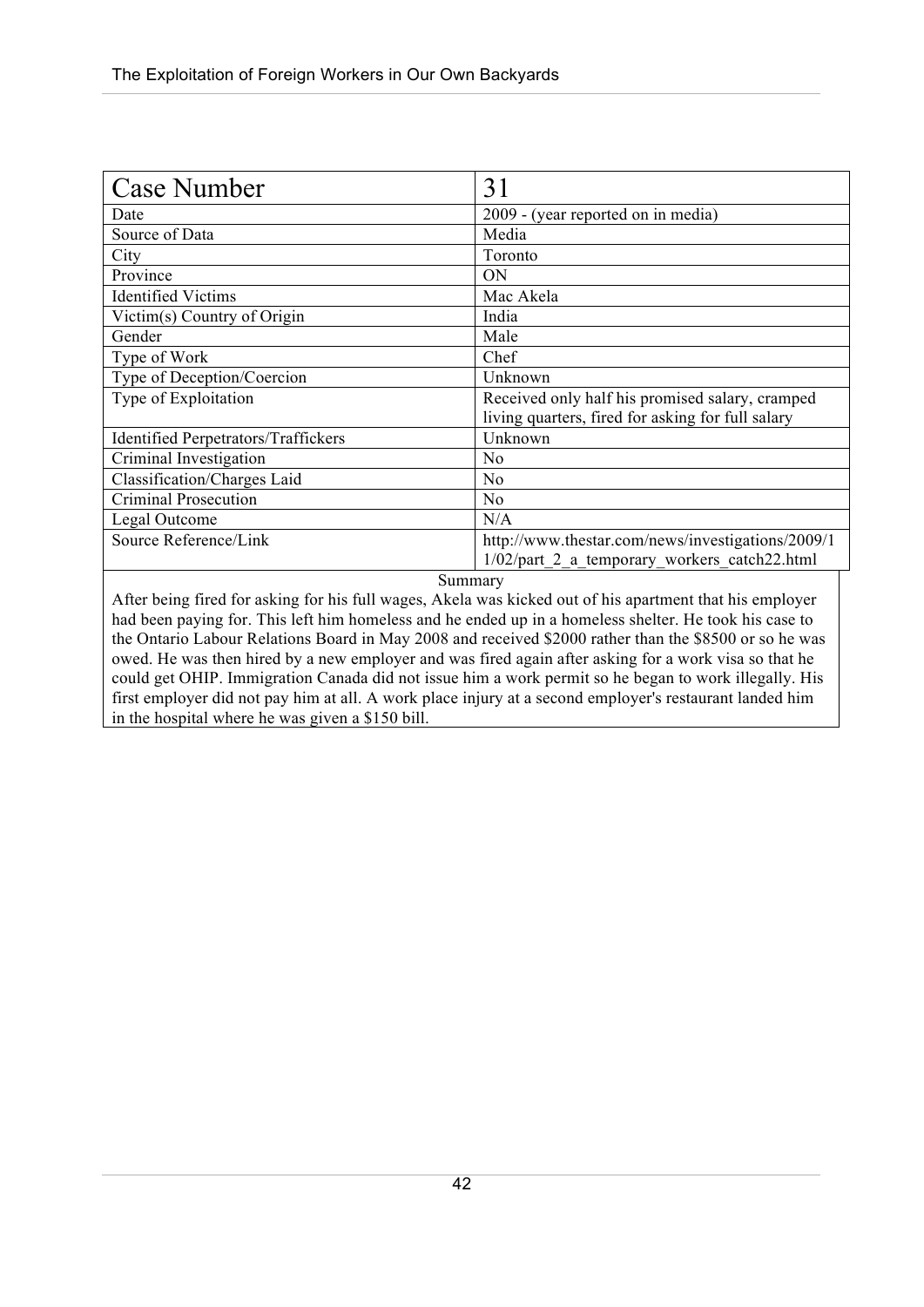| <b>Case Number</b>                                                                                 | 32                                                |
|----------------------------------------------------------------------------------------------------|---------------------------------------------------|
| Date                                                                                               | 2014 (year provincial government officials        |
|                                                                                                    | contacted RCMP); 2015 (reported on in the media)  |
| Source of Data                                                                                     | Media                                             |
| City                                                                                               | Red Deer                                          |
| Province                                                                                           | AB                                                |
| <b>Identified Victims</b>                                                                          | 8 temporary foreign workers                       |
| Victim(s) Country of Origin                                                                        | Undisclosed countries                             |
| Gender                                                                                             | Male and Female                                   |
| Type of Work                                                                                       | Hospitality/Maintenance                           |
| Type of Deception/Coercion                                                                         | Brought to Canada under illegally dubious         |
|                                                                                                    | pretenses                                         |
| Type of Exploitation                                                                               | Abusive working conditions                        |
| <b>Identified Perpetrators/Traffickers</b>                                                         | Ravinder Sidhu and his wife Varinder Sidhu        |
| Criminal Investigation                                                                             | Yes                                               |
| Classification/Charges Laid                                                                        | Trafficking in persons.                           |
| <b>Criminal Prosecution</b>                                                                        | TBD (to be determined)                            |
| Legal Outcome                                                                                      | <b>TBD</b>                                        |
| Source Reference/Link                                                                              | http://www.calgarysun.com/2015/04/17/harsh-       |
|                                                                                                    | treatment-of-workers-by-red-deer-motel-operators- |
|                                                                                                    | results-in-human-trafficking-charges              |
| Summary                                                                                            |                                                   |
| The RCMP have charged a couple with human trafficking offences involving foreign labourers         |                                                   |
| allegedly working under abusive conditions at a motel in Red Deer. 8 Temporary workers from        |                                                   |
| undisclosed countries were employed at the Econolodge when provincial government officials         |                                                   |
| contacted RCMP in June 2014 with concerns over their treatment. One of the allegations is that the |                                                   |

men and women were brought into Canada through deception or coercion. Further details have not been released regarding the victims.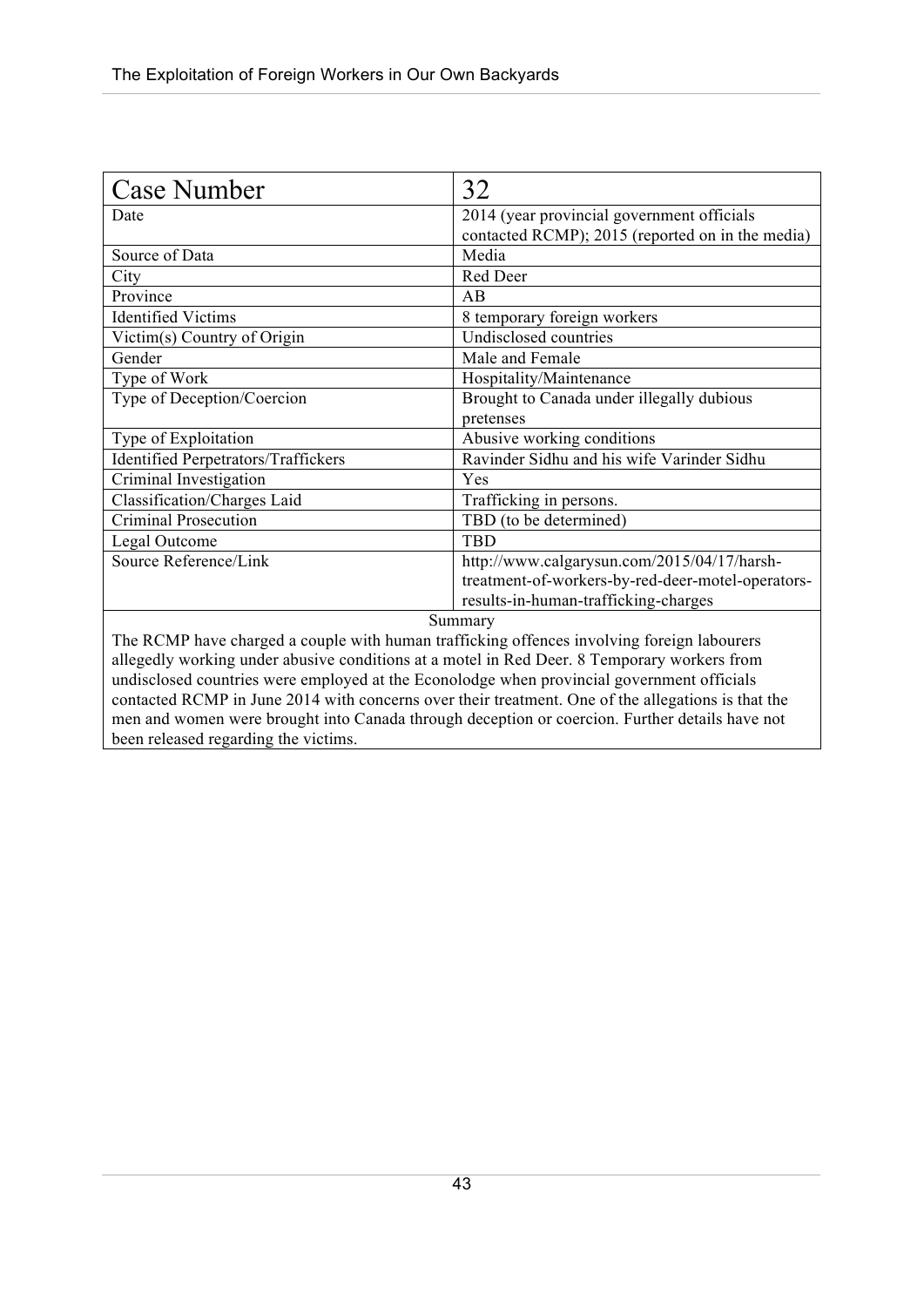| <b>Case Number</b>                         | 33                                                  |
|--------------------------------------------|-----------------------------------------------------|
| Date                                       | 2015 (year BC Human Rights Tribunal made            |
|                                            | decision)                                           |
| Source of Data                             | Media                                               |
| City                                       | Richmond                                            |
| Province                                   | BC                                                  |
| <b>Identified Victims</b>                  | P.N.                                                |
| Victim(s) Country of Origin                | Philippines                                         |
| Gender                                     | Female                                              |
| Type of Work                               | Domestic work                                       |
| Type of Deception/Coercion                 | Forced to sign a contract that victim would have to |
|                                            | pay \$14,000 if left employer without 1 months'     |
|                                            | notice, children threatened                         |
| Type of Exploitation                       | Excessive hours, forced to perform sexual acts at   |
|                                            | insistence of employer, humiliated and degraded by  |
|                                            | employer and even by the family's children,         |
|                                            | isolated, underfed                                  |
| <b>Identified Perpetrators/Traffickers</b> | Family who lived in Hong Kong and then              |
|                                            | Richmond, BC                                        |
| Criminal Investigation                     | Yes                                                 |
| Classification/Charges Laid                | Human trafficking, Injury to dignity                |
| Criminal Prosecution                       | No                                                  |
| Legal Outcome                              | Victim awarded \$50,000                             |
| Source Reference/Link                      | http://www.employmentlawtoday.com/articleview/2     |
|                                            | 4104-virtual-slave-awarded-50000-for-injury-to-     |
|                                            | dignity                                             |

A domestic worker from the Philippines, P.N., was placed with a family as a housekeeper and caregiver to their two children. P.N. had two children of her own, whom she left in the Philippines, and she sent money back to support them. She first worked for the family in Hong Kong and, after about a year, the employers persuaded her to join them when they moved to Canada. P.N. was only in Canada for about 6 weeks before she escaped from the hotel where the family was staying, eventually taking refuge with an organization that assists victims of human trafficking. P.N.'s treatment in both Hong Kong and Richmond, B.C. was horrendous. According to the British Columbia Human Rights Tribunal, P.N. had to perform sexual acts at the whim and insistence of her employer, she was humiliated and degraded by her other employer, and she was even made fun of by the children who were in her care. She was isolated, underfed and treated like she was sub-human. Due to recruiter fees, P.N. started her employment in debt and her employers would remind her that she needed to comply with their demands so that she could repay her debt and support her children. After P.N. escaped, she discovered that the visa obtained by her employers for her was a visitor's visa, so she was unable to work or to access any government benefits. A counselor diagnosed her with post-traumatic stress disorder.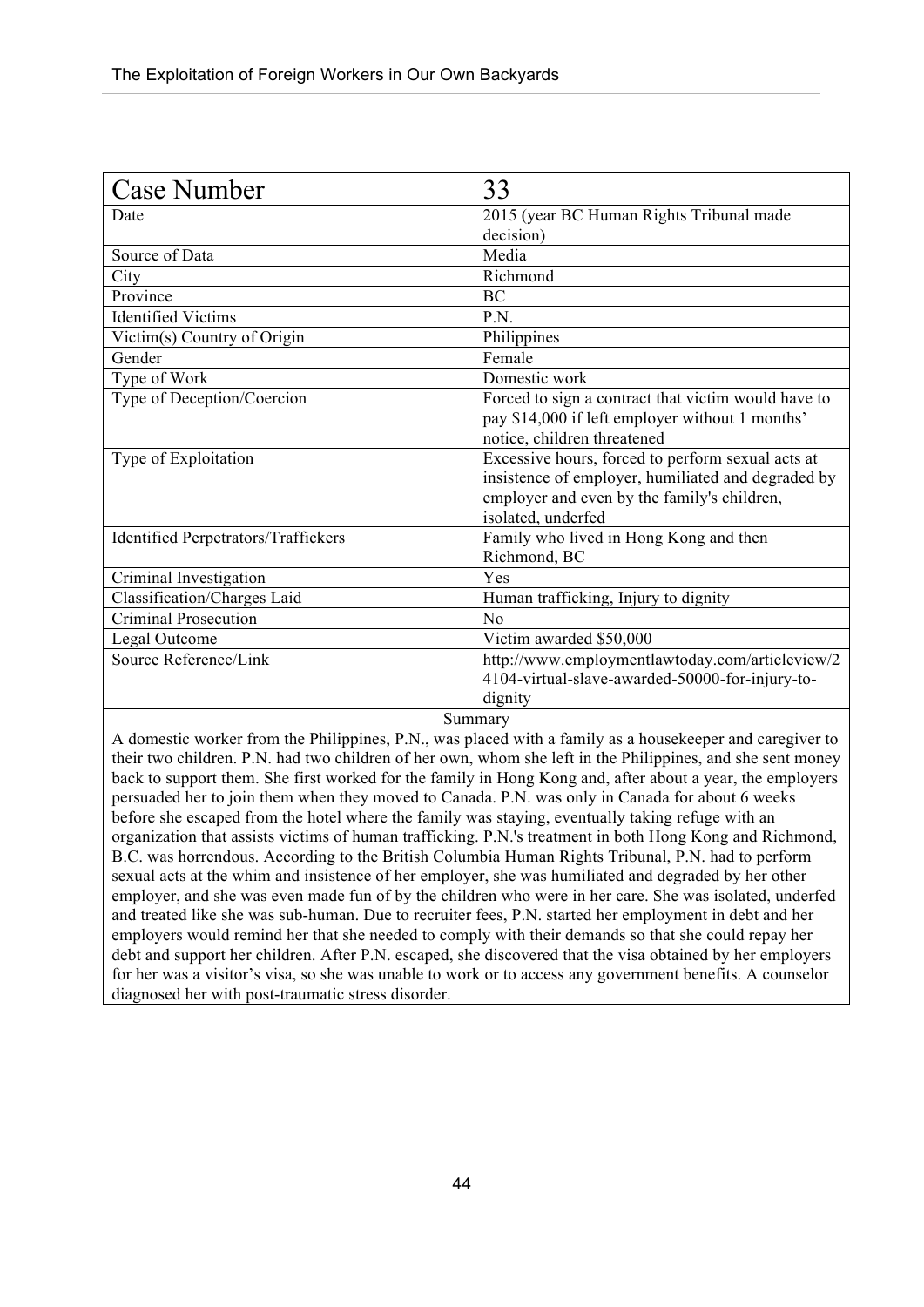| Case Number                                                                                         | 34                                                |
|-----------------------------------------------------------------------------------------------------|---------------------------------------------------|
| Date                                                                                                | 2011 (year of Canadian Immigration Board          |
|                                                                                                     | decision)                                         |
| Source of Data                                                                                      | Media                                             |
| City                                                                                                | Windsor                                           |
| Province                                                                                            | ON                                                |
| <b>Identified Victims</b>                                                                           | 19 Thai people                                    |
| Victim(s) Country of Origin                                                                         | Thailand                                          |
| Gender                                                                                              | Female                                            |
| Type of Work                                                                                        | Agriculture                                       |
| Type of Deception/Coercion                                                                          | Told they would receive \$2,000 per month,        |
|                                                                                                     | passports confiscated                             |
| Type of Exploitation                                                                                | Restricted movement, excessive work hours,        |
|                                                                                                     | abusive employers                                 |
| <b>Identified Perpetrators/Traffickers</b>                                                          | Agricultural employer                             |
| Criminal Investigation                                                                              | Yes                                               |
| Classification/Charges Laid                                                                         | Human trafficking                                 |
| <b>Criminal Prosecution</b>                                                                         | Unknown                                           |
| Legal Outcome                                                                                       | Canadian Immigration Board ruled that the Thai    |
|                                                                                                     | farm workers were allowed to stay in Canada for 2 |
|                                                                                                     | additional years on temporary permits             |
| Source Reference/Link                                                                               | http://www.cbc.ca/news/canada/windsor/thai-       |
|                                                                                                     | victims-of-human-trafficking-can-stay-in-canada-  |
|                                                                                                     | 1.1106525                                         |
| Summary                                                                                             |                                                   |
| 19 Thai farm workers paid recruiters up to \$10,000 each to come to Canada to work for employers    |                                                   |
| who were in some cases abusive. Workers were promised \$2,000 per month but did not receive this    |                                                   |
| and in fact sometimes worked for nothing at all. The Canadian Immigration Board decided that the    |                                                   |
| workers should not be deported and they were instead granted 2 year temporary permits. The incident |                                                   |
| has been labeled "human trafficking", at least in the media (possibly also in the decision of the   |                                                   |

Canadian Immigration Board).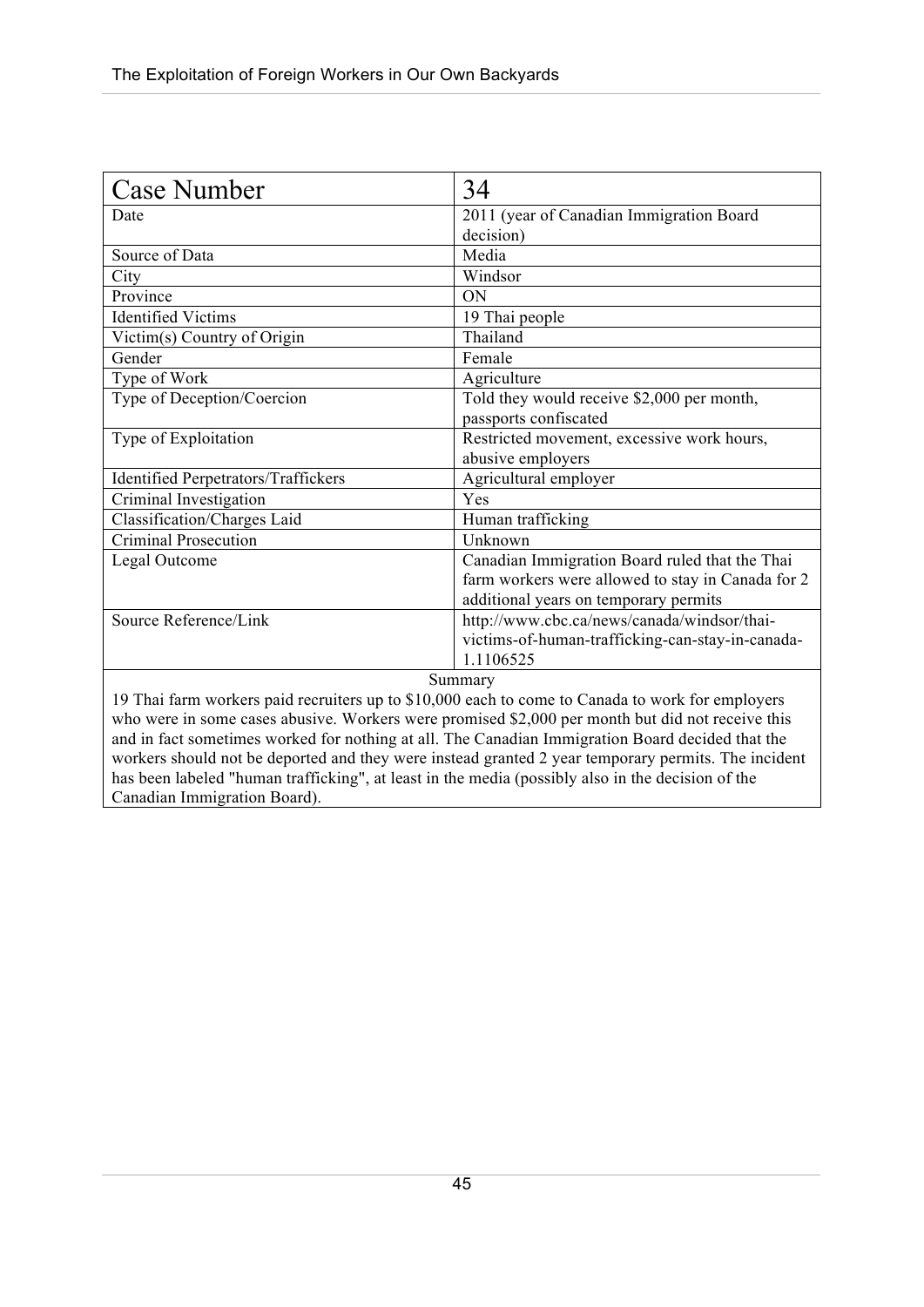| 35                                                                                                                                                                                                                     |
|------------------------------------------------------------------------------------------------------------------------------------------------------------------------------------------------------------------------|
| 2014                                                                                                                                                                                                                   |
| Media                                                                                                                                                                                                                  |
| Victoriaville                                                                                                                                                                                                          |
| QC                                                                                                                                                                                                                     |
| Mario Rodolfo Garcia                                                                                                                                                                                                   |
| Guatemala                                                                                                                                                                                                              |
| Male                                                                                                                                                                                                                   |
| Agriculture                                                                                                                                                                                                            |
| Forced sign contracts in French (speaks only Spanish)<br>that stipulated his passport could be confiscated and<br>personal mail checked, threatened with dismissal and<br>deportation if refused any aspect of the job |
| Fired for a workplace injury, inhumane working<br>conditions, sharing cramped quarters, worked<br>excessive hours                                                                                                      |
| Service Avicole JGL                                                                                                                                                                                                    |
| N <sub>o</sub>                                                                                                                                                                                                         |
| No                                                                                                                                                                                                                     |
| N <sub>o</sub>                                                                                                                                                                                                         |
| N/A                                                                                                                                                                                                                    |
| CBC:                                                                                                                                                                                                                   |
| http://www.cbc.ca/news/canada/montreal/guatemalan-                                                                                                                                                                     |
| chicken-catcher-in-quebec-alleges-abusive-work-                                                                                                                                                                        |
| practices-1.2716985<br>$\mathcal{C}_{11}$ mnor $\mathcal{C}_{11}$                                                                                                                                                      |
|                                                                                                                                                                                                                        |

Mario Rodolfo Garcia came to Canada on and off for many years to work 6 – 8 month stretches at Service Avicole JGL in Victoriaville, Quebec. Along with several other workers at this agricultural company, Garcia experienced verbal abuse, excessive work hours (anywhere between 60 and 105), and a work place injury for which he was fired. As he only spoke Spanish it was impossible for him to understand the conditions of the contracts he signed which were exclusively in French. No interpreters were offered and the contracts contained clauses specifying that his passport could be kept under lock and key by the employer and that his personal mail could be read by his employer. He and his coworkers were regularly threatened with dismissal and deportation if they did not perform all of the assigned tasks in the time allotted.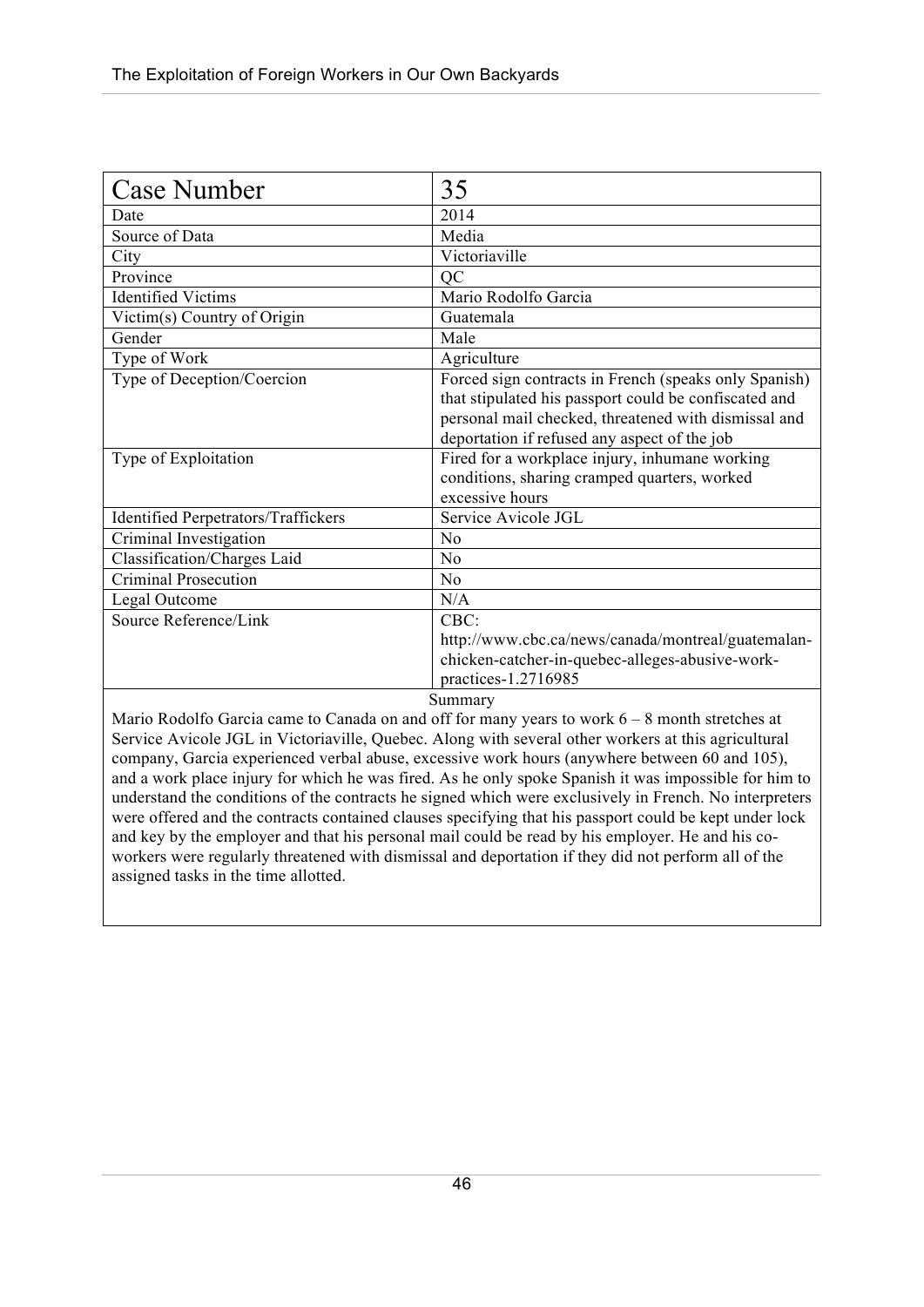| <b>Case Number</b>                         | 36                                                   |
|--------------------------------------------|------------------------------------------------------|
| Date                                       | <b>July 2012</b>                                     |
| Source of Data                             | Media                                                |
| City                                       | Thompson                                             |
| Province                                   | Manitoba                                             |
| <b>Identified Victims</b>                  | Antonio Laroya, Arnisito Gaviola, Ermie              |
|                                            | Zotomayor                                            |
| Victim(s) Country of Origin                | Philippines                                          |
| Gender                                     | Male                                                 |
| Type of Work                               | Gas station                                          |
| Type of Deception/Coercion                 | Told erroneously that their work permit would be     |
|                                            | updated                                              |
| Type of Exploitation                       | Unpaid labour                                        |
| <b>Identified Perpetrators/Traffickers</b> | Adnan Chaudhary                                      |
| Criminal Investigation                     | Yes                                                  |
| Classification/Charges Laid                | Illegal hiring of foreign workers                    |
| Criminal Prosecution                       | Yes                                                  |
| Legal Outcome                              | Fine of \$12,000 for employer, three workers told to |
|                                            | leave Canada by IRB Tribunal.                        |
| Source Reference/Link                      | Huffington Post:                                     |
|                                            | http://www.huffingtonpost.ca/2012/07/04/adnan-       |
|                                            | chaudhary-foreign-workers n 1649956.html             |
|                                            | Summary                                              |

Antonio Laroya, Arnisito Gaviola, and Ermie Zotomayor are middle-aged men from the Philippines who were laid off from jobs in Alberta and offered work at a gas station in northern Manitoba. They were dubed the 'three amigos' by supporters of their case. Their employer was promised to update their work permits but didn't. The men were surveilled by the RCMP and were eventually arrested and lost the source of income with which they had been supporting their families back home. Their employer was fined \$12,000 for illegally hiring them. The Immigration and Refugee Board Tribunal charged the 'three amigos' with working illegally. They were told that regardless of whether their employer was at fault, they were responsible for making sure their work permits hadn't expired. They were disallowed from entering Canada for an entire year.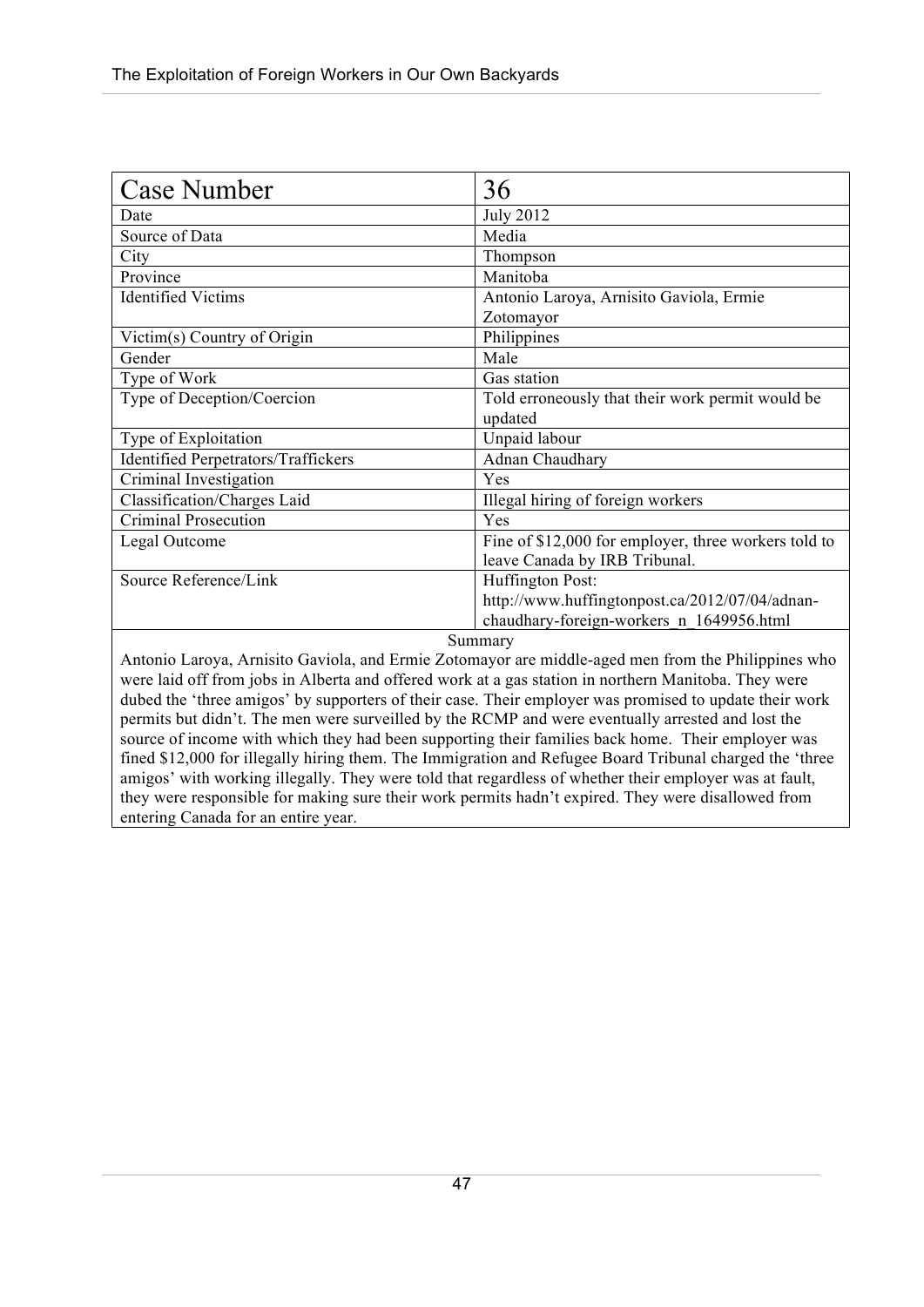# 5 Discussion

Based on the literature scan as well as the sample of cases collected here, what can we say about labour exploitation and/or labour trafficking in Canada? Further, how do Canadian policing and legal authorities handle these abuses? While countless numbers of foreign workers are severely mistreated and taken advantage of here in Canada, it is rare that police and/or prosecutors treat these instances as "labour trafficking" offences. In fact, problematically it is far more likely for these cases to be treated as issues of 'illegal' immigration than as cases of labour trafficking, reversing the blame and pinning it on the victims of these situations (Dandurand & Chin 2014). The rarity in approaching these cases as labour trafficking matters may be in large part due to the way this offence is defined in the Criminal Code and the Immigration and Refugee Protection Act (IRPA). There were at least a couple cases in this report where no charges were laid because "fear for safety" could not sufficiently be established, despite the presence of other obviously coercive and exploitative factors.

The main pattern of labour exploitation observed in the 36 cases documented here involves victims from poor economic backgrounds who perceived opportunities for better lives in Canada. Sometimes they sold off possessions or took out loans in their country of origin in order to pay exorbitant recruiter fees so that they could secure what they believed to be jobs with reasonable pay and working conditions. Upon arrival, their employers almost always confiscated identity documents as the first step to their exploitation in Canada. Victims were then forced to work long hours for little pay and are often severely isolated. Employers used a range of tactics to ensure compliance and to prevent victims from leaving or reporting their situation. Victims were threatened with physical violence, but more often with deportation and destitution. Workers who had families back home were often reminded by their employers that they need to feed and support their own families. In particularly egregious cases, labour exploitation was also combined with sexual assault. In at least one of the cases this treatment lead to a diagnosis of posttraumatic distress disorder (PTSD). In some cases even when medical attention was desperately needed, employers refused to allow workers to access it. In at least one instance, not receiving medical attention for a workplace injury resulted in a death.

Some victims of trafficking have benefited from the Canadian government's temporary permit program, which enables individuals without legal status to stay in Canada for 180 days. In one prominent case involving Thai agricultural workers, victims all received temporary resident permits (TRPs). It is important to note that these permits have been more difficult for victims of trafficking to attain in recent years, with far fewer issued. Citizenship and Immigration Canada (CIC) issued on average 32 TRPs each year between 2006 and 2012. Just 14 permits were issued across the country in 2013, the most recent year for which figures are available (Carman 2015). Not having an open police case against their former employer can make it especially difficult for victims to attain TRPs (Ricard-Guay &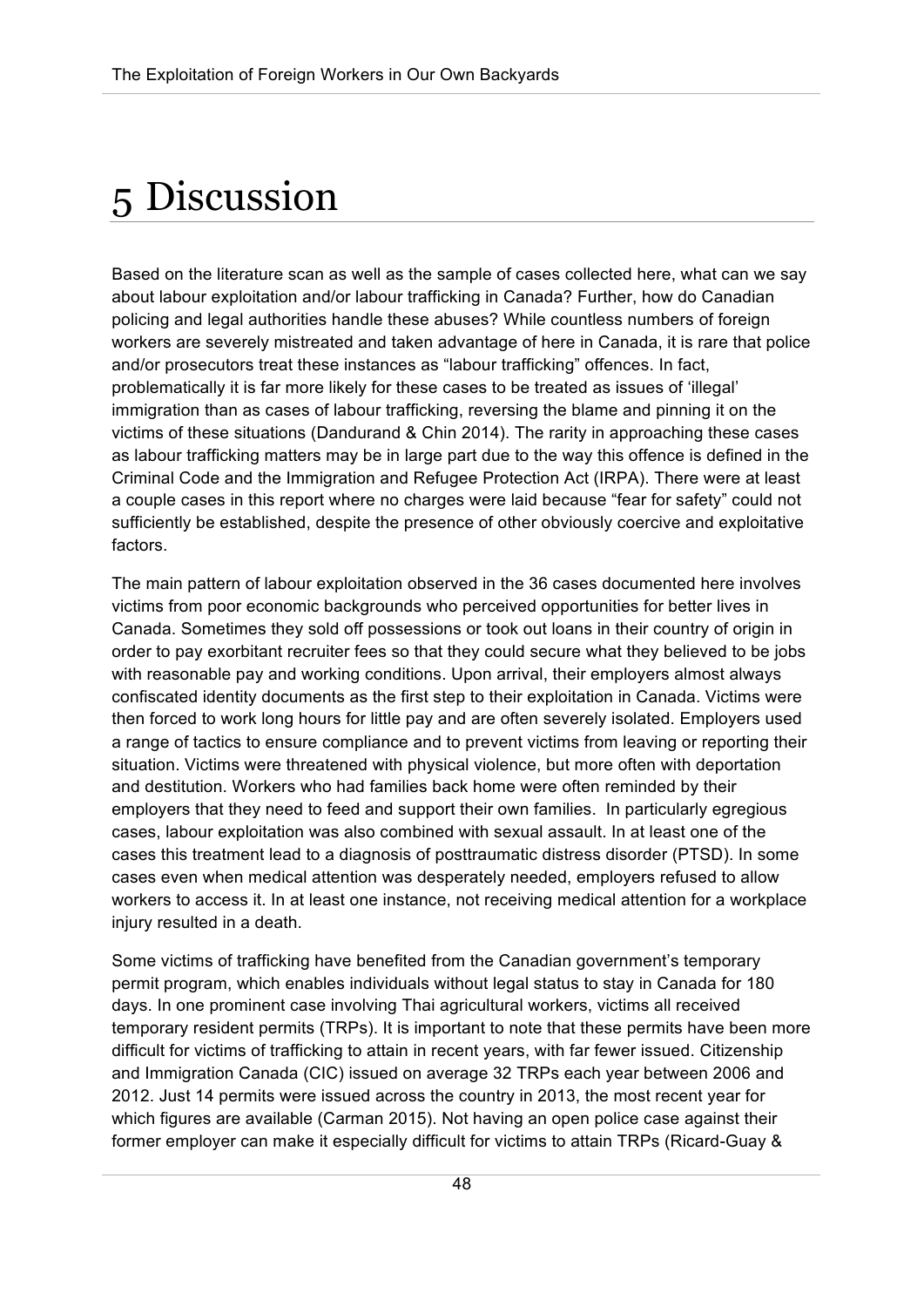Hanley, 2015). Another important note is that while in some cases a judge acquitted the accused, this does not necessarily put into question the veracity of victim's accounts.

Another theme that emerged through the 36 cases collected here was that third party recruitment agencies operating within Canada, as well as outside of it, engage in a variety of questionable business practices that include charging exorbitant recruitment/placement fees. According to the regulations of temporary foreign worker programs, through which many labour trafficking victims arrive, these recruitment fees are illegal. Many victims paid approximately \$10,000 to recruiters in order to work in Canada. Labour recruiting entities also intentionally misfiled application paperwork and lied to workers about which permit they were receiving (a commonly seen scenario is a worker receiving a visitor permit rather than work permit, or receiving a permit that does not match up with place of employment). A falsely recruited live-in-caregiver, for instance, was forced into "illegality" when her abused led her to seek work with another employer.

One particular form of deception identified here involved Labour Market Opinions (LMOs), documents required by employers to show that they have made sufficient efforts to hire Canadians before hiring foreign workers. These LMOs, originally issued by the Canadian government for legitimate contracts, have been used overseas to recruit foreign workers for contracts that have expired and that do not even exist anymore. When workers arrive in Canada, they are taken by recruiters and leased out to alternate employers who are not bound by any employment agreements or contracts. It should be noted that this process, nominally in place to protect both Canadian and foreign workers, was easily exploited by traffickers.

CATHII can continue to make valuable contributions in the areas of human trafficking research and advocacy by engaging with the ways in which the issues are framed and defined. It is obvious from these 36 documented cases of labour exploitation that there is a problematic pattern of people being brought into Canada under false pretenses, where they are exploited for their labour and often abused and dehumanized. These 36 cases are merely a small sample of a much larger problem. It is clearly not useful to focus exclusively on sex trafficking, as many organizations, media outlets, and law enforcement and criminal justice actors have often done. In an expansion of attention to include labour trafficking and labour exploitation, it will be important to recognize the many ways in which the labour of foreign workers can and has been exploited. In doing so, continuums of coercion and exploitation are useful tools to avoid creating blind spots or neglecting victims in cases where current criminal justice thresholds are not met.

Finally, it is significant that the perpetrators of a large majority of labour exploitation cases in Canada are not members of organized crime groups, as one might infer from often sensationalized media stories, but are rather private individuals: farmers, factory managers, restaurant and small business owners, and in the domestic sphere, mothers and fathers. While their specific actions may differ, it seems reasonable to infer that they each have the shared motive of economic opportunism. This pattern of abusing foreigners in order to cynically put profits over people is disturbing indeed, but what is more it is happening in counties, small towns, and large urban centers all across Canada. There is no corner of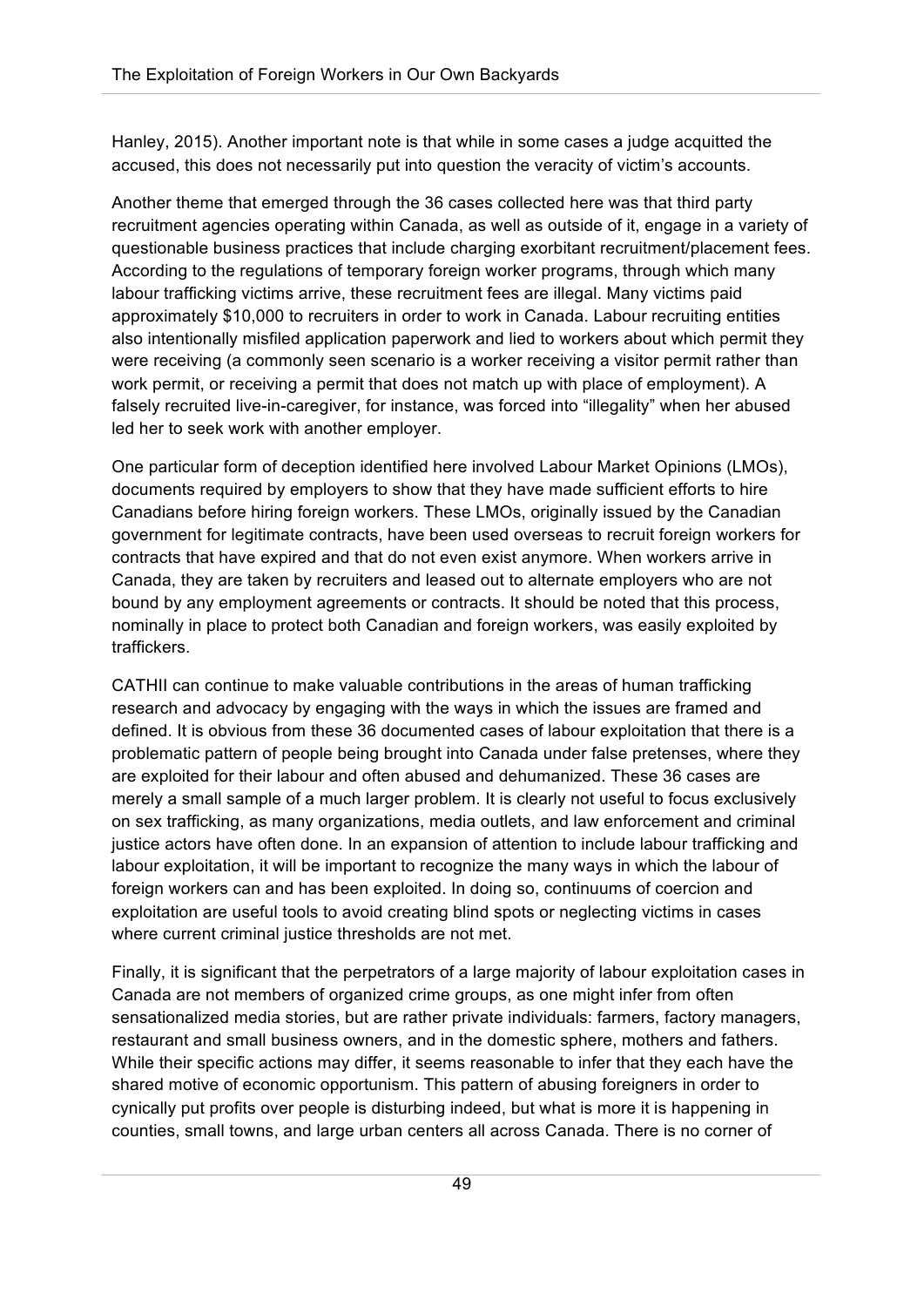Canada that is immune. This is why it is so important to engage relevant stakeholders including government agencies, community organizations, and the broader public in a dialogue about the labour exploitation that is happening in our own backyards. Together, we must decide what kind of communities we want to create and how we can make them safe for all, especially the most vulnerable.

Developing strategies to combat traffickers is one part of this. The impunity experienced by most perpetrators implies that these cruelties will continue unabated unless something changes. Further amendments to existing trafficking legislation are likely needed to make it easier for police to lay charges for labour trafficking and for judges to be able to determine that labour trafficking has occurred in a wider range of cases and situations. Strengthening existing mechanisms that empower victims to come forward will also be an essential component of reducing cases of labour exploitation in Canada; perhaps finding new ways to empower victims will be needed as well. In the policy realm, changes to the temporary foreign worker programs, for instance not limiting a foreign worker to a single employer, will make it easier for victims to leave exploitative workplaces and will reduce the employers ability to apply coercion. As Faraday (2012) states: "[migrant] worker's insecurity is built by law. The law doesn't only create vulnerability but it fails to address exploitation and allows it to flourish". Therefore, a criminal justice, 'trafficking frame' approach to labour exploitation is clearly needed but will not be sufficient given the widespread nature of the problem. The ability for employers to exploit migrant workers is currently all too easy given the nature of temporary worker programs themselves. Systemic change will be required to adequately address this moral crisis of labour exploitation in our own backyards.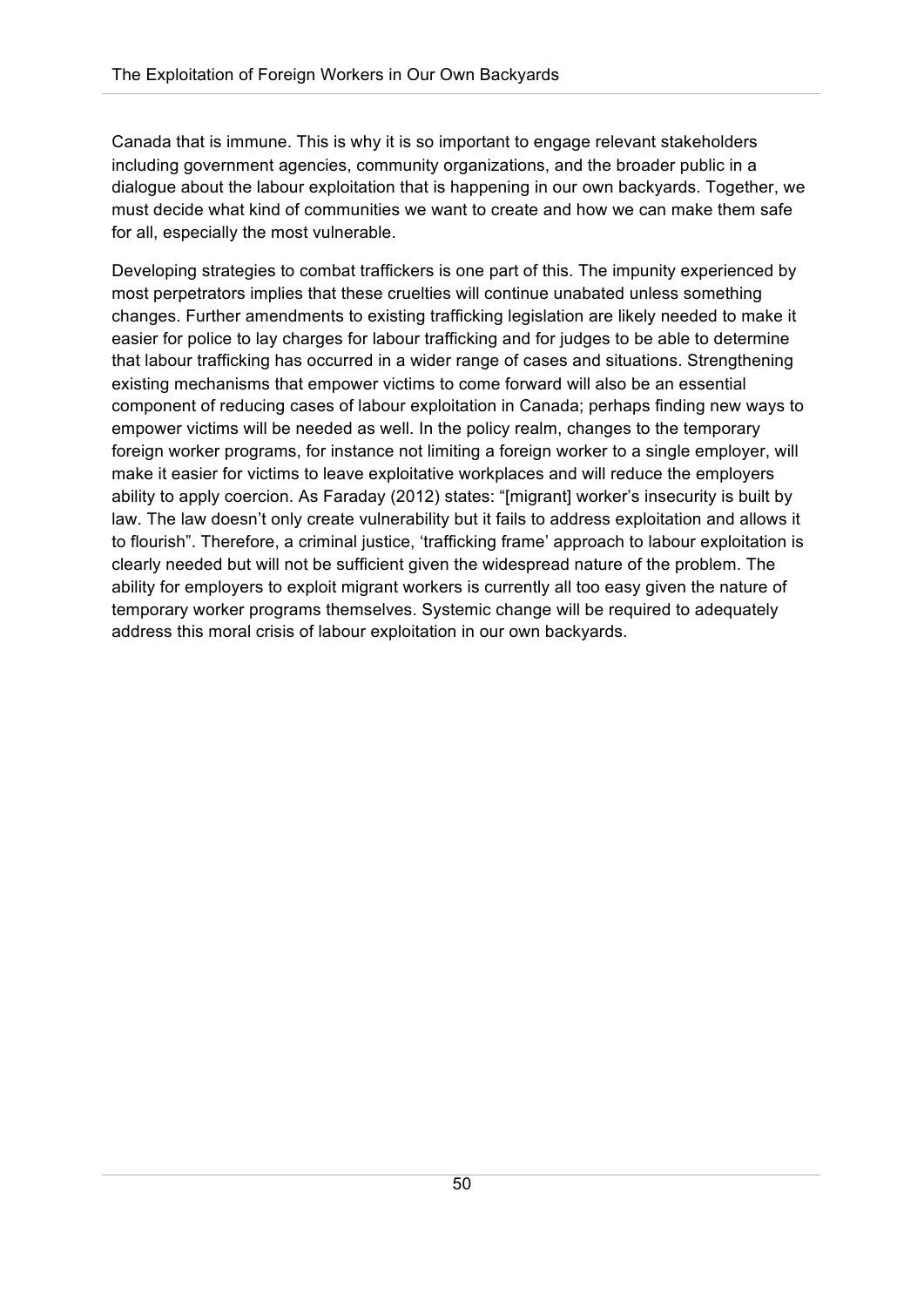# 6 References

*An Act respecting immigration to Canada and the granting of refugee protection to persons who are displaced, persecuted or in danger* SC 2001, c 27 [*Immigration and Refugee Protection Act*].

Carman, T. (2015). Permits for human trafficking victims becoming harder to get: advocate. *The Vancouver Sun.* Retrieved from http://www.vancouversun.com/life/Permits+human+trafficking+victims+becoming+harder+a dvocate/10950113/story.html

*Criminal Code of Canada*, s 279.01, RSC 1985, c C-46

Dandurand, Y., & Chin, V. (2014). *Uncovering Labour Trafficking in Canada: Regulators, Investigators, and Prosecutors.* Law Enforcement and Policing Branch of Public Safety Canada.

Fudge, J., & MacPhail, F. (2009). The Temporary Foreign Worker Program in Canada: Low-Skilled Workers as an Extreme Form of Flexible Labour. Comparative Labor Law and Policy Journal, 31, 101-139. Retrieved from http://papers.ssrn.com/sol3/papers.cfm?abstract\_id=1552054

Gabriele, F., Sapoznik, K., Serojitdinov, A., Williams, E. (2014) *The Incidence of Human Trafficking in Ontario.* Retrieved from http://www.allianceagainstmodernslavery.org/sites/default/files/AAMS-ResearchData.pdf

House of Commons Canada. (2009). Temporary Foreign Workers and Non-status Workers. Standing Committee on Citizenship and Immigration. Ottawa.

International Organization for Migration. *Counter Trafficking and Assistance to Vulnerable Migrants. Annual Report of Activities 2011.* Geneva: IOM. 2012

Kaye, J., Winterdyk, J., & Quarterman, L. (2014). Beyond Criminal Justice: A Case Study of Responding to Human Trafficking in Canada 1. *Canadian Journal of Criminology and Criminal Justice/La Revue canadienne de criminologie et de justice pénale*, *56*(1), 23-48.

Macovei, L. (2012). *Rights of Temporary Foreign Workers in Canada* (Doctoral dissertation, University of Alberta).